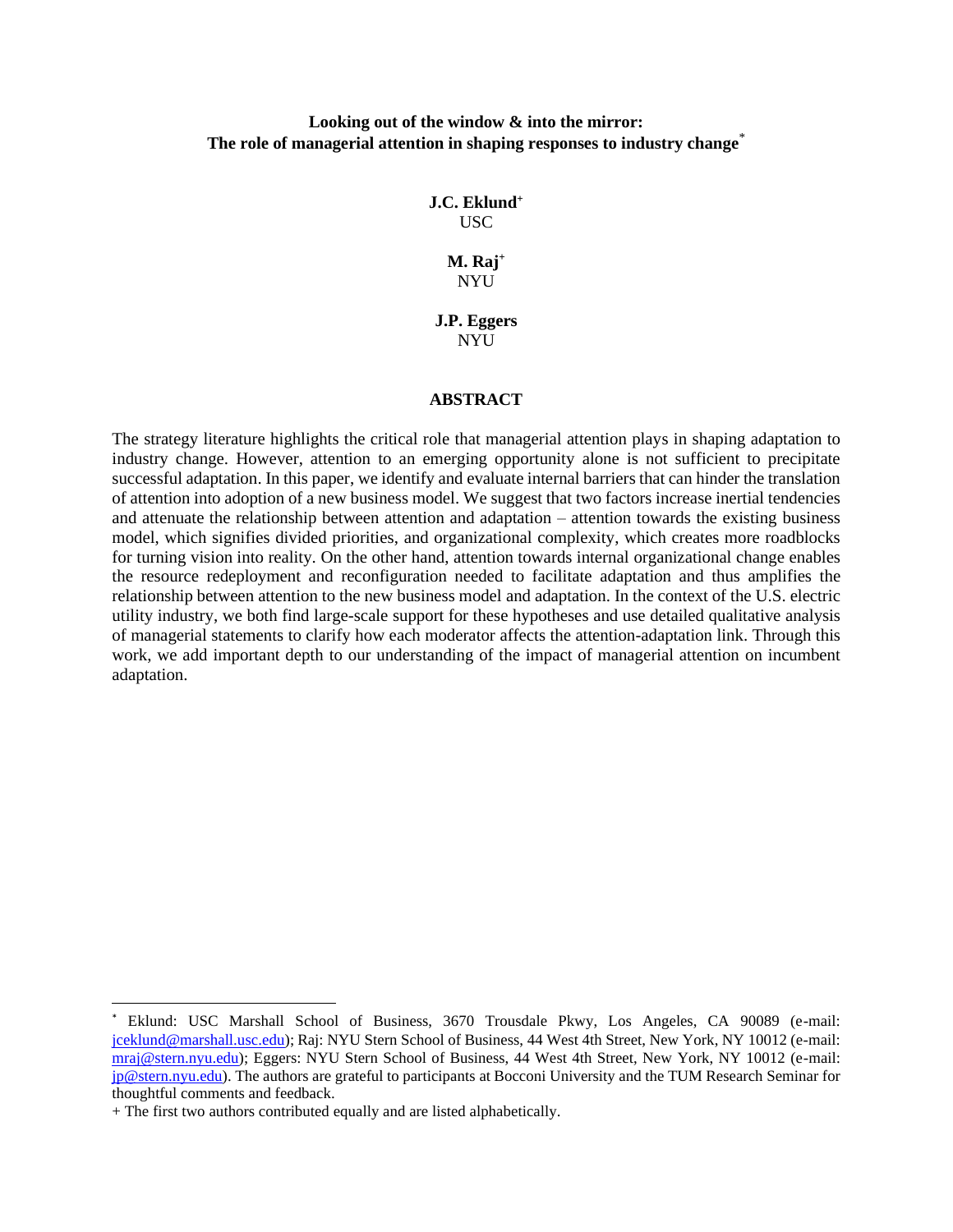## **INTRODUCTION**

In a changing industry environment, firms may struggle to navigate the transition from an existing, legacy business model to a novel business model built on new technologies (Ahuja and Novelli 2016). Much of the existing literature on innovation and industry evolution explores how incumbent firms respond to external changes and the factors that can make incumbents more or less likely to successfully adapt (e.g., Eggers and Park 2018, Tripsas 1997, Tushman and Anderson 1986). One key stream in this research builds on Ocasio (1997), documenting the importance of managerial attention in determining whether and how firms react to new technological opportunities, enter new markets, or adopt novel business models (e.g., Eggers and Kaplan 2009, Gerstner et al. 2013, Kaplan et al. 2003, Shepherd et al. 2017).

However, even when senior managers recognize industry change and emerging opportunities, firms may still struggle to adapt and transition to a new business model (Eggers and Park 2018). For example, despite being highly cognizant of the rising importance of digital photography, managers at Polaroid still focused on utilizing the existing "Razors and Blades" business model that had been successful for their chemical film business but was inappropriate for the sale of digital cameras (Tripsas and Gavetti 2000). Similarly, Blockbuster did not successfully transition to a digital video streaming business model despite the fact that they were experimenting with the technology before eventual industry leader Netflix (Satell 2014). In both cases, internal political and operational barriers demonstrated how attention to the emerging business model is a necessary-but-not-sufficient condition to adaptation, as dedication to the entrenched legacy business model prevented Polaroid and Blockbuster from adapting.

Failure to translate attention to the new business model into its adoption occurs when firms fail to re-deploy and adjust their resources (Ahuja and Novelli 2016, Eklund and Kapoor 2019). The inability to re-deploy existing resources is often borne out of internal organizational attributes that reinforce inertial tendencies (Gilbert 2005, Hannan and Freeman 1984). Accordingly, adopting a novel business model requires both attention towards the new business model and the ability to navigate internal barriers to change. We examine internal barriers to resource re-deployment and reorganization that may limit how effectively increased managerial attention towards an emerging business model leads to its adoption.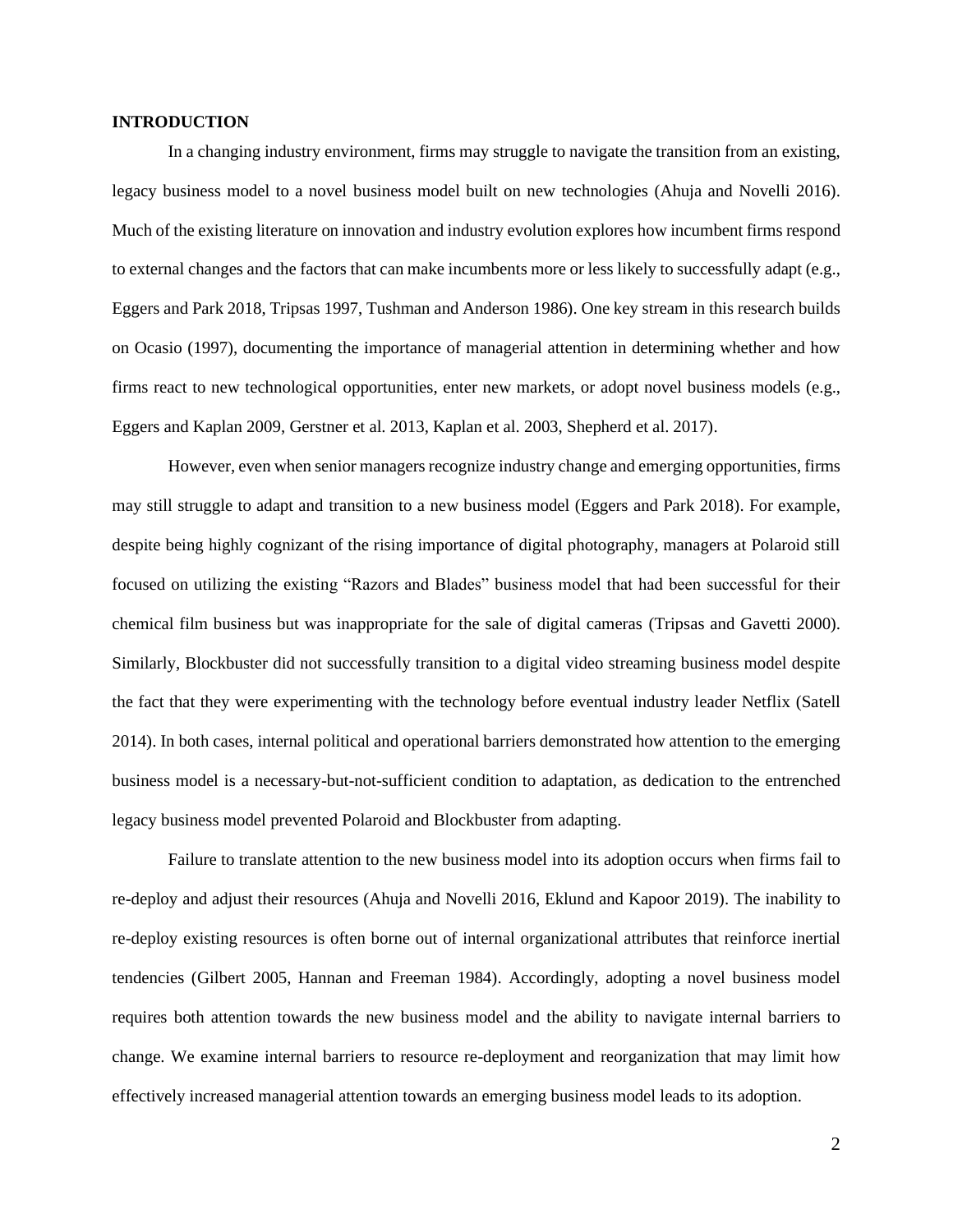We identify three internal factors affecting the translation of new business model attention into action. First, we suggest that managerial attention to an emerging business model is less likely to lead to its adoption in firms that also pay a greater amount of attention to the legacy business model, as attention towards the old business model indicates extensive investment in the current technological trajectory and/or a cognitive frame entrenched in the existing way of doing business (Dosi 1982, Eggers and Park 2018, Tripsas and Gavetti 2000). Second, drawing on the literature of organizational inertia (Gilbert 2005, Hannan and Freeman 1984), we suggest that firms with more complex structures will struggle to convert managerial attention into adaptation, as complex organizations face higher coordination costs which can hinder the translation of managerial vision into action and lead to both routine and resource rigidity (Chen et al. 2019, Rawley 2010). Third, firms must adapt how they operate internally to implement a new business model, meaning managers must also pay attention to internal changes that will both enable the creation of suitable new routines and facilitate resource redeployment (Ahuja and Novelli 2016, Eklund and Kapoor 2019).

We study these questions in the context of the US electric utility industry. This industry faces significant change, as the legacy centralized business model of generation and delivery is challenged by a new decentralized model enabled by novel technologies. For example, home rooftop solar photovoltaic systems can reduce consumers' reliance on electricity generated by large, centralized power stations and force incumbents to adopt a decentralized business model. Using text analysis of conference call transcripts for 70 firms from 2003 to 2019 to capture managerial attention, we find support for the moderating role of attention towards the legacy business model, organizational complexity, and attention to internal organization on the relationship between attention towards the new decentralized business model and its adoption, though the relationship with the abandonment of the existing business model is less clear. We then use additional qualitative and quantitative analyses to illuminate how these internal barriers alter the translation of managerial attention into adoption of a new business model.

Our core contribution is to extend research demonstrating the impact of managerial attention on incumbent adaptation (Eggers and Kaplan 2009, Kaplan 2008, Kaplan et al. 2003) by highlighting the role of internal barriers to change in the relationship between attention and adaption. In doing so, we join an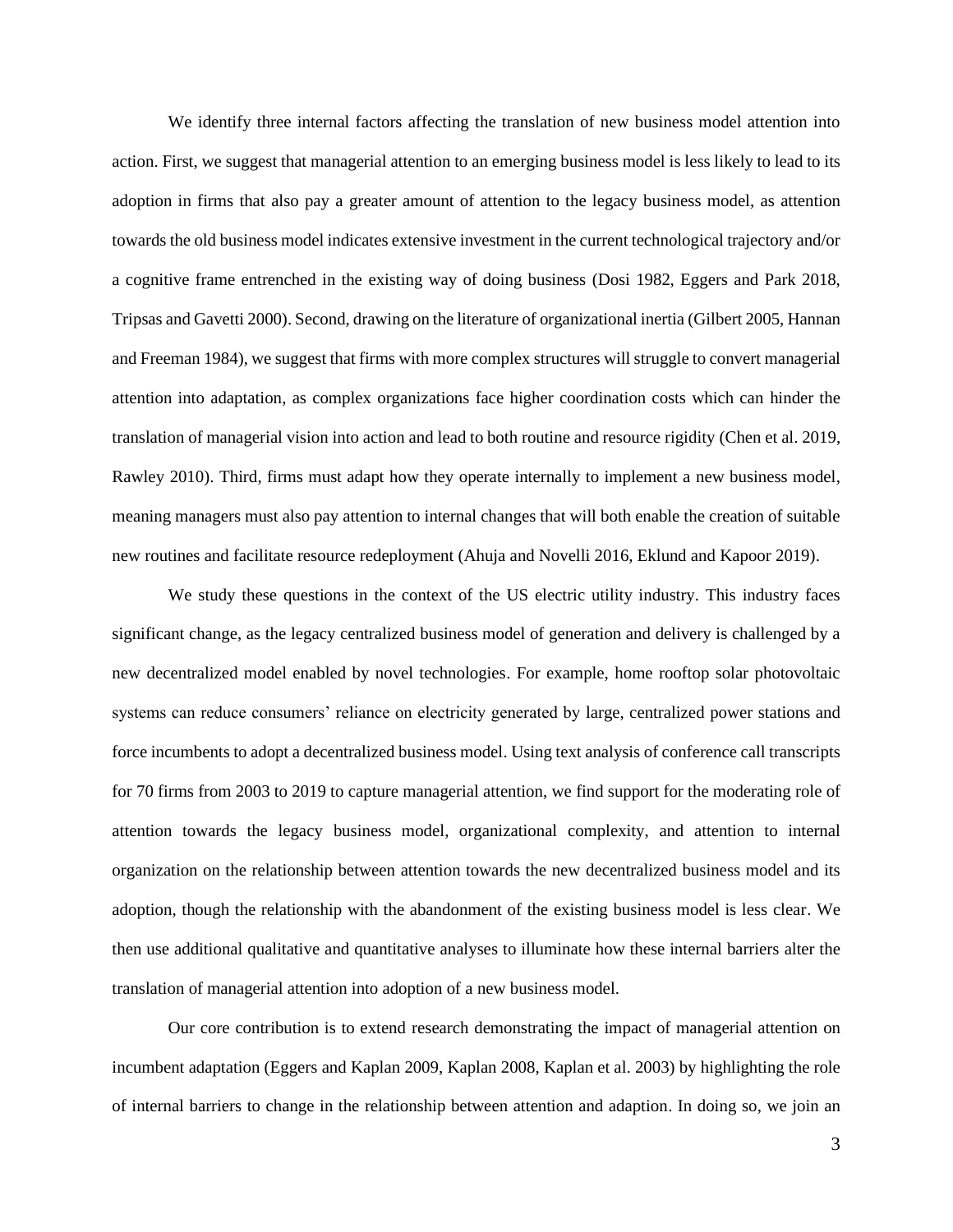emerging discussion regarding the management of multiple business models during periods of industry change (Ahuja and Novelli 2016, Eklund and Kapoor 2019). We show that managers must carefully divert attention away from the existing model and successfully manage the internal resource allocation process to adopt the new model. We also highlight how managing organizational complexity and internal organizational change are both critical to firms' adaptation in response to large scale industry change (Ahuja and Novelli 2016, Kaul 2012). Finally, our findings suggest that the internal challenges associated with the transition to a new business model can come from multiple sources, however effective management of organizational change can help to mitigate the adverse effects of such challenges.

## **THEORY AND HYPOTHESES**

To respond effectively to a changing industry landscape, managers must observe and recognize the emerging change. Firms' responses to industry change often depend upon where decision-makers focus their attention (Cho and Hambrick 2006, Ocasio 1997). This may especially be the case when organizational change requires risky and large investments (Barr 1998), such as when firms are considering investing in a new technology or business model. Accordingly, a line of literature examining the effect of managerial attention on incumbent adaptation to technology-led industry change has found that attention towards emerging technologies is associated with faster strategic action in the face of a changing external landscape (Eggers and Kaplan 2009, Kaplan et al. 2003). This represents a baseline hypothesis in this study – that increased attention to the new business model is associated with greater adoption of that business model.

However, while attention towards the new business model may be necessary to respond to the changing industry landscape, it does not guarantee adaptation (Tripsas and Gavetti 2000), which relies on the re-configuration and re-deployment of organizational resources to appropriately capture value from the new opportunity through an appropriate business model (Christensen 2006, Karim and Mitchell 2000, Massa et al. 2017, Sirmon et al. 2007). The question is why, despite all the attention paid to industry change, does a firm like Polaroid or Blockbuster not appropriately adapt and successfully adopt the emerging business model? The answer may lie with a number of internal "barriers" that can impede a firm's ability to re-configure or re-deploy their existing resources and routines to take advantage of new opportunities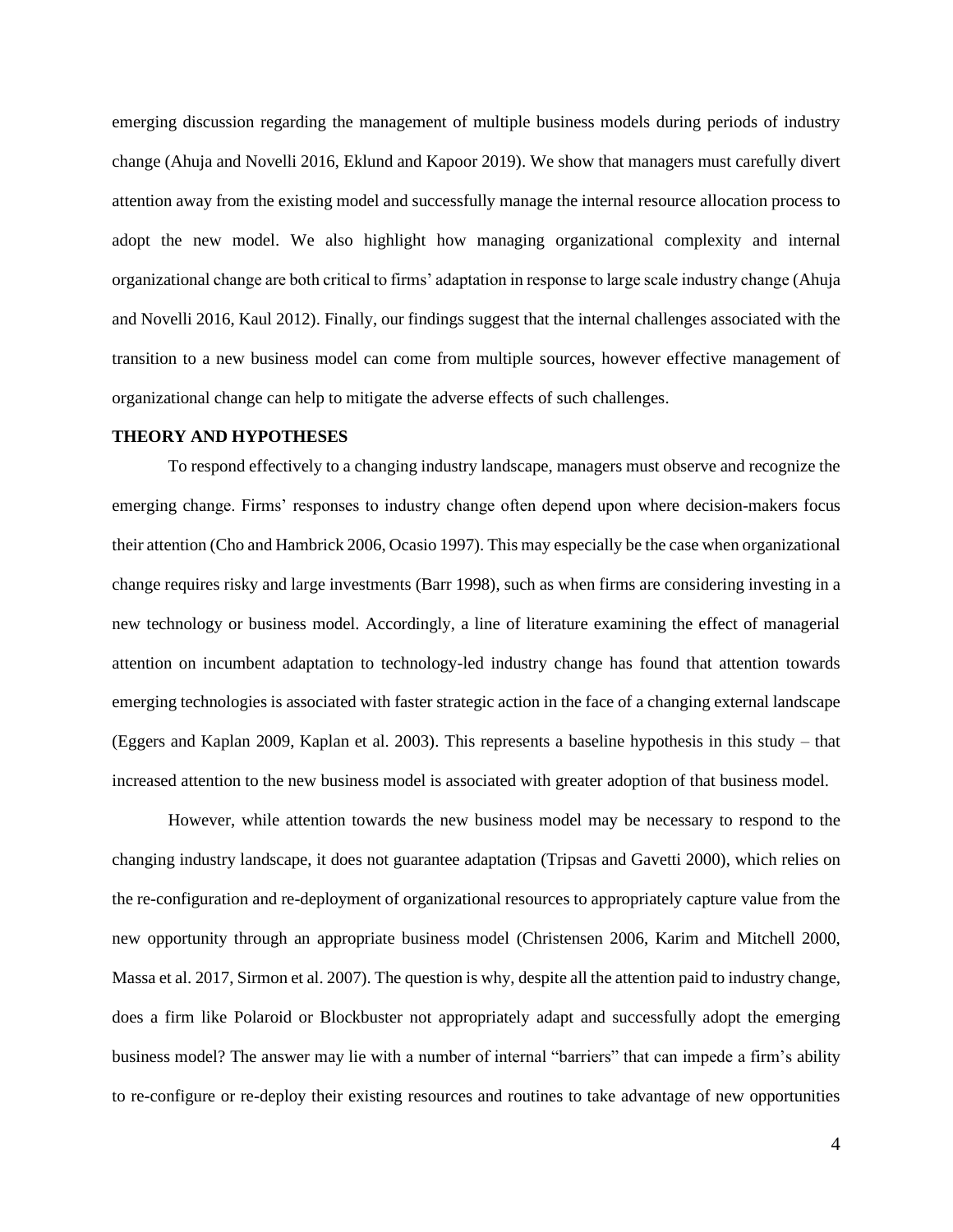(Eggers and Park 2018). These barriers represent frictions that can prevent the translation of managerial attention towards the new business model into its adoption. Overcoming these barriers is essential to ensure successful incumbent adaptation.

To systematically identify the internal barriers that firms face in translating managerial attention to a new business model into increased adoption, we draw on the emerging literature on business model transitions (Ahuja and Novelli 2016, Zott et al. 2011) and the more established literatures on organizational inertia and rigidity (Gilbert 2005, Hannan and Freeman 1984). Firms transitioning towards a novel business model enabled by innovation often simultaneously manage both the new and existing business models, as the transition to the new model can take a significant period of time and firms may simultaneously utilize both models in the short or long run (Ahuja and Novelli 2016). Thus, managers must balance their attention between the existing and the new business models. However, attention alone does not solve this problem. Firms are often complex consisting of many moving parts and in ensuring that attention to the new model by top management translates to adoption of this model at the lower levels of the organization, organizational complexity must be successfully navigated (Simon 1962). Further, changing a business model requires firms to develop new, suitable routines and reconfigure their resources appropriately to ensure that employees have the requisite skills and are organized appropriately (Eklund and Kapoor 2019, Gilbert 2005, Nelson and Winter 1982). Thus, managers must adjust many organizational attributes to ensure that a novel business model is adopted. In developing our hypotheses, we focus on three hurdles to translating increased attention to the new model to its adoption. Specifically, we consider how attention to the existing business model, organizational complexity, and attention to internal organization can moderate the relationship between attention towards a novel business model and its adoption.

## **Managerial Attention Towards the Legacy Technology**

In considering whether and how managerial attention impacts firm adaptation to a changing industry environment, it is important to remember that attention is a limited resource and that firms must attend to a number of different issues (Cyert and March 1963, Eisner and Shapira 1997, Eklund and Mannor 2020). This challenge is magnified for firms responding to a changing industry environment in which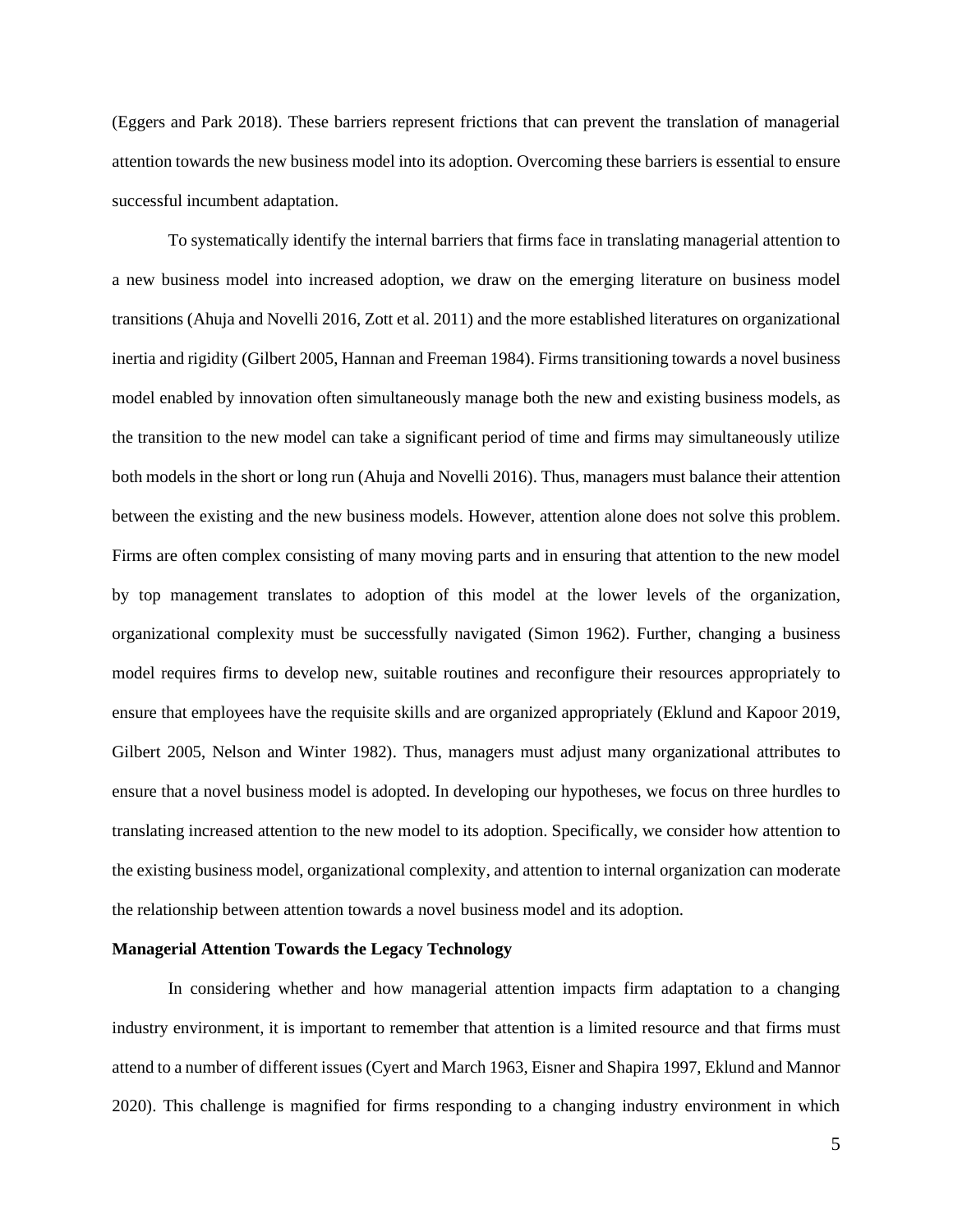managers must balance attention to both old and new business models (and associated technologies). This balancing act can pose significant challenges and cause firms to lose focus on the emerging technology and business model (Christensen and Bower 1996). Firms whose managers attempt to pay attention to both models may be hindered by organizational inertia due to the sheer complexity of managing two models and sets of routines (Gilbert 2005, Hannan and Freeman 1984). Split focus can reflect split priorities in how resources are allocated across these two models (Bardolet et al. 2010, 2011). Split priorities may lead to high indirect adjustment costs and internal conflict between managers responsible for each respective business model (Eklund and Kapoor 2019), which, in turn, may hinder the adoption of any new business model as insufficient resources may be applied to the model or vital effort is diverted from execution of the model to internal lobbying for resources (Cyert and March 1963). Beyond dividing attention, a cognitive frame emphasizing the old business model may also indicate extensive investment in the current technology trajectory (Dosi 1982) and a reluctance to reconfigure to fit the new business model facilitated by the new technology (Tripsas and Gavetti 2000). This inability or unwillingness to re-organize existing resources and routines will ultimately hamper the adoption of a novel business model and may limit the effects of managerial attention towards the new business model.

For firms navigating a changing industry landscape and paying attention to both the legacy and new business models, excessive attention to the old business model may also contribute to a distorted view of the new business model, and accordingly, an inappropriate response to industry change (Wu et al. 2014). For example, Kodak was active in its pursuit of digital photography, however it pursued ineffective technical trajectories. The focus of these trajectories was to leverage digital photography as a tool to sell more chemical film (e.g., Kodak Picture Kiosks). Such "hybrid" trajectories, which combine elements of the old and new business model, are often suboptimal fits for both the old and new model and reflect a lack of conviction regarding the future of the industry (Suarez et al. 2018). These kinds of approaches may lead to firms being hindered in the adoption of new business models (e.g., in the case of Kodak selling digital cameras and associated peripherals). Thus, although managers pay attention to the new business model, their parallel focus on the existing business model can hamper their ability to effectively adopt the new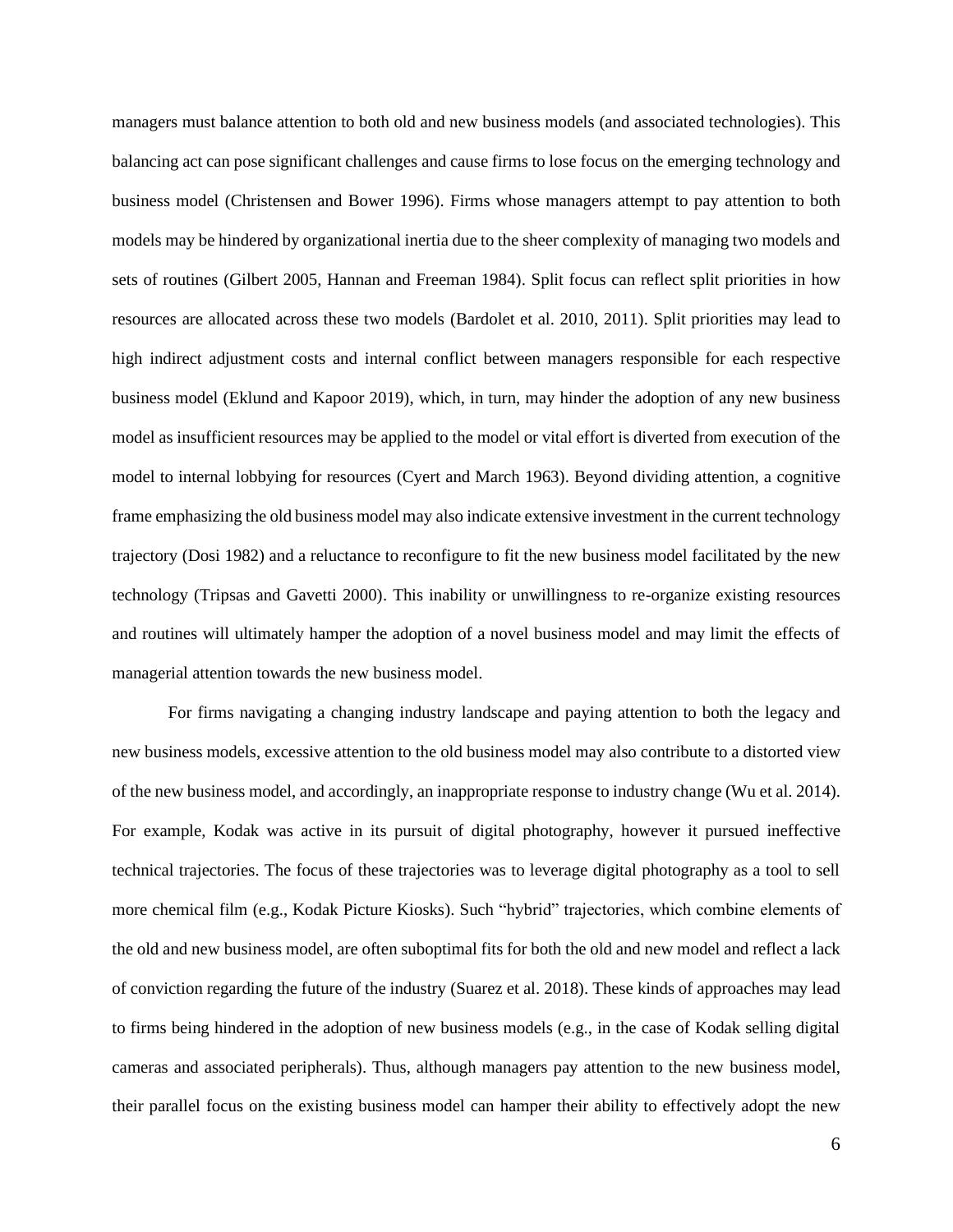business model. Relatedly, previous literature has found that while attention towards new technology may accelerate entry into a novel market, CEO attention to the legacy technology is associated with later entry (Eggers and Kaplan 2009).

Together these arguments suggest that increased attention to the legacy technology will reduce the impact of increased attention to the new business model on its adoption. Thus:

*Hypothesis 1: Attention towards the legacy business model negatively moderates the relationship between attention towards a new business model and adoption of the new business model.*

## **Organizational Complexity**

Because the design and structure of a firm affects the cost of coordination within a firm (Burton and Obel 2018), we can expect that a firm's structure may have a meaningful effect on its ability to adopt a novel business model (Jospeh and Ocasio 2012). Successfully integrating a new technology and rolling out a novel business model requires coordination across a variety of different activities at different levels of an organization (Kapoor and Adner 2012). However, little empirical research has focused on the link between structure and incumbent adaptation to technological change (Eggers and Park 2018), and that which has largely only focused on vertical integration (e.g., Afuah 2001, Kapoor and Adner 2012).

In order to overcome inherent inertial tendencies (Hannan and Freeman 1984), firms and managers must coordinate a variety of actors to translate a managerial vision into strategic action (Argyres et al. 2015, 2019). As a firm becomes more organizationally complex, coordination across different business lines or units becomes more difficult and costly (Foss 2001, Zhou 2011), and these increased coordination costs can become a source of rigidity (Chen et al. 2019, Rawley 2010). While firms with such decentralized structures can be more responsive to external change, this comes at the cost of weaker coordination across units (Siggelkow and Levinthal 2003). Such organizational complexity can lead to silos within a firm such that knowledge cannot flow easily between different units, which is critical for the execution of a new business model (Eklund and Kapoor 2021, Szulanski 1996). Within more complex organizations with a large number of subsidiaries or business units, some units may be resistant to adopting the new business model and it may be difficult for senior managers to enact coordinated change across the organization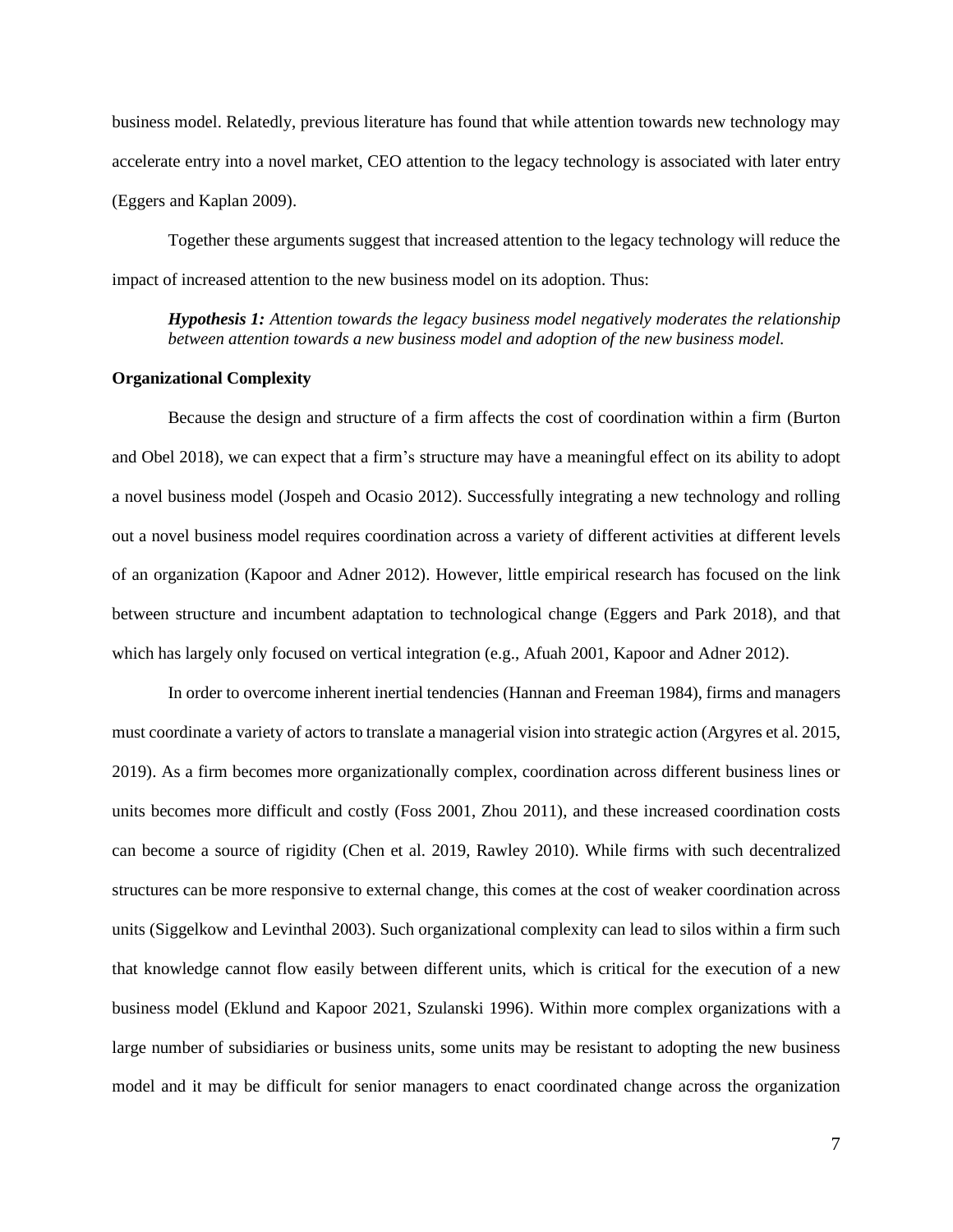(Christensen and Bower 1996). Accordingly, in more complex organizations, managers may struggle to translate their strategic vision into action at the lowest levels of the organization. A greater number of subsidiaries and increased organizational complexity may even lead to increased internal competition and conflict which is likely to further draw attention and effort away from adopting the new business model (Birkinshaw 2001, Birkinshaw and Lingblad 2005).

Together these arguments suggest that organizational complexity, in which the organization is divided into an increasingly large number of autonomous units, will be associated with higher coordination costs and a greater likelihood of internal conflict. These are both likely to hamper a firm's ability to reconfigure or re-deploy resources to successfully adopt a novel business model once they are aware of the emerging business model and senior managers have demonstrated internal support for the new model. Accordingly, we suggest that attention to a new business model may be less likely to lead to its successful adoption in more complex firms.

*Hypothesis 2: Organizational complexity negatively moderates the relationship between attention towards a new business model and adoption of the new business model.*

## **Managerial Attention Towards Internal Organization**

In adopting a new business model, firms are likely to need to undergo significant internal change to resources and routines to take advantage of the opportunity. Successful adaptation requires linking external changes to corporate strategy and internal organization (Barr et al. 1992), as innovation must match the organizational form (Teece 1996). When navigating a technology-led transition, firms face the challenge of exploiting existing resources to support or exploit the new technology and business model (Taylor and Helfat 2009).

Such internal change in support of adoption of the new business model will require the development of new routines that are consistent with the new business model (Nelson and Winter 1982). For example, salesforce compensation structures can shape how effectively a firm adopts a new business model. Taylor and Helfat (2009) illustrate the examples of IBM and NCR responding to the rise of electronic computing. IBM was more effective in managing the transition as it aligned salesforce incentives to enable adoption of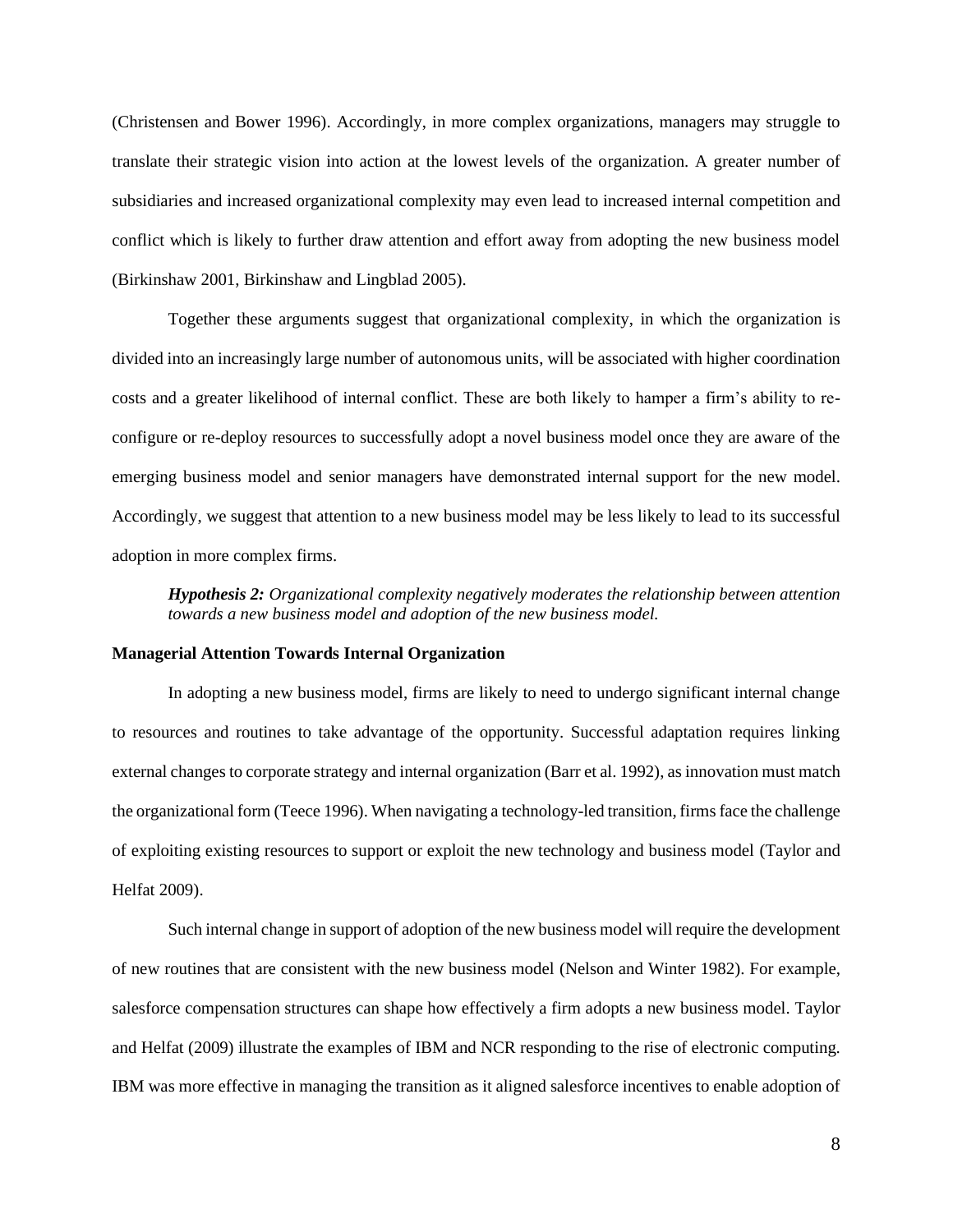the new technology. In contrast NCR struggled in part because competing salesforces would work against each other selling mechanical and electronic machines respectively. Salesforce incentives are an example of just one of the many routines that a firm needs to adapt as they transition to a new business model. Thus, without a keen eye on managing internal change to ensure appropriate routines are developed to support the new model, firms will struggle to adopt the new model effectively.

As well as adapting their routines, firms must reallocate existing resources towards the new business model (Christensen and Bower 1996). Such resources facilitate the effective execution of the new routines associated with the new business model. The challenge of balancing the allocation of resources to the new and existing business model is at the heart of the exploration-exploitation challenge that firms face (Lavie et al. 2010, March 1991). Without sufficient attention to changing an organization internally, firms are likely to allocate insufficient resources to adoption of the new business model (Adner and Levinthal 2008). Such resources can be deployed to build capabilities associated with the new business model as well as to adapt the organization more broadly so that the firm can successfully capture value from the new business model (Helfat and Eisenhardt 2004).

Given the need to adjust internally, simply increasing attention to the new business model is unlikely to be enough for firms to guarantee successful adoption. Thus, increased attention to internal organization-oriented strategies should help amplify the impact that increased attention to the new business model has on its adoption.

*Hypothesis 3: Attention towards internal organization positively moderates the relationship between attention towards a new business model and adoption of the new business model*

## **METHODS**

## **Research context**

*"Now utilities nationwide are casting a long shadow over Americans who are going solar with net metering. For over a century, these monopoly interests have made money from building big, expensive power plants and transmission – and having their customers harness free sunshine and other homegrown resources is a threat to that business model.* " Coalition for Solar Rights<sup>2</sup>

<sup>&</sup>lt;sup>2</sup> <http://www.oursolarrights.org/>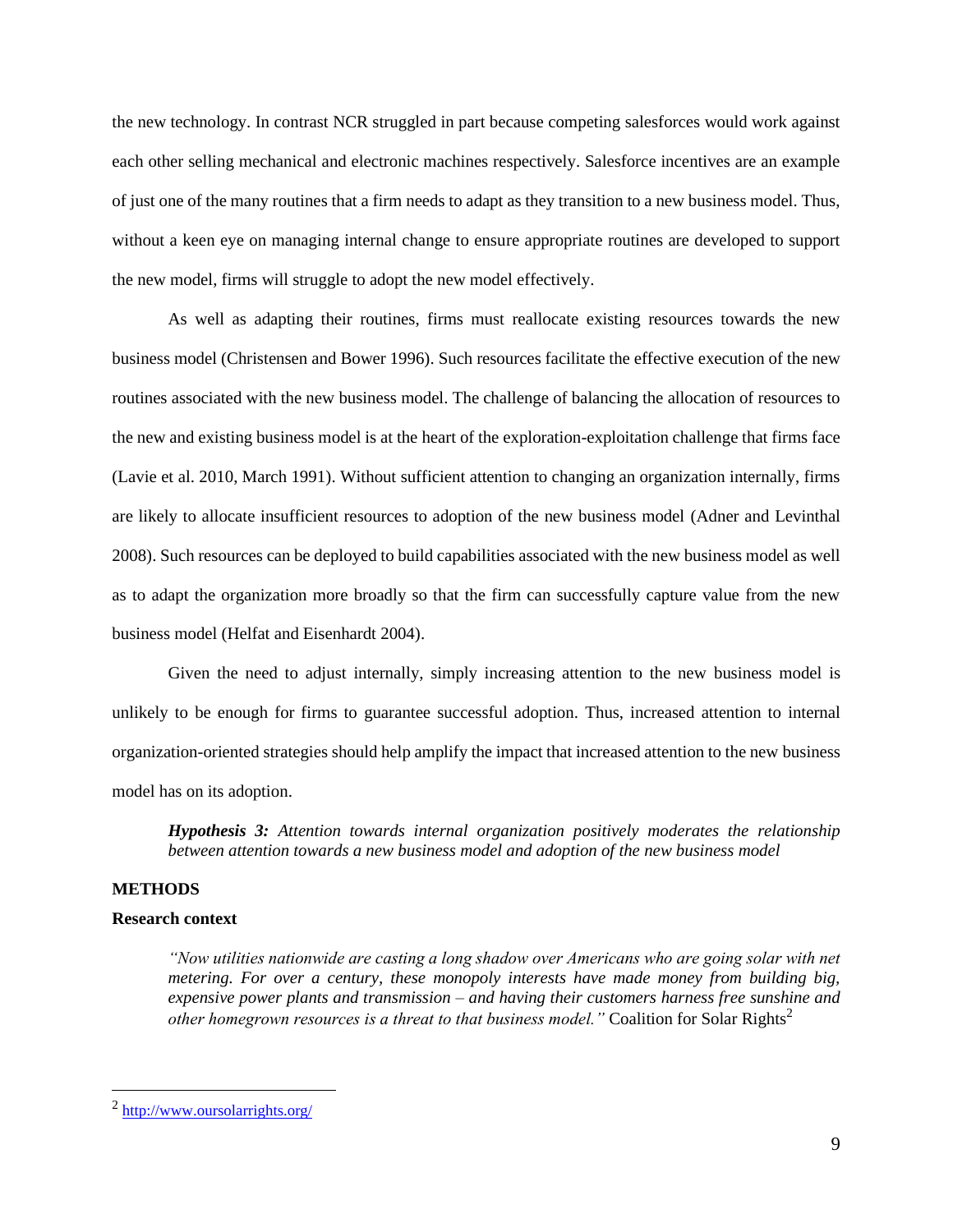We examine business model adaptation in the context of the US electric utility industry from 2003 to 2019. During this time period the industry has faced significant technology-led change that began in the mid-2000s. The prevalent existing business model (the "centralized" model) of electricity generation and delivery used by incumbent utilities relies on the generation of electricity using large power plants remotely located from the point of consumption (e.g., Cretys and Guccione 2015, The Economist 2013). Electricity is transported to the user via high voltage transmission and lower voltage distribution networks. Due to advances in energy harvesting and storage technology, a new "decentralized" electricity model has emerged that threatens the centralized business model.

In the decentralized business model, users consume electricity generated at or near the point of use. The decentralized model has emerged around new technologies including rooftop solar photovoltaic (PV) systems, high-capacity batteries, digital management of the electricity grid, and mini wind-turbines. The decentralized model shifts the value proposition from "electricity as service" (with metered fees based on usage) to one around the sale or leasing of equipment to consumers plus energy advisory services and infrastructure upgrades to offer smart grid technology to balance out electricity needs. These changes affect both value creation and capture and the underlying assets required to deliver the business (e.g., Zott et al. 2011). Importantly, the decentralized model is incompatible with incumbent utilities' existing centralized generation and transmission assets and places different burdens on their distribution assets. Generation and transmission assets can become stranded assets if demand for centrally-generated electricity declines significantly (Caldecott and McDaniels 2014, Joskow 2006).

As of 2018, decentralized penetration remained low, with only 1.3% of residential customers (our focus) having adopted distributed solar photovoltaic technology. But the growth of distributed or decentralized electricity for residential customers has been significant with a compound annual customer number growth rate of 39% between 2010 and 2018. By 2018, over 1.94 million US residential customers utilized some form of distributed energy system, with approximately 99% of these customers (1.91 M) being residential solar photovoltaic customers (Figure 1(a)). In parallel, investment in centralized generation assets has declined over the same period as illustrated in Figure 1(b). By means of comparison,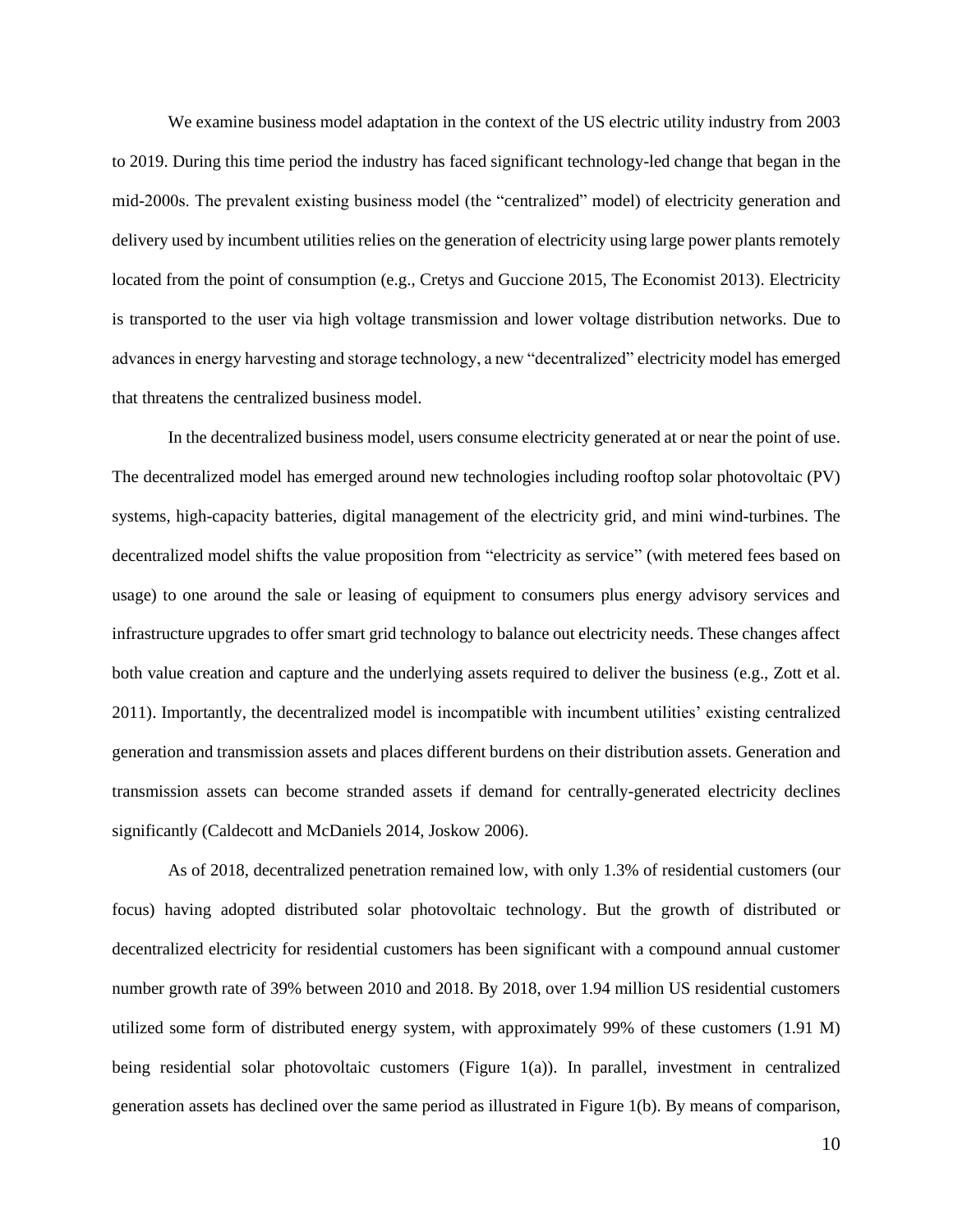penetration of rooftop solar was at 14% in Australia<sup>3</sup> in 2020 and 2.4% in Germany in 2018.<sup>4</sup> As a result, it is safe to characterize the industry in the U.S. as still in the early stage of change associated with the new, decentralized model based on Energy Information Administration (EIA) estimates (IEA 2016). Thus, based on a typical s-shaped curve of customer adoption, the decentralized electricity generation model still remains at the lower plateau of this curve (Foster 1986).

## ----- INSERT FIGURE 1 ABOUT HERE ------

Within this industry, there is still a high degree of uncertainty as to which model will ultimately dominate (e.g., Dutt and Joseph 2019, Fabrizio 2012). Residential customers may decide not to adopt decentralized electricity generation for reasons including the up-front cost of installing the system, customers' abilities to adapt their properties (e.g., may be renters and unable to install solar PV panels on property), the perception that the pay-off associated with decentralized electricity generation is not high enough, or a lack of understanding of how decentralized electricity generation works.<sup>5</sup> Even for those who adopt some form of decentralized generation, customers are likely to still obtain some electricity from centralized sources to supplement their own decentralized generation (e.g., at night when the sun is not shining). However, these customers still present a meaningful disruption to electric utilities as they will consume far less electricity from centralized sources (The Economist 2013).

Managers within electric utilities also vary in their attention to the new decentralized model. Some firms are actively investigating the implications of the new model to their business and trying to identify fruitful strategies to respond to the industry change. For example:

*"We were the first major utility to open a dialog about how to enable the continued growth of rooftop solar… By raising the net metering problem early, long before there is a financial issue for our company, [we] are in a stronger position today."* Pinnacle West Energy Services, Q1 2014 Earnings Call.

*"The pace of the transition already means our customers are able to choose from a wider variety of clean energy options than ever before. Last year we reached the milestone of 200,000 rooftop solar connections"* PG&E CEO, Anthony F. Earley 2015 Annual Report

<sup>3</sup> https://www.zmescience.com/ecology/renewable-energy-ecology/australian-home-solar-energy-052343/

<sup>4</sup> https://qz.com/1372939/100000-homes-in-germany-now-have-battery-storage-systems-connected-to-the-grid/

<sup>5</sup> https://issues.solarindustrymag.com/article/the-five-main-reasons-homeowners-dont-buy-solar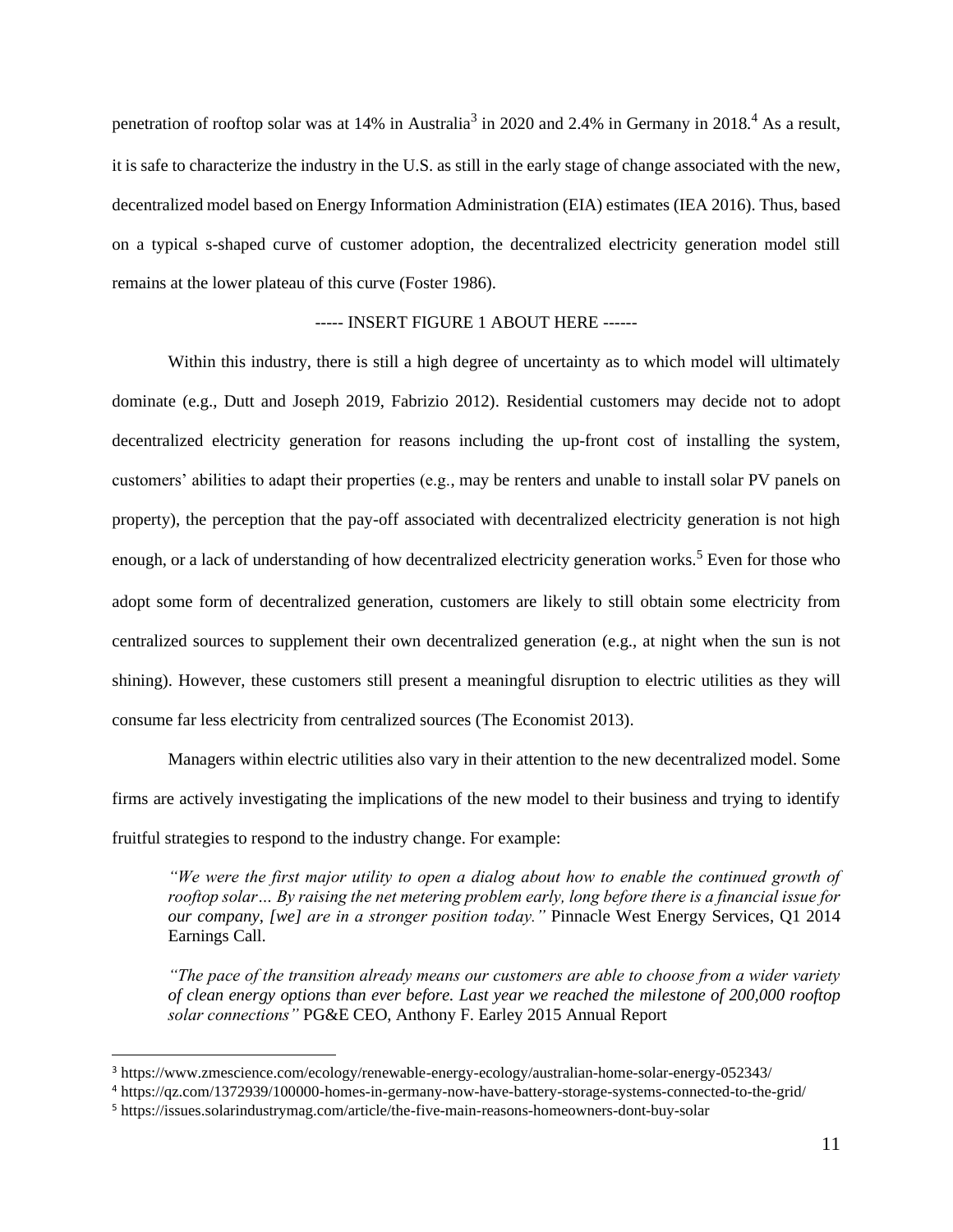However, managers in other firms appear to have largely neglected the rise of the new decentralized model of electricity generation as exhibited through minimal commentary on the model in their public communications and limited financial investment, as detailed below.

## **Data and sample**

We focus on 70 publicly listed firms with electric utility operations in the U.S. (SIC codes 4911 and 4932) from 2003-2019. These firms represent the largest investor-owned firms with utility operations in the USA. Our unit of analysis is the firm-year for which we have 747 unique observations in our dataset. This sample of firms represented 41% of US electricity generation capacity and served 57% of US electricity customers (domestic and commercial) in 2018.

The data come from four primary sources. First, for measures of managerial attention, we use quarterly earnings call transcripts from Factiva, Seeking Alpha and Thomson One. Second, we collect data on the utilities' operations such as customer numbers, generation capacity and net meter customers from the Energy Information Administration  $(EIA)^6$  Forms EIA-860 and 861. These data are collected via an annual survey of utilities, which they are legally obliged to complete for each of their subsidiaries, thus providing complete coverage of the industry, and includes investor-owned, public, and municipal utilities. Subsidiary data from EIA is manually matched to the parent firms in the sample using a variety of sources (e.g., annual reports, company websites,  $10\text{-Ks}$ ).<sup>7</sup> We also used EIA data to determine the Retail Choice status (i.e. retail electricity deregulation) of the markets in which different subsidiaries operate (Defeuilley 2009, Delmas and Tokat 2005). Third, we collected data on industry regulations and financial incentives relating to renewable energy, energy efficiency and distributed energy across different US states in the

<sup>6</sup> <https://www.eia.gov/electricity/>

 $<sup>7</sup>$  In order to test the robustness and completeness of our matching of subsidiaries to parent companies, we compare</sup> parent-level data on the number of customers and electricity generation capacity for a sub-sample of firms for which parent-level data is available from public sources (e.g., company annual reports and 10-Ks) to the aggregate parentlevel data captured from the EIA-861 and EIA-860 data in the year 2018. The mean number of customers per firm were 2,454,000 (EIA estimation) and 2,502,000 (Company data sources), t-stat=0.48, p=0.63 (paired sample t-test). The mean generation capacities per firm were 12,460 (EIA estimation) and 12,644 (Company data sources), tstat=0.17, p=0.87 (paired sample t-test).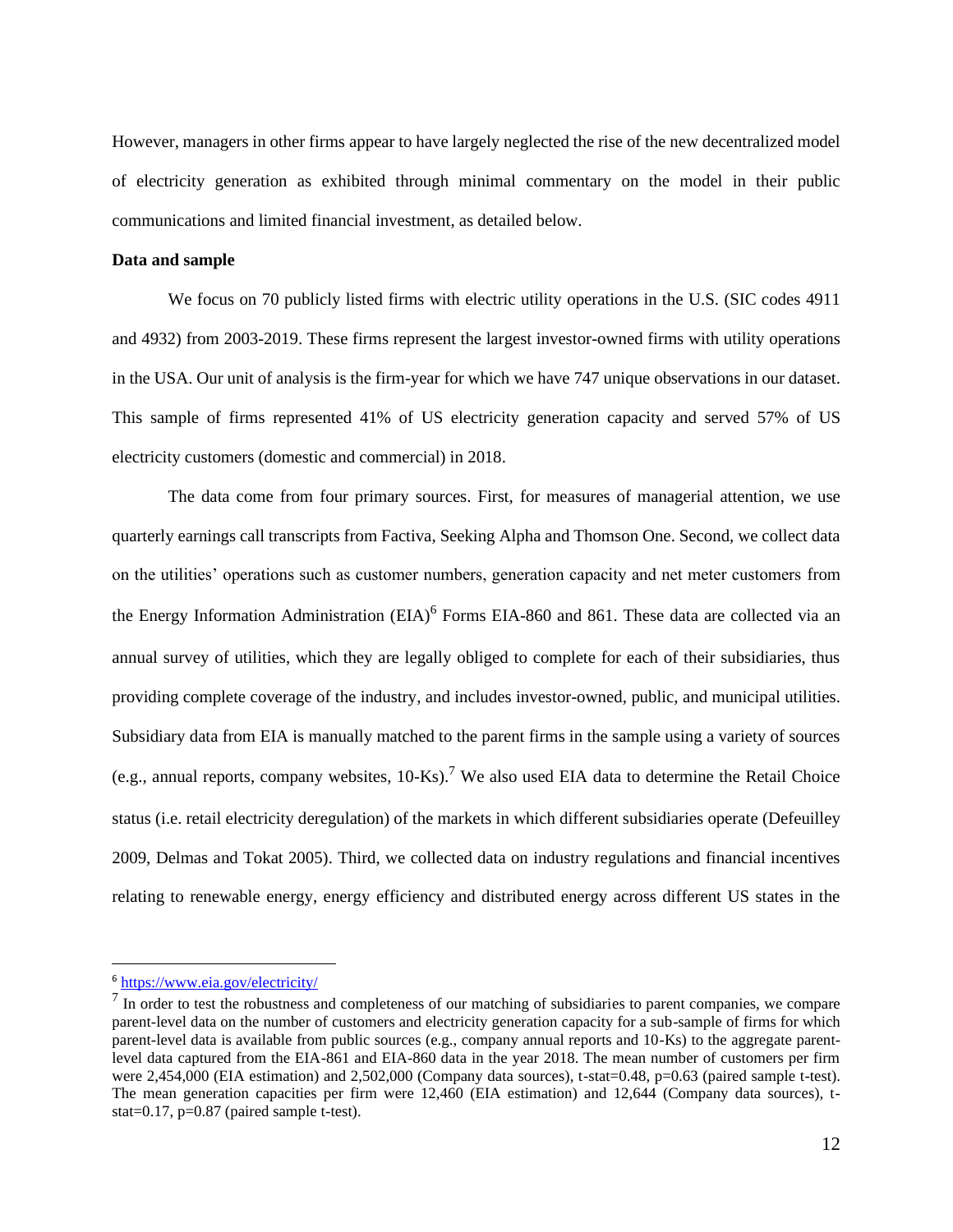electric utility industry from the DSIRE database<sup>8</sup> developed by North Carolina State University. Finally, we collected firm-level financial data from Compustat.

## **Measures**

*Dependent variables:* We use two dependent variables to examine the transition to the new business model of decentralized electricity generation. First, focusing on adoption of the new decentralized model, we measure the proportion of residential customers that have net meters. Net meters enable customers to both receive electricity from the centralized electricity grid and deliver excess electricity generated by their decentralized systems back to the grid for credit (Hughes and Bell 2006). Net metering as described by the US Congress is defined as:

*"Net metering is a policy that allows electricity customers with their own generation capacity to be financially compensated for the energy they produce. Net metering is widely regarded as having an important role in deployment of distributed generation (DG), especially solar energy."*<sup>9</sup> 

To measure adoption of the decentralized model, we calculate *Decentralized Penetration* as the natural log of the proportion of residential customers with net meters plus one and then multiplying this value by 100.

Second, as well as adopting the new business model, a transition to the new business model also involves a departure from the existing business model. This is likely to manifest through reduced investment in the existing business model, which we measure through data from EIA Form 860. This form provides the amount of centralized electricity generation capacity that has been retired and centralized capacity that is planned to be created at the subsidiary-level. To calculate *Centralized Capacity Addition,* we subtract the electricity generation capacity (in 1000s MW) that has been retired in the previous ten years from the planned additional generation capacity planned in the next ten years. The more positive the value, the more a firm is investing in the existing business model, while negative values indicate a departure from the existing business model. We illustrate how the average *Centralized Capacity Addition* changes over time in Figure 1b. As can be seen the value is initially positive and then declines over time to increasingly

<sup>8</sup> Database of State Incentives for Renewable Energy (https://www.dsireusa.org/)

<sup>&</sup>lt;sup>9</sup> US Congressional Research Service<https://crsreports.congress.gov/product/pdf/R/R46010>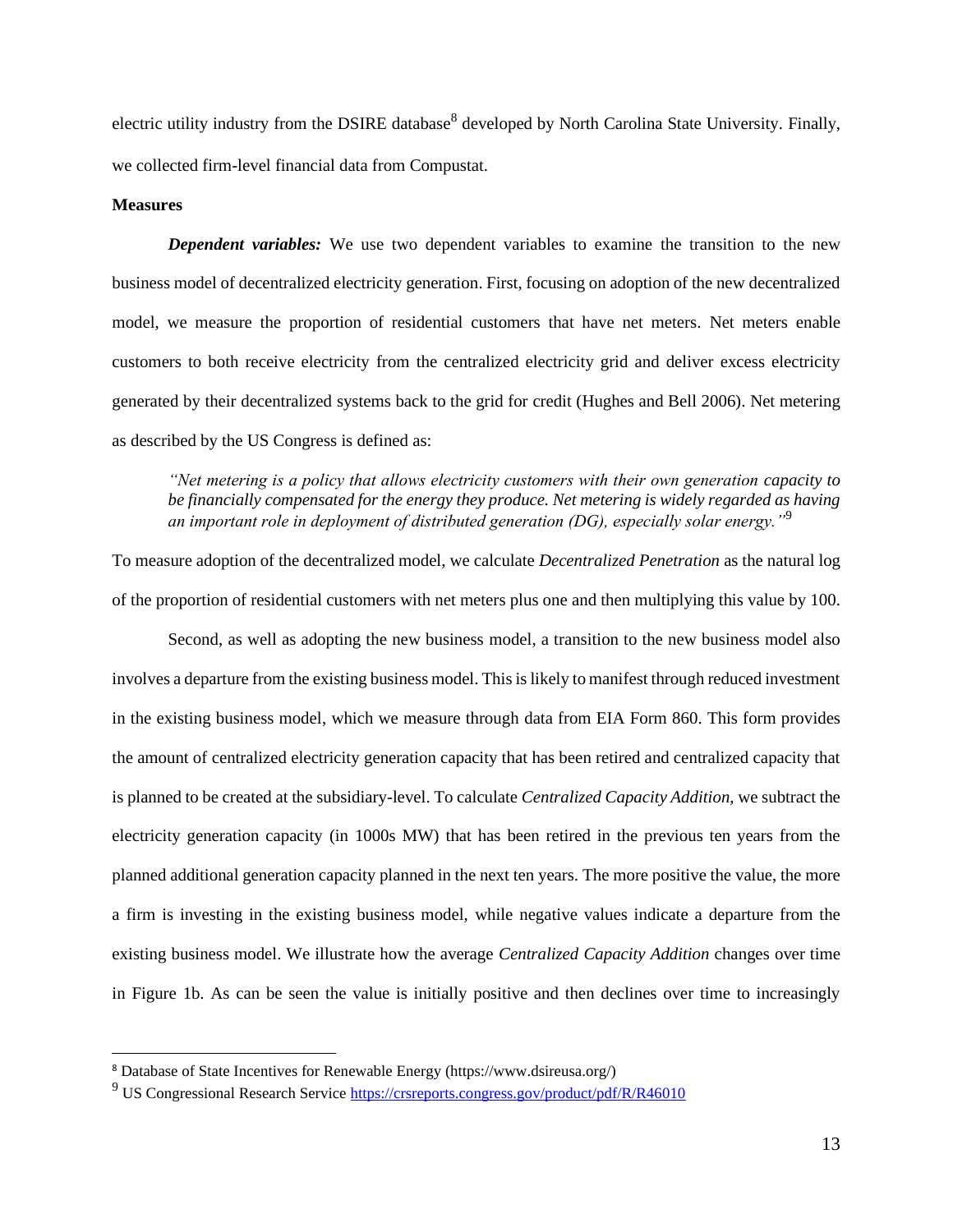negative values thereby indicating a departure from the centralized generation model in parallel with an increasing adoption of the decentralized model as illustrated in Figure 1a.

*Independent variables - attention*. We develop three managerial attention variables following the general approach to computer-aided text analysis described by Short, Broberg, Cogliser, and Brigham (2010), McKenny, Short, and Payne (2013), and Rhee, Ocasio, and Kim (2019). For each domain of attention that we measure, we develop associated dictionaries of terms. For the dictionary used to develop the variable *Internal Organizational Orientated Strategies*, we utilize the dictionary on "*Internal Organizational Oriented Strategies*" developed by Eklund and Mannor (2020). Our other attention variables required us to develop two new dictionaries. To develop the set of keywords pertaining to the variables *Centralized Attention* and *Decentralized Attention*, we build on the list of industry keywords developed by Eklund and Kapoor (2019) relating to various attributes (e.g. technologies) of the centralized and decentralized models of electricity generation. We reviewed a variety of industry reports and websites to supplement the dictionaries with additional terms. This involved reviewing a sub-sample of the quarterly analyst call transcripts to further identify the specific terms used by firms in our empirical sample. The dictionaries were then iteratively revised by the authors as well as through consultation with an industry practitioner. These dictionaries are all presented in the accompanying online appendix.

These three dictionaries enabled the use of Linguistic Inquiry and Word Count (LIWC) software to count the words associated with each measure in earnings call transcripts (e.g., Mannor et al. 2016, Pennebaker et al. 2001, Pfarrer et al. 2010). As the content of the question-and-answer portion of the call are highly idiosyncratic to the questions asked by analysts, we follow other researchers and focus only on the opening prepared remarks in our word counts. In total we examined 2,692 transcripts for the 70 sample firms over the period 2003-2019. Specifically, we measure the average number of words per attention topic across the four quarterly earnings calls in a year to create an average word count per year (*Internal Organizational Oriented Strategies, Decentralized Attention*, and *Centralized Attention*). We then normalize the mean call word counts associated with each dictionary for each observation in our data set (at the firm-year level) by subtracting the mean of the word count for all firms across the sample and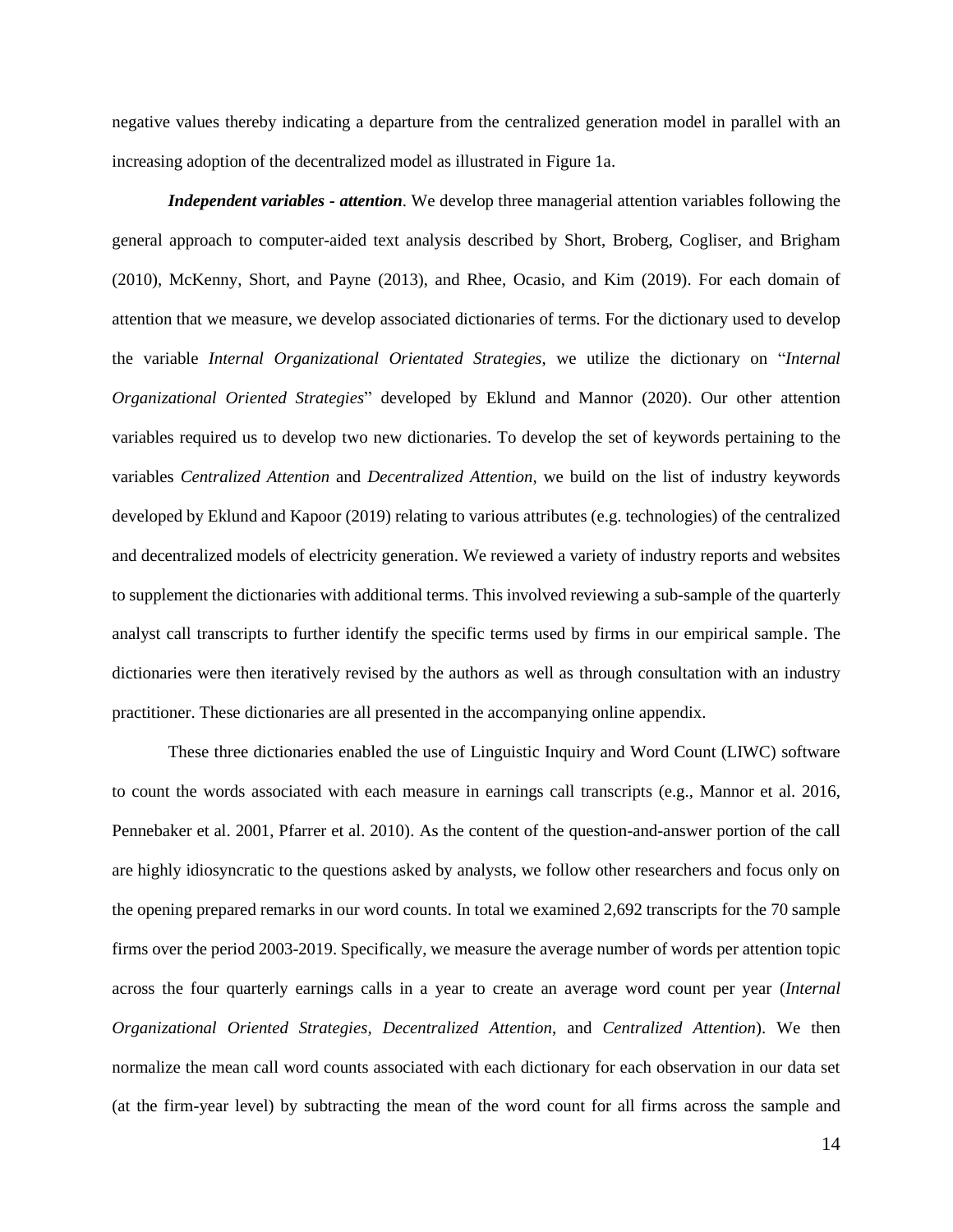dividing by the standard deviation of the word count across the entire sample.

Figure 2 illustrates the temporal variation of these three attention variables. We observe that all three variables generally increase over the study time period, but the time frame over which the variable rises differs. *Centralized Attention* rises 2003-2006 and then plateaus; in contrast *Internal Organizational Orientated Strategies* rises steeply 2011-2014, and *Decentralized Attention* rises steeply 2013-2018. These observations are consistent with firms diverting attention from the existing business model to the new decentralized model during the course of this study.

## ----- INSERT FIGURE 2 ABOUT HERE ------

*Independent variables – Organizational complexity.* To measure organizational complexity, we utilize the number of subsidiaries associated with each individual firm that sells or generates electricity (*Subsidiary Count*). We suggest that managers within firms with a greater number of subsidiaries will face greater organizational complexity in managing the transition to the new business model. This is because managers are likely to face a wider variety of different challenges in making this transition as each subsidiary faces its own unique set of circumstances, priorities, and strategic challenges. For example, within our empirical context each subsidiary will generally operate in different US states which will have different regulations with respect to the centralized and decentralized models thereby adding to the complexity of managing a transition from one business model to the other. Further, firms with a greater number of subsidiaries are more likely to have complex unobservable interdependencies that will further drive-up organizational complexity.

*Control variables***.** We include five groups of control variables. First, we control for the overall size of each firm through the total number of customers (residential, commercial and industrial) and centralized electricity generation capacity. Second, we control for the average quality of a firm's existing centralized generation assets using the age of the generation assets. Third, we control for the operational scope of each firm, namely whether firms participate in different parts of the electricity value chain. Fourth, we control for a variety of financial attributes of each sample firm such as return on assets (ROA). Finally, we control for the extent of government incentives available for customers to adopt the decentralized electricity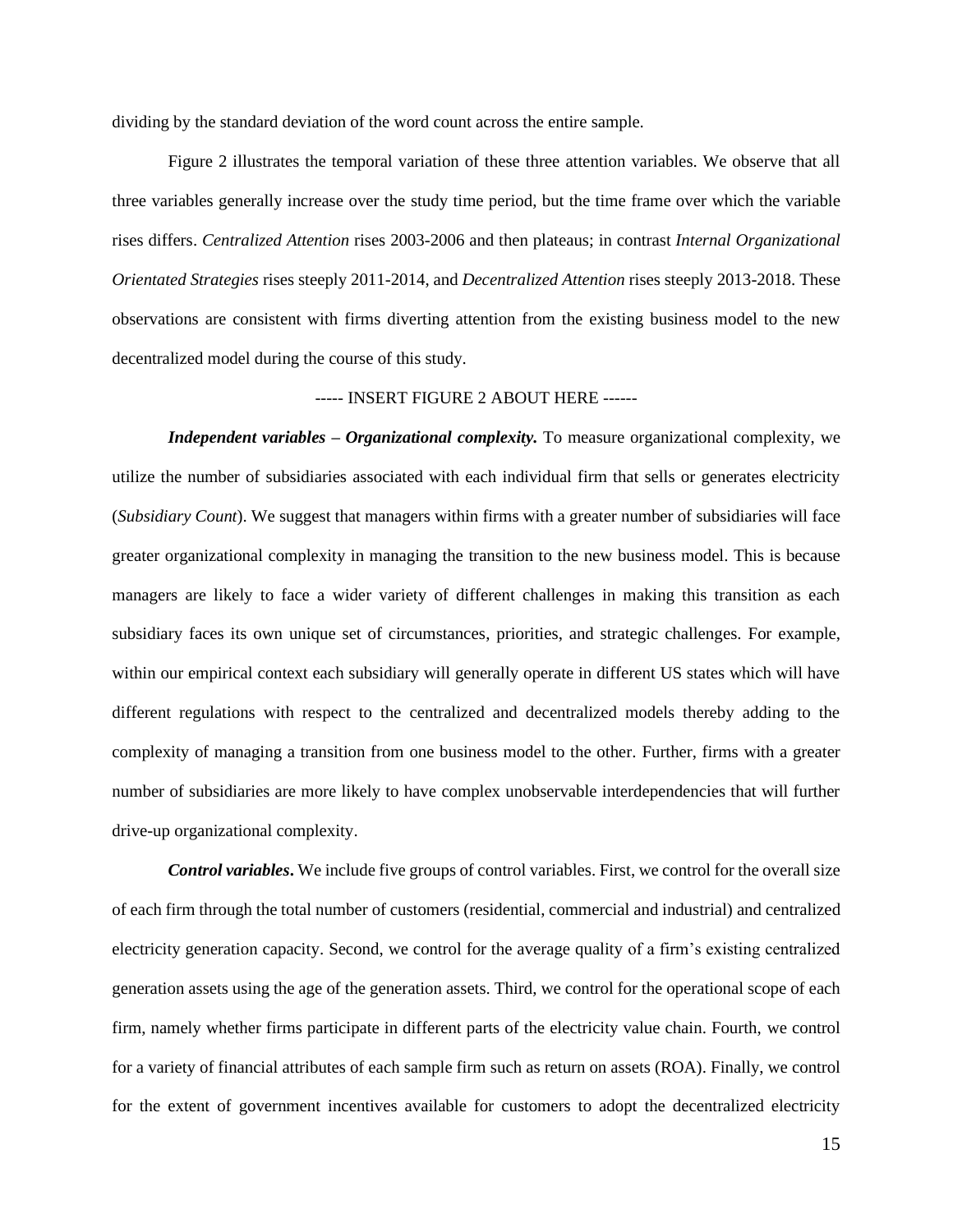generation model. [Table 1](#page-31-0) provides variable descriptions.

## ----- INSERT TABLE 1 ABOUT HERE ------

#### **Statistical analysis**

All the independent variables are all lagged one year relative to the dependent variable in our main analyses. Hypotheses are tested using Ordinary Least Squares (OLS) regression with *Decentralized Penetration* or *Centralized Capacity Addition* as the dependent variables. We employ year and firm fixed effects to account for industry-level time-varying and firm-level time-invariant unobservable variables. We cluster standard errors at the firm-level to account for non-independence of errors within the same firm (Petersen 2009). We test our hypotheses through examining the coefficients of the three interaction terms: (H1) *Decentralized Attention* x *Centralized Attention*, (H2) *Decentralized Attention* x *Subsidiary Count* and (H3) *Decentralized Attention* x *Internal Organizational Orientated Strategies*. We expect the coefficients for H1 and H2 to be negative and H3 to be positive when the DV is *Decentralized Penetration* and reversed when *Centralized Capacity Addition* is the DV.

A potential concern is omitted variable bias in that unobserved attributes could be correlated with our independent and dependent variables. While we are unable to utilize an exogenous shock to firms' organizational structures or use an instrumental variable approach, we address this endogeneity risk through four strategies. First, we utilize firm and year fixed effects. Second, we utilize a wide variety of control variables that could be correlated with both adoption of the decentralized model and the independent variables. Third, as we utilize interaction terms to test our three hypotheses, the risk associated with omitted variable bias is somewhat reduced (Bun and Harrison 2019, Nizalova and Murtazashvili 2016). Finally, we undertake a variety of robustness checks. While these steps reduce the risk of omitted variable bias, they do not eliminate endogeneity concerns. As a result, we limit any claims of causality.

#### **RESULTS**

## **Descriptive statistics**

The descriptive statistics for our primary dataset are presented in [Table 2.](#page-32-0) We observe that the average penetration of the decentralized model is 0.4% ranging between 0 and 13.4%. This illustrates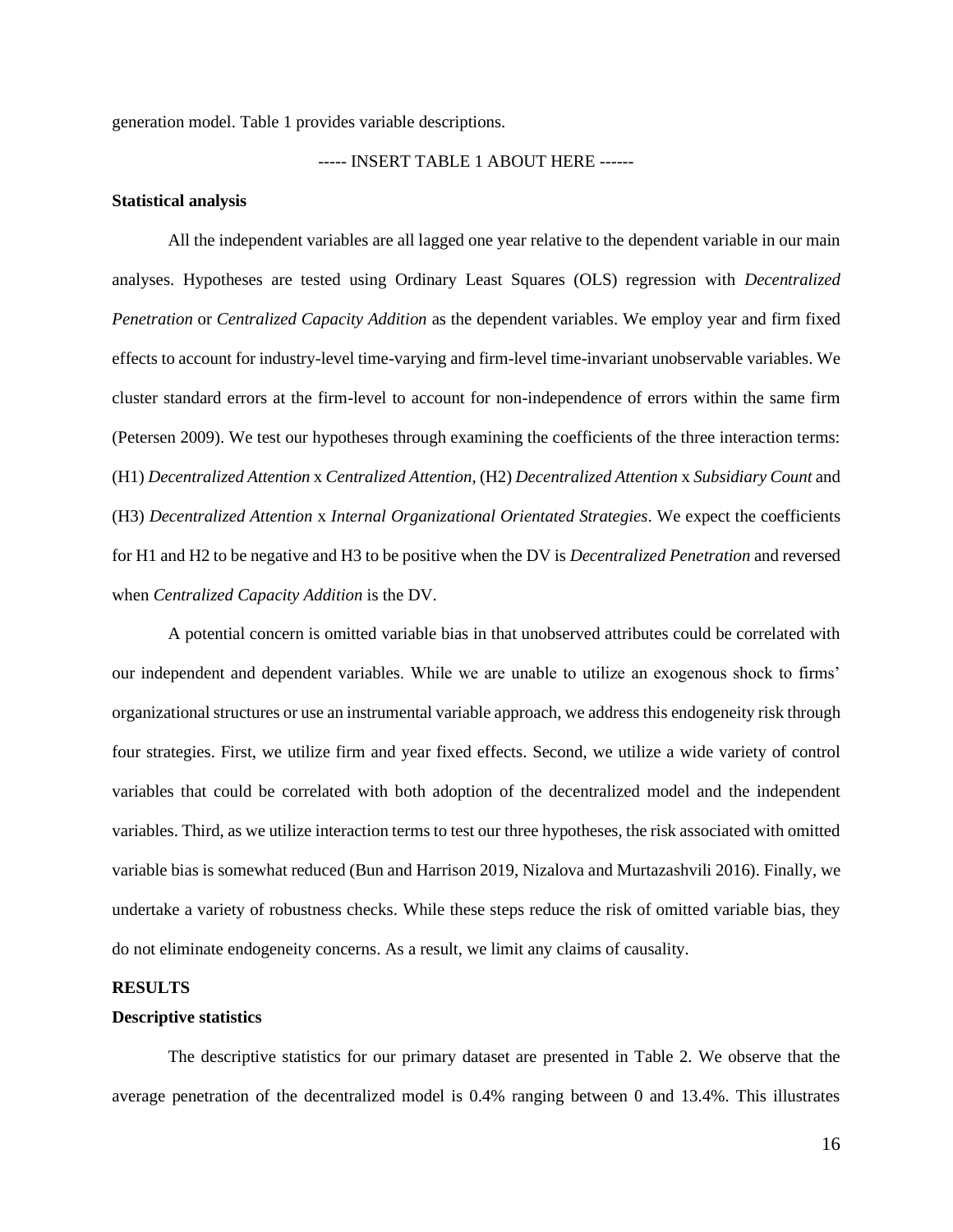significant heterogeneity in adoption of the new model. Further, consistent with Figure 1b, the average firm in our sample is decreasing its centralized generation capacity, with the mean change in capacity between 10-year forward planned additions less 10-year losses of capacity being 783 MW. Consistent with a relationship between attention and adaptation, we find that *Decentralized Attention* is positively correlated with *Decentralized Penetration* (0.26) but negatively correlated with *Centralized Capacity Addition* (-0.14).

## ----- INSERT TABLE 2 ABOUT HERE ------

## **Main analyses**

[Table 3](#page-33-0) and [Table 4](#page-34-0) illustrate the results of our main analyses testing Hypotheses 1-3, where [Table](#page-33-0)  [3](#page-33-0) utilizes *Decentralized Penetration* as the dependent variable and [Table 4](#page-34-0) utilizes *Centralized Capacity Addition*. Focusing initially on Model 2, we observe that *Decentralized Attention* has the expected positive sign in [Table 3](#page-33-0) and negative sign in [Table 4.](#page-34-0) Thus, at least directionally, greater attention to the new model is associated with increased customer penetration into the new model and reduced investment in the existing model. The p-values, however, are relatively large  $(p=0.170$  in Model 2, [Table 3](#page-33-0) and  $p=0.141$  in Model 2, [Table 4\)](#page-34-0), which contrasts with prior published work on attention and adaptation (e.g., Eggers & Kaplan, 2009), in line with our suggestion that heterogeneity around the average effect may be quite substantial.

## ----- INSERT TABLES 3 AND 4 ABOUT HERE ------

For both dependent variables, the key interaction coefficients and standard errors are relatively stable across models limiting concerns of multicollinearity (Models 3-6). We also tested for multicollinearity between variables. The overall VIF (Variance Inflation Factor) for Model 6 in [Table 3](#page-33-0) is 5.4 and for Model 6 in [Table 4](#page-34-0) it is 5.4. Both VIFs are substantially below the guideline threshold of 10 (Hair et al. 1998). Thus, we can rule out multicollinearity concerns associated with our main analyses and focus our testing of hypotheses on the fully saturated models. This also allows us to focus our attention on Model 6 in both tables for interpretation of our results.

Hypothesis 1 suggests that attention to the existing business model would inhibit the translation of attention to the new business model into adaptation. We find support for H1 in Model 6, namely, the relationship between attention to the new, decentralized business model and adoption of the new model is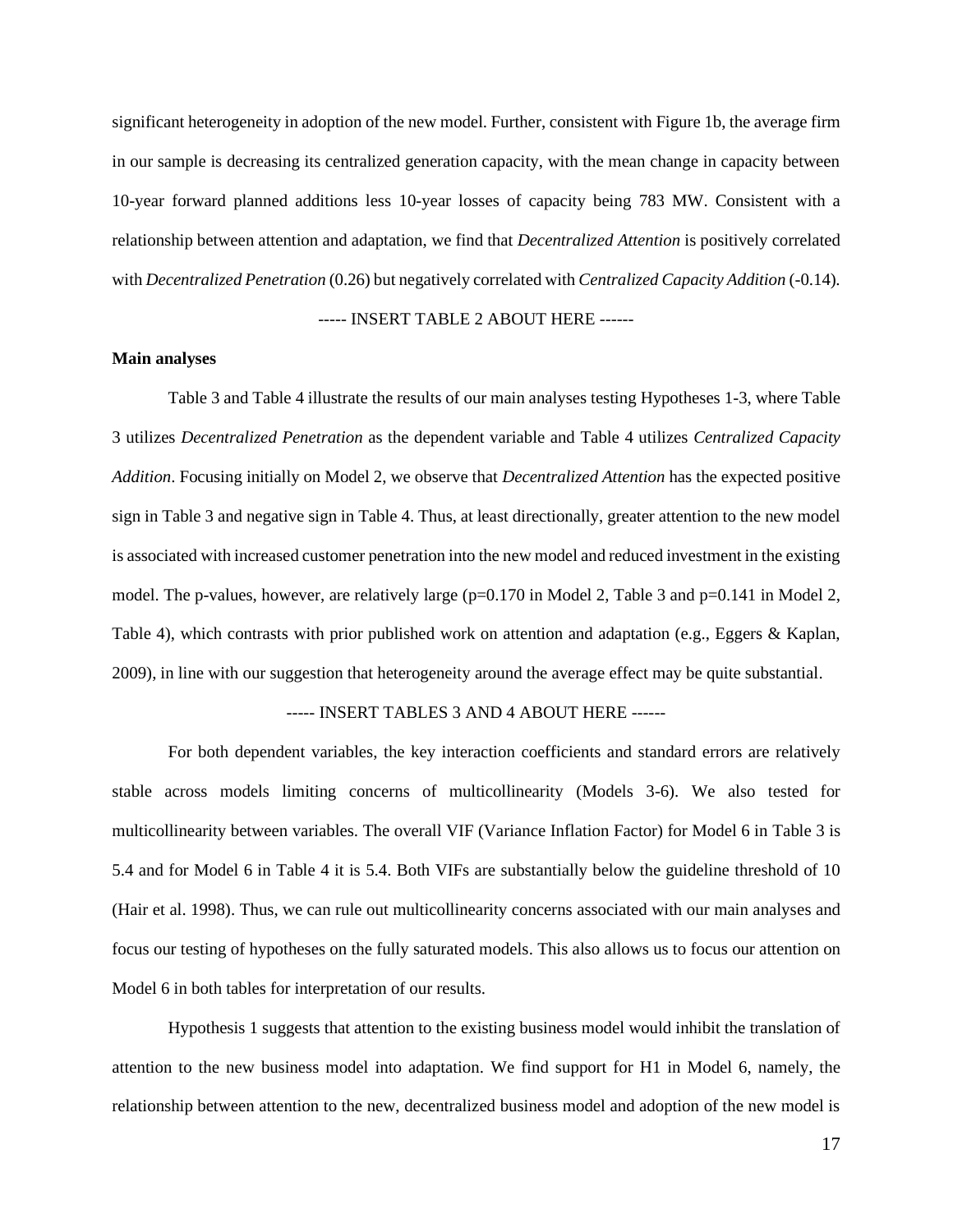negatively moderated by the level of managerial attention to the existing, centralized model ( $p = 0.001$ ). We observe that at the lowest decile of attention to the existing, centralized model (*Centralized Attention*), a one standard deviation increase in attention to the decentralized model is associated with a 0.37 standard deviation *increase* in *Decentralized Penetration*. In contrast, at the highest decile of attention to the centralized model, we observe that a one standard deviation increase in attention to the decentralized model is associated with a 0.07 standard deviation *decrease* in *Decentralized Penetration*.

Hypothesis 2 suggests that organizational complexity would inhibit the translation of attention to the new business model into adaptation. Model 6, [Table 3](#page-33-0) also provides support for H2 in that the relationship between attention to the new, decentralized business model and adoption of the new model is negatively moderated by the number of subsidiaries within the focal firm ( $p = 0.016$ ). We observe that at the lowest decile of *Subsidiary Count*, a one standard deviation increase in attention to the decentralized model is associated with a 0.24 standard deviation increase in *Decentralized Penetration*. In contrast, at the highest decile of *Subsidiary Count*, we observe that a one standard deviation increase in attention to the decentralized model is only associated with a 0.04 standard deviation increase in *Decentralized Penetration*.

Hypothesis 3 suggests that attention to the internal organization would facilitate the translation of attention to the new business model into adaptation. We find support for H3, as illustrated by the positive coefficient for *Decentralized Attention x Internal Organizational Orientated Strategies* in Model 6 in [Table](#page-33-0)  [3](#page-33-0) when *Decentralized Penetration* is the dependent variable (p = 0.009). We observe that at the lowest decile of attention to internal organization, a one standard deviation increase in attention to the decentralized model is associated with a 0.07 standard deviation increase in *Decentralized Penetration*. In contrast, at the highest decile of attention to internal organization, we observe that a one standard deviation increase in attention to the decentralized model is associated with a 0.26 standard deviation increase in *Decentralized Penetration*. [Figure 3](#page-37-0) illustrates the three interactions associated with Hypotheses 1-3 in a graphical format.

## ----- INSERT FIGURE 3 ABOUT HERE ------

Moving to our analyses where *Centralized Capacity Addition* is the dependent variable, these results are illustrated in [Table 4.](#page-34-0) Using this dependent variable enables us to examine the extent to which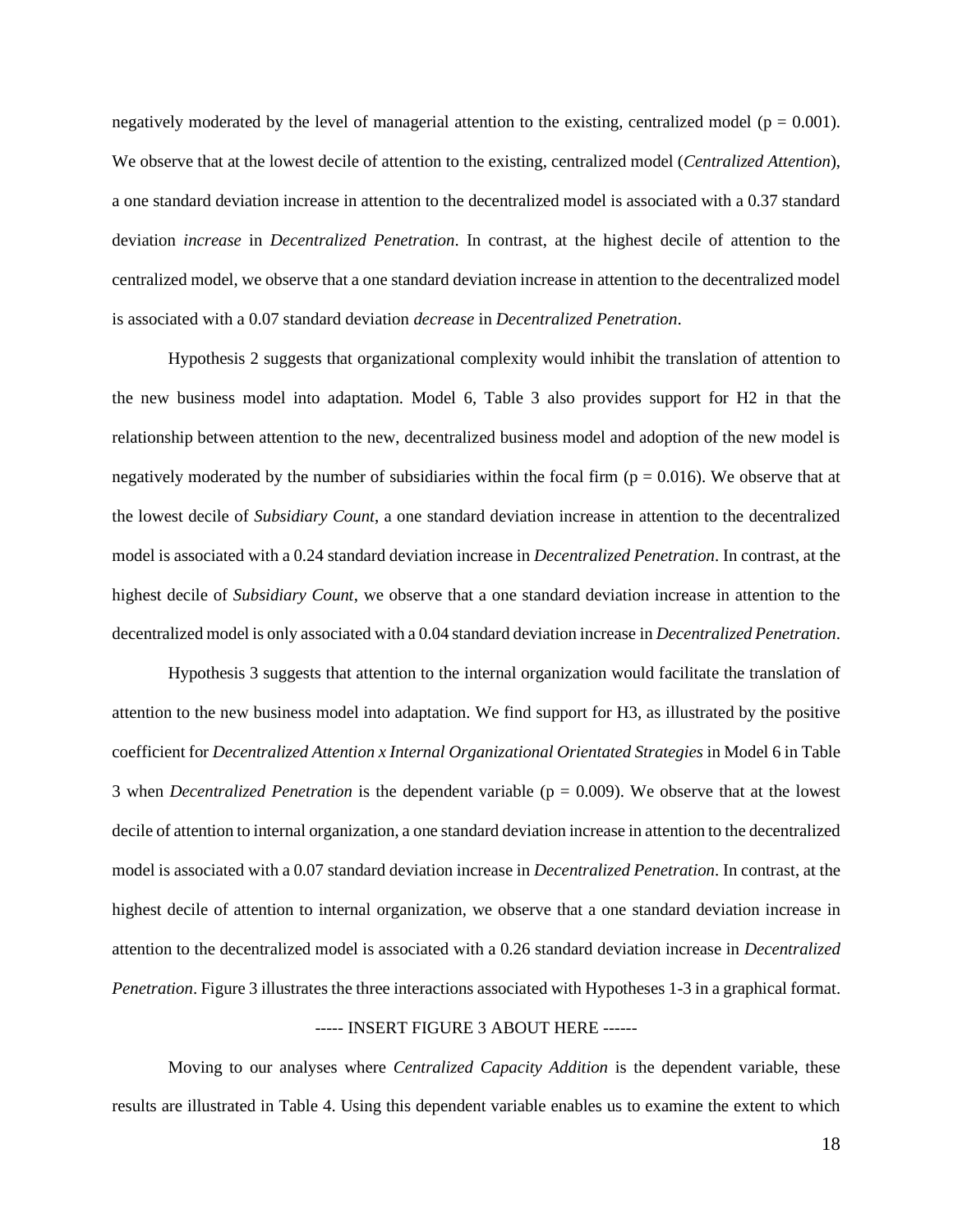firms are investing in technologies associated with the existing, centralized business model. For H1, while the coefficient on the interaction term *Decentralized Attention* x *Centralized Attention* is in the predicted direction, it is not significantly different from zero ( $p = 0.527$  in Model 6). Thus, H1 is not supported when examining departure from the existing model. Namely, attention to the existing model does not positively moderate the relationship between attention to the new model and investment in the existing model.

Focusing on H2, contrary to our predictions, we observe that *Subsidiary Count* negatively moderates the relationship between attention to the decentralized model and investment in the existing model ( $p = 0.102$  in Model 6). This provides some limited evidence to suggest firms with more subsidiaries are associated with a greater translation of their attention to the new model into reduced investment in the existing model. The inertial pressures that apply to adoption of the new model may also apply to investment in the existing model in that greater organizational inertia hinders further investment in the existing model.

H3 is supported using *Centralized Capacity Addition* as the dependent variable in that the coefficient for *Decentralized Attention x Internal Organizational Orientated Strategies* is negative (p = 0.097 in Model 6). For centralized generation investments, we observe that at the lowest decile of *Internal Organization Attention*, a one standard deviation increase in attention to the decentralized model is associated with a 0.06 standard deviation *increase* in *Centralized Capacity Addition*. In contrast, at the highest decile of attention to internal organization, we observe that a one standard deviation increase in attention to the decentralized model is associated with a 0.09 standard deviation *decrease* in *Centralized Capacity Addition*. [Figure 4](#page-38-0) illustrates the three interactions associated with H1-H3 in graphical format.

#### ----- INSERT FIGURE 4 ABOUT HERE ------

We undertake two sets of additional analyses to test the robustness of the main results. First, we examine the robustness of our main results to the use of alternative measures for our independent and dependent variables. Second, we also undertake a variety of robustness checks using alternative model specifications such as not using firm fixed effects and testing our interactions using split sample analyses (Shaver 2019). We continue to observe similar results to our main analyses across all these robustness checks. The online appendix provides the tables and further descriptive details of these robustness checks.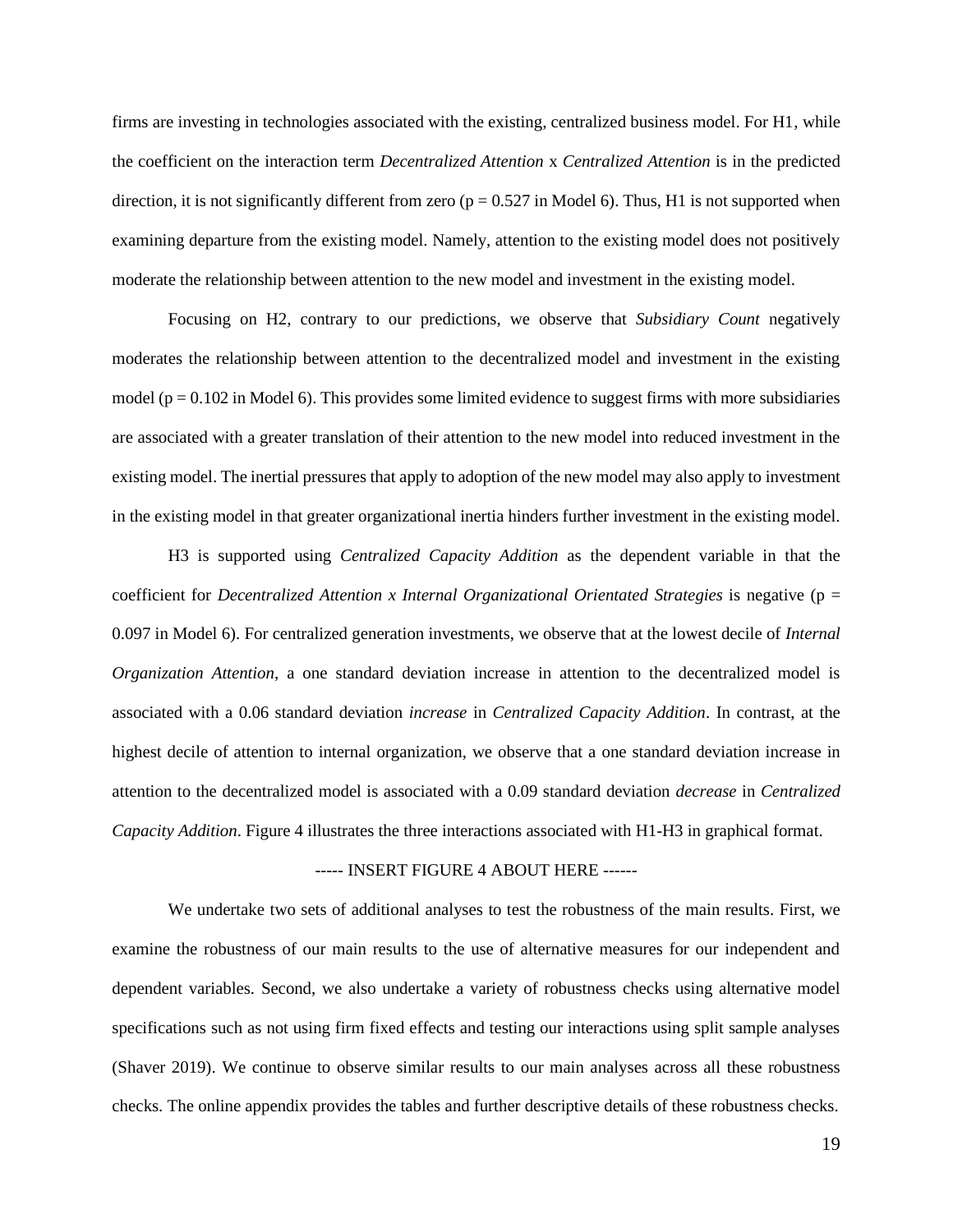## **Post-hoc analyses**

In this section we use additional analyses to provide insight into the mechanisms through which attention to different issues can translate into greater or lesser adoption of the new business model and departure from the existing business model based on the three hypotheses in the paper.

In terms of H1, we examine how attention to both models can hinder adoption of the new model. We read the text of a sample of eight firms' quarterly earnings call transcripts in the dataset with both high and low attention to the decentralized model and high attention to the new model. In addition, we examined the letters to shareholders in the annual reports of a random sample of twenty firms in our sample over the eleven-year period 2008 to 2018 as well as press releases from these sample firms' regarding their activities associated with the decentralized electricity generation model. Firms paying attention to both the centralized and decentralized models often highlighted the risks of the new model on their existing business model. This suggests that managers paying significant attention to both models may perceive the new model as more of a threat as compared to an opportunity. For example, in the 2016 PGE annual report:

*"A basic premise of PGE's business is that generating electricity at central generation facilities achieves economies of scale and produces electricity at a relatively low price. Many companies and organizations conduct research and development activities to seek improvements in alternative technologies, such as fuel cells, photovoltaic (solar) cells, micro-turbines, and other forms of distributed generation. It is possible that advances in such technologies will reduce the cost of alternative methods of electricity production to a level that is equal to or below that of central thermal and wind generation facilities. Such a development could limit the Company's future growth opportunities and limit growth in demand for PGE's electric service".*

Similarly, in Idacorp's 2012 annual report:

*"There is potential that power generation systems provided by third parties, whether solar generation or otherwise, and energy efficiency measures could become sufficiently cost-effective and efficient that customers choose to install such systems on their homes or businesses. This may render traditional generation sources owned by Idaho Power obsolete or decrease the need for energy supplied by Idaho Power, which would reduce Idaho Power's revenue and have a negative impact on IDACORP's and Idaho Power's results of operations and financial condition."*

In contrast, firms that focused their attention primarily on the decentralized electricity generation model

tended to highlight the benefits of changing to this model. For example, Edison International (*Decentralized* 

*Attention* average= 0.553, *Centralized Attention* average= -0.228) managers stated in a 2015 analyst call: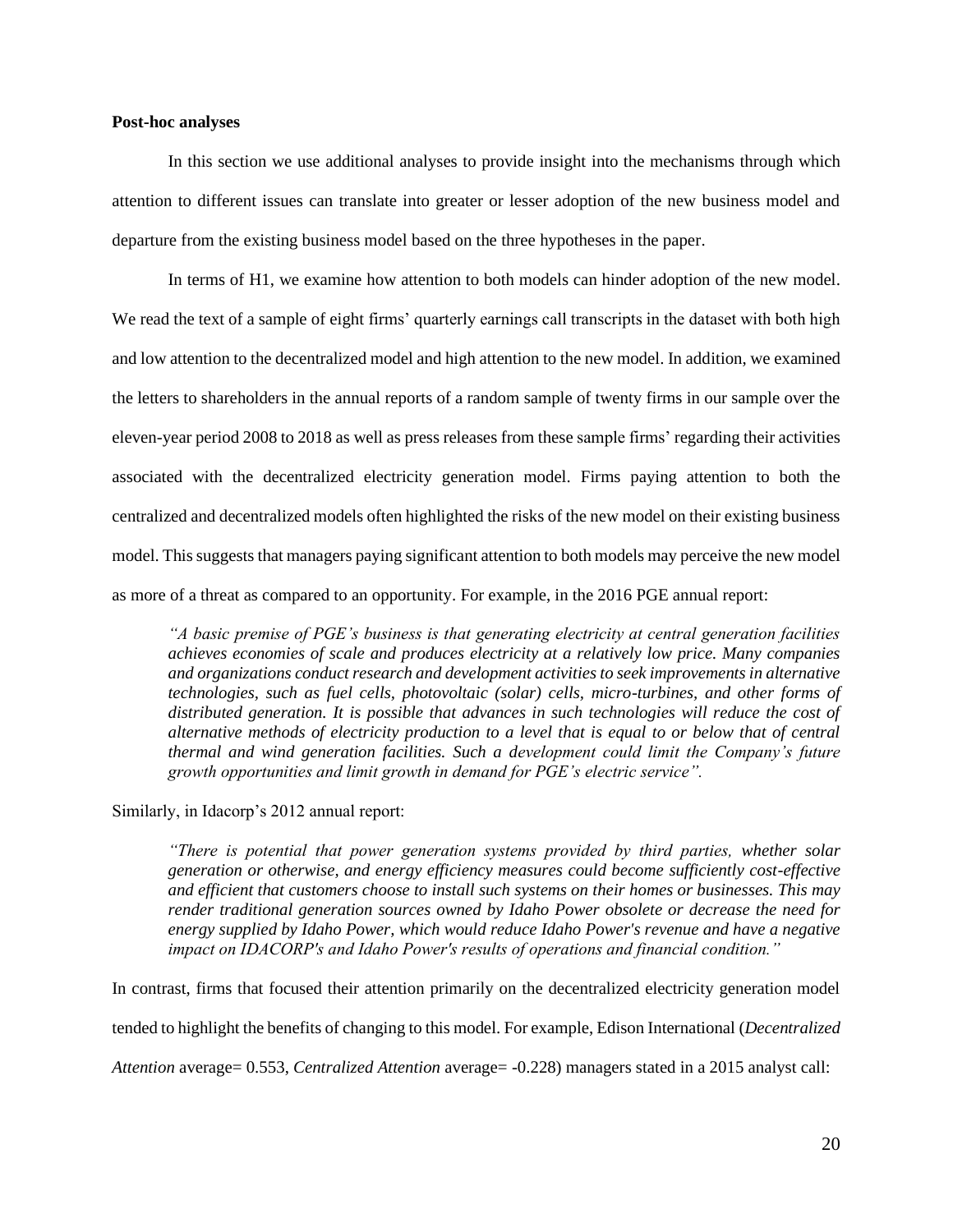*"We see more opportunities for growth than we do threats in the changes occurring in our industry. Recently, we have taken steps to further position Edison Energy Group to develop those opportunities."*

These quotes highlight that attention towards the existing model may affect how managers perceive the growth of the new business model – highlighting its importance but emphasizing it as a threat to the status quo. In contrast, greater attention only to the new model appears to be associated with managers seeing this new business model as a strategic opportunity. This difference in opportunity and threat perception is likely to hinder greater adoption of the new model when too much attention is placed on the existing model. Building on the work of Gilbert (2005), firms that pay significant attention to both models may allocate some resources to the new model but suffer with routine rigidity as the firm struggles to adapt its supporting routines for the new business model.

In terms of H2, we examine how organizational complexity can hinder the translation of attention to the new, decentralized model into adoption of that model. The complexity of having multiple subsidiaries and its dampening of the relationship between managerial attention and adoption of the decentralized model is best exemplified through three large incumbent firms with multiple subsidiaries who exhibited internally conflicting behavior with respect to adoption of the new model. First, Duke Energy is one of the US's leading utilities with multiple subsidiaries in different states. Generally, at a corporate level Duke Energy is favorable to customer adoption of distributed electricity generation as illustrated from its Annual Reports:

*"Duke Energy Renewables has expanded its investment portfolio through the addition of distributed solar companies and projects, energy storage systems and energy management solutions"* **2017 Annual Report**

*"In February 2015, Duke Energy proposed specific initiatives to spur rooftop solar installations in the state* [South Carolina] *as well as community-scale and larger utility-scale solar facilities."* **2015 Annual Report**

However, some Duke subsidiaries encouraged customer adoption and others actively sought to hinder the adoption of decentralized electricity generation technologies by customers.

*"Duke Energy, one of the largest electric power companies in the country, which continues to implement a key policy encouraging the growth of rooftop solar throughout the Carolinas."*<sup>10</sup>

<sup>10</sup>[https://solarbuildermag.com/news/which-utilities-in-the-south-are-the-most-solar-friendly-the-southern](https://solarbuildermag.com/news/which-utilities-in-the-south-are-the-most-solar-friendly-the-southern-environmental-law-center-tells-us/)[environmental-law-center-tells-us/](https://solarbuildermag.com/news/which-utilities-in-the-south-are-the-most-solar-friendly-the-southern-environmental-law-center-tells-us/)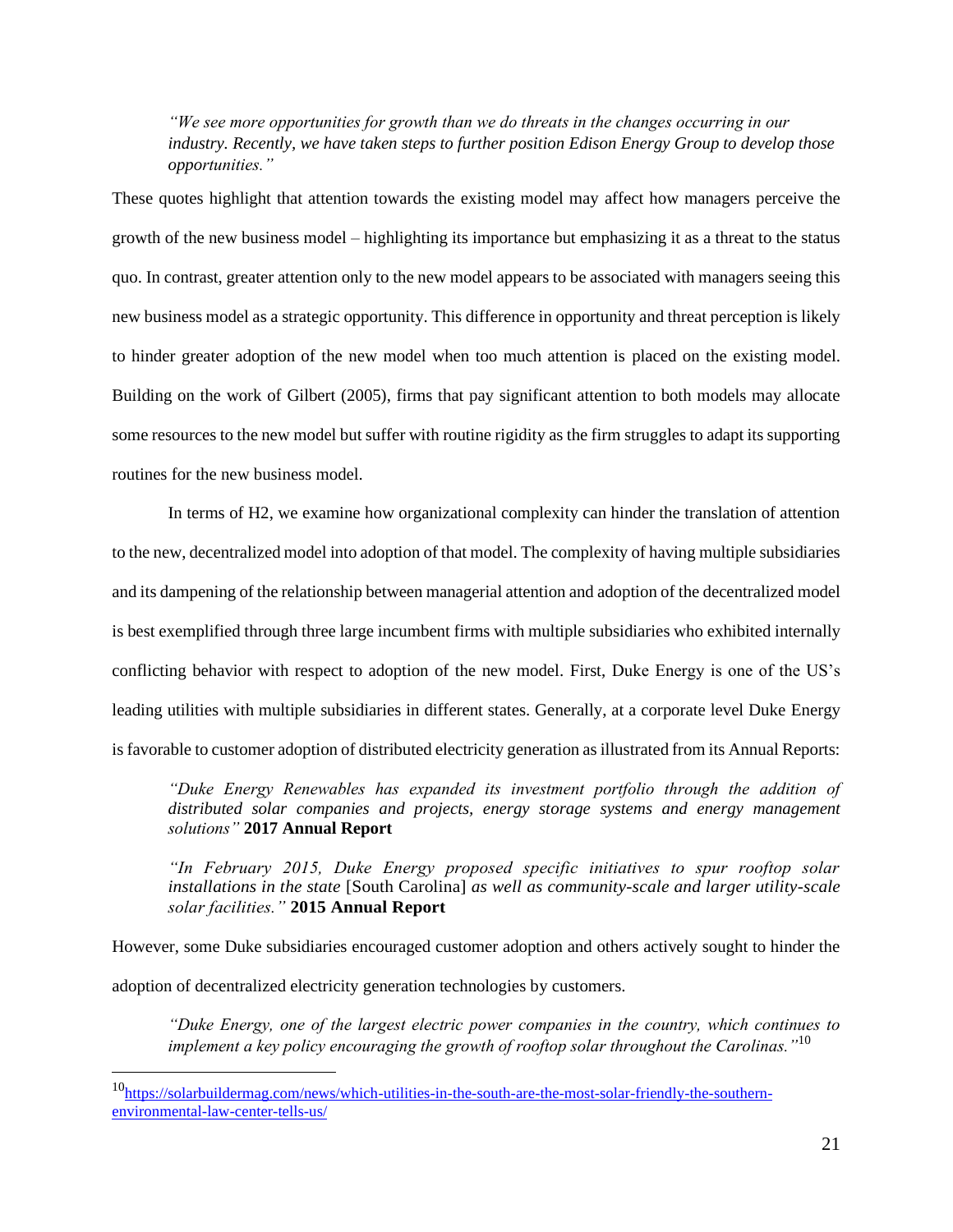*"Indiana's already dismal solar-policy landscape has seen legislative fights as recently as 2015 that would have been a huge blow to the state's already severely stifled distributed solar industry."*  Tabuchi (2017)

*"Duke Energy Indiana…. was among the utilities lobbying to kneecap customer-owned solar."*<sup>11</sup>

Second, Southern Company highlights that it is seeking to be a leading company in driving the growth of

decentralized electricity generation. In fact, Southern acquired a leading distributed energy company:

*"In 2016, for example, Southern Company acquired PowerSecure, a leading provider of distributed energy infrastructure, energy efficiency solutions and utility infrastructure services. With advanced smart grid capabilities, microgrid controls, energy storage, switchgear and service solutions, PowerSecure is helping meet the evolving, technology-driven energy requirements of commercial, industrial and institutional customers in the digital economy."* **Southern Company 2018 Annual Report**

However, some Southern Company subsidiaries actively hinder customer adoption of decentralized

electricity generation. For example, while subsidiary Georgia Power is actively encouraging adoption of

rooftop solar, subsidiary Alabama Power is actively trying to hinder adoption:

*"Alabama Power, which five years ago began imposing a monthly charge on customers who install solar to power some of their energy needs. This unjust charge has put the brakes on rooftop solar by eliminating at least 50 percent of the savings homeowners would see over the lifetime of their rooftop solar system."Error! Bookmark not defined.*

*"On Atlanta's Upper West Side, Georgia Power is creating a similar townhome community, Altus at the Quarter, where power from the grid is supplemented by rooftop solar installations and inhome battery storage."* **Southern Company, Annual Report 2017**

Third, Xcel Energy highlights that it is embracing the distributed electricity generation model in its

corporate communications. For example, in its 2017 Annual Report, Xcel Energy highlights:

*"Xcel Energy's community solar program in Minnesota is the largest in the country — by far. At the end of 2017, our Minnesota program had grown to 246 megawatts of energy, which is nearly twice as large as the next largest community solar program."* 

In contrast, Xcel's Colorado subsidiary sought to hinder adoption of the decentralized electricity generation

model by its customers through lobbying to reduce net metering credits for residential customers with

decentralized electricity generation systems.<sup>12</sup>

<sup>11</sup>[https://www.renewableenergyworld.com/2019/07/15/utilities-bid-to-own-rooftop-solar-even-as-they-oppose](https://www.renewableenergyworld.com/2019/07/15/utilities-bid-to-own-rooftop-solar-even-as-they-oppose-it/#gref)[it/#gref](https://www.renewableenergyworld.com/2019/07/15/utilities-bid-to-own-rooftop-solar-even-as-they-oppose-it/#gref)

<sup>12</sup> https://theclimatecenter.org/portfolio-item/why-are-some-big-utilities-embracing-small-scale-solar-power/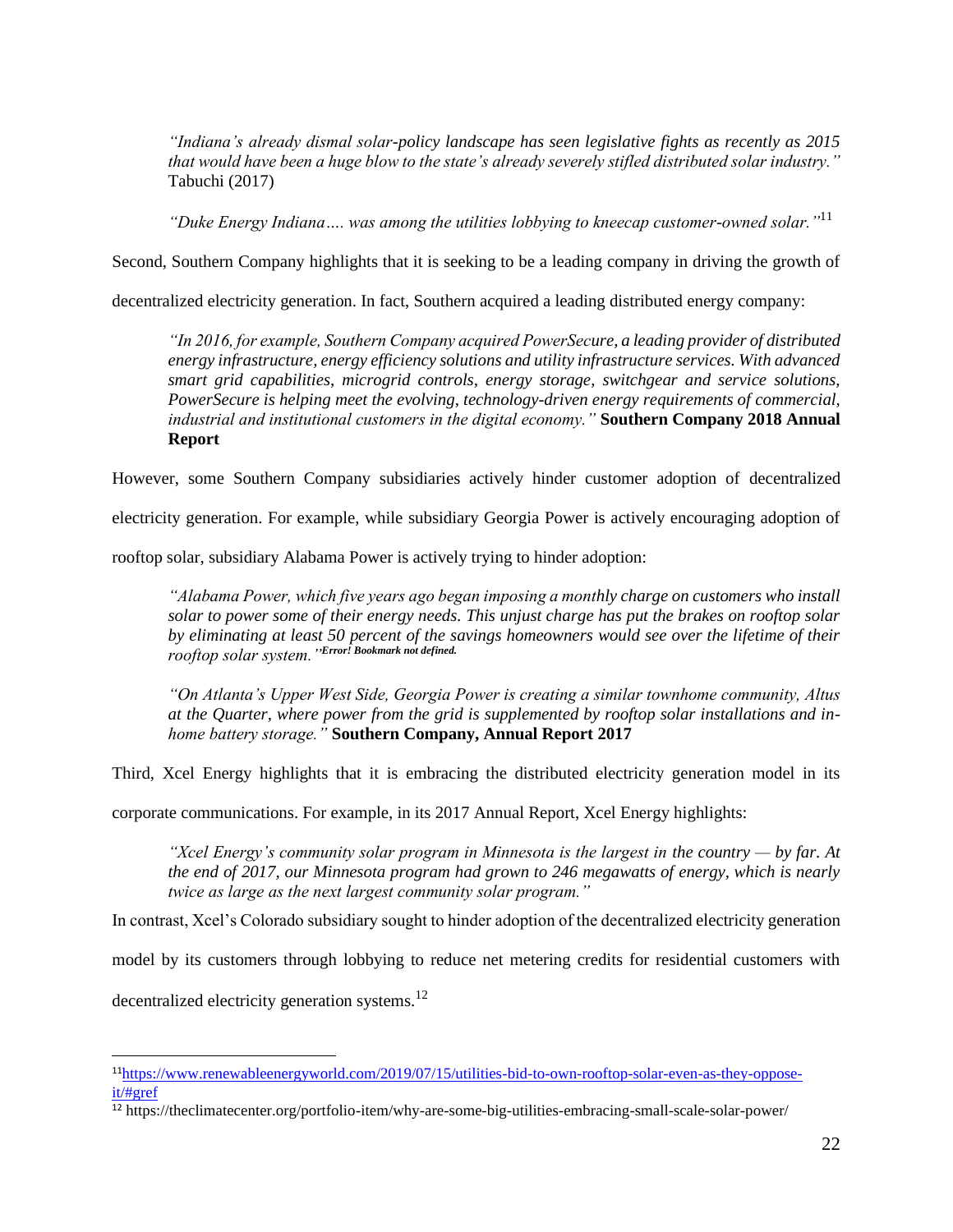*"Last year, Colorado's main utility, Xcel Energy, sought to slash the price it now pays residents whose rooftop solar set ups feed power back to the grid. The company now pays 10.5 cents per kilowatt hour. It aims to pay half that price, arguing that the value of the rooftop power being generated isn't as high as once thought and that the residents of solar-powered homes should pay more to support the infrastructure set up by Xcel that provides power reliability to all, sunshine or clouds."*<sup>13</sup>

Such examples highlight the challenges of translating managerial vision into coordinated strategic action in firms with greater organizational complexity. Such firms require increased coordination to successfully navigate the adoption of a novel business model. Further, the greater complexity associated with firms having more subsidiaries is associated with a greater chance of fracture in that some subsidiaries hinder adoption of the new model whereas others openly embrace it. Unsurprisingly, then, these three firms demonstrated minimal adoption of the new business model throughout our sample (Figure 5).

## ----- INSERT FIGURE 5 ABOUT HERE ------

Finally, focusing on the moderating role of attention to internal organization (H3), utilities vary in their recognition of the need for substantial internal reorganization to facilitate adoption to the decentralized model. Edison International is one of the leading adopters of the decentralized model in our dataset (see [Figure 5\)](#page-38-1). Close examination of the quarterly earnings call transcripts indicates that CEO, Theodore Craver, highlighted this point in a 2013 call: *"It would be foolish to dismiss the potential for major changes in the utility business model."* Similarly, in a 2015 call, senior Edison International managers highlighted the importance of being able to integrate customers using the decentralized model into their regular operations:

*"To meet these needs, we need to be able to integrate more distributed energy resources, such as rooftop solar, energy storage and electric transportation charging."*

This also involved being proactive in shaping internal organization when responding to regulators' requests regarding Edison International's perspective regarding their adaptation to the rise of distributed energy resources:

*"We endeavored to not simply answer the commission's initial questions about integration of distributed energy resources but also to lay out our vision for how the grid of the future will facilitate customer choice of new technologies and support California's policies to move to a lowcarbon economy."*

<sup>13</sup>https://www.coloradoindependent.com/2014/02/05/xcel-battle-to-pay-less-for-rooftop-solar-heatsup/?fb\_comment\_id=1458352154383588\_282133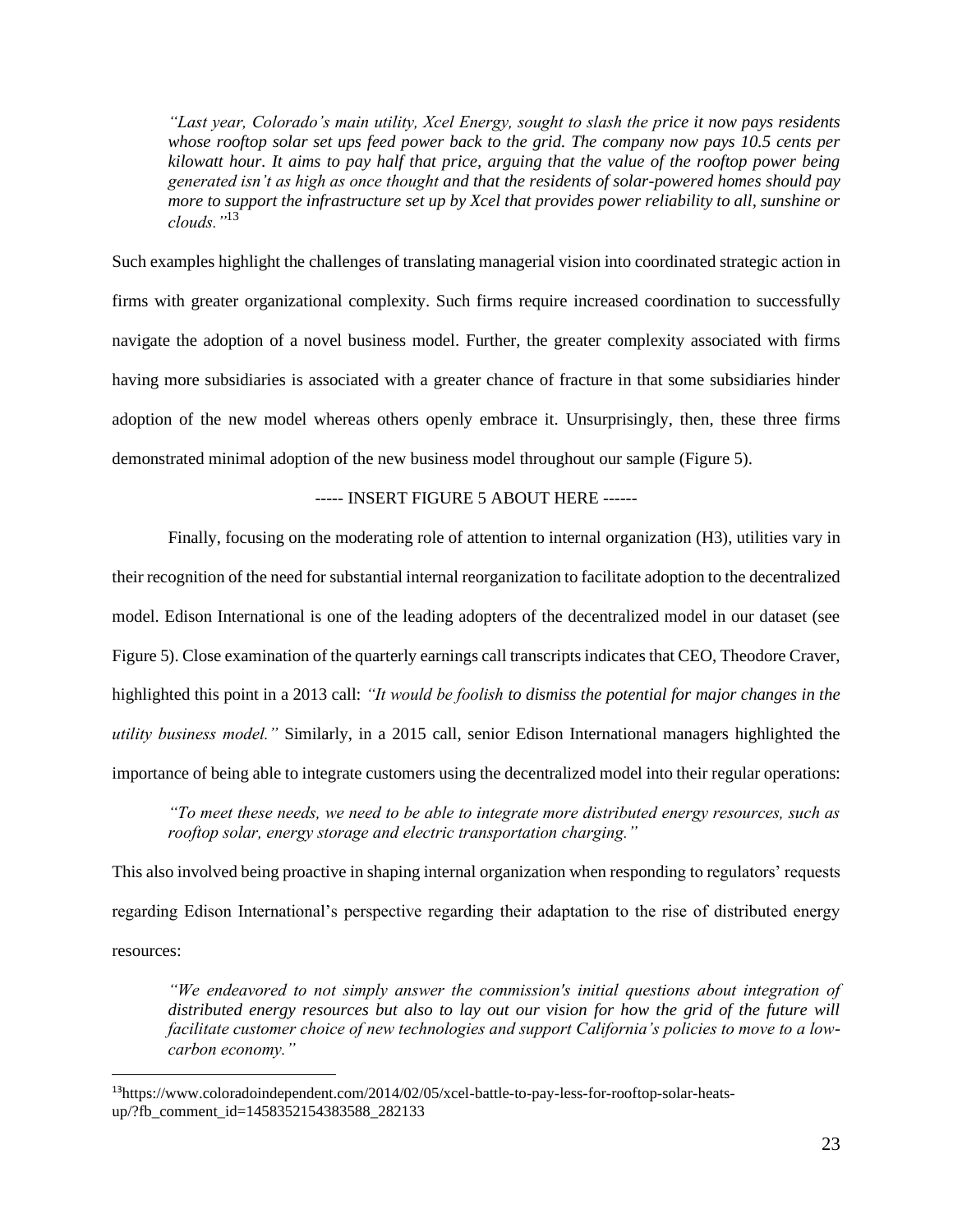Edison signaled that it was committed to finding ways that it could apply its existing resources to take advantage of the new opportunity:

*"We are focused on finding those areas where customers' needs are unmet, that match well with our competitive advantages, and that hold promise for scaling-up sufficiently. Edison energy group continues to expand into businesses that meet this profile, including distributed solar generation, energy services for commercial and industrial companies, providing new sources of water, and competitive transmission… We believe we possess several competitive advantages to succeed with customers in this new and quickly evolving power environment."*

As the novel technology and business model emerged, Edison, relative to many of its peers appeared to not only actively pay attention to this new area, but also considered how it would re-organize itself to reconfigure its resource and routines to best fit this new area. This focus on internal configuration and resource redeployment enabled Edison to become an industry leader in the decentralized energy space.

Increased attention to internal organization may also be able to limit the negative impact of increased attention to the centralized model and organizational complexity on the relationship between attention to the decentralized model and adoption of the decentralized model. This is because such attention to internal organizational issues may allow firms to re-organize and redeploy their existing resources more successfully thereby facilitating adoption of the decentralized model. We evaluate this through a split sample regression analyses in which we examine the interactions *Decentralized Attention* x *Subsidiary Count* and *Decentralized Attention* x *Centralized Attention* at high and low levels of attention to internal organization (effectively a three-way interaction). If greater attention to internal organization can help overcome the barriers of organizational complexity and attention to the existing model, the interaction term coefficients will both be less negative at higher values of *Internal Organizational Orientated Strategies*. Consistent with these arguments, we observe that the interaction term coefficients are both significantly greater for the sub-sample in which *Internal Organizational Orientated Strategies* is in the top decile as compared to the bottom nine deciles as illustrated in [Table 5.](#page-35-0) Thus, our data suggests that greater attention to internal organization can help overcome the barriers of organizational complexity and attention to the existing model which curb the translation of attention to the decentralized model into greater adoption of the decentralized model.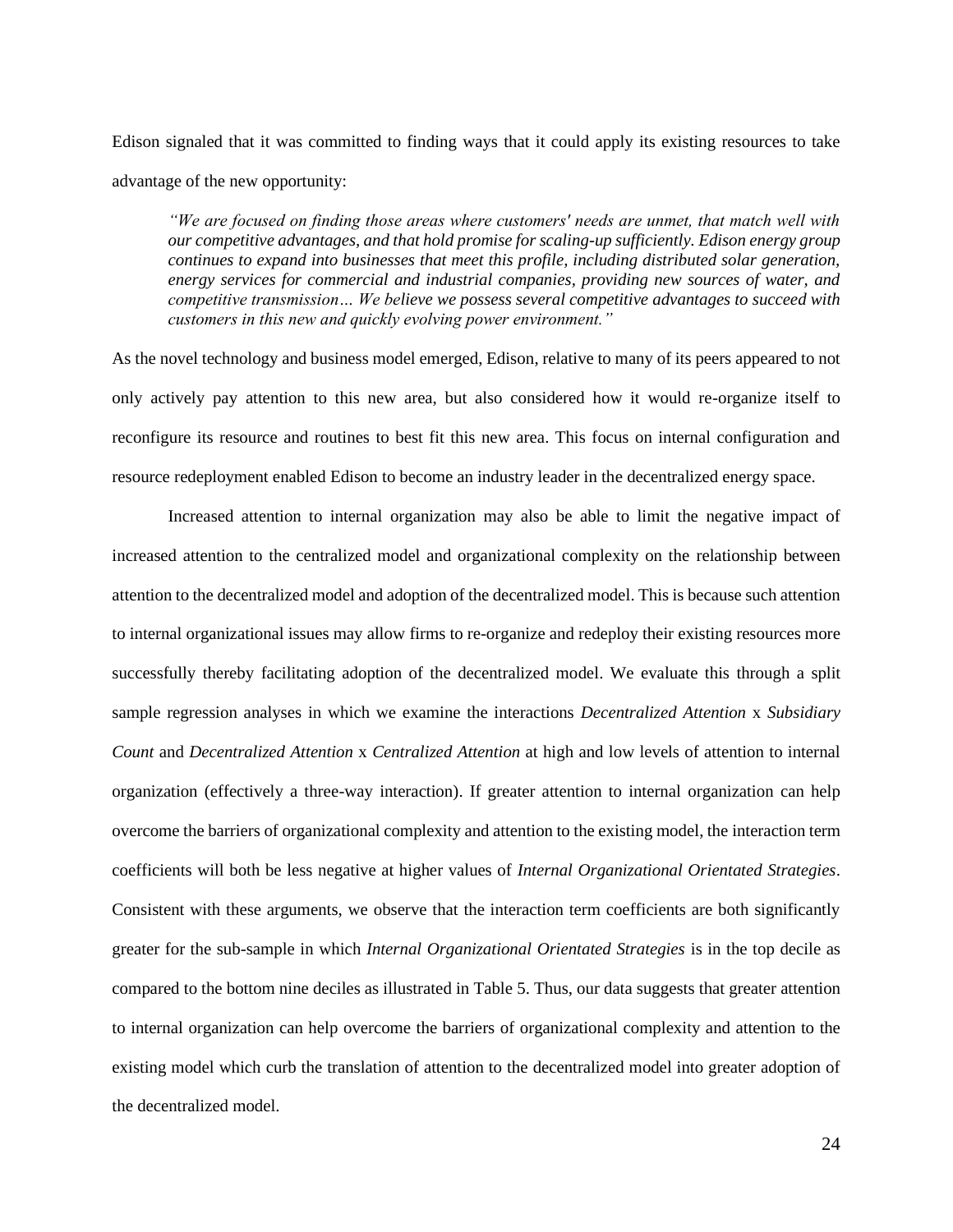----- INSERT TABLE 5 ABOUT HERE ------

#### **DISCUSSION**

In this study, we examine how a key antecedent of adaptation for firms facing business model and technology change – managerial attention to the new business model – is affected by internal barriers within the firm. First, realizing that the transition from an existing to a new business model does not occur instantaneously and there is often an extended period when both models co-exist, we argue that greater managerial attention to the existing business model will lower the impact of increased managerial attention to the new model. Second, increased attention to the new model will be less effective in translating into adoption of the model in more complex organizations and in cases where managers do not pay sufficient attention to adjusting organizational routines and delivering suitable internal organizational changes. We find support for these arguments in the US electric utility industry which is undergoing a transition from a centralized to a decentralized model of electricity generation, though the results for adoption of the new business model are much more consistent than those for abandonment of the existing business model. Additional analyses highlight that greater attention to the existing model is associated with firms seeing the new model being a threat rather than an opportunity, and greater organizational complexity is associated with firms having conflicting internal perspectives regarding the utility of the new model. Further, we observe that greater attention to internal change can help firms overcome the negative impacts of greater attention to the existing model and organizational complexity.

Overall, this paper makes three primary contributions to the extant strategic management literature. First, we contribute to an emerging discussion regarding the management of multiple business models during periods of industry change (Ahuja and Novelli 2016, Eklund and Kapoor 2019). Often as one new business model emerges and the existing model becomes less popular, there is an extended period of coexistence, and even in the long run both business models may co-exist. Thus, a challenge managers face is managing their attention. On the one hand, paying too much attention to the existing business model may hinder adoption of the new model. On the other hand, paying insufficient attention to the existing model may lead to firms failing to capture significant value from their resources associated with the existing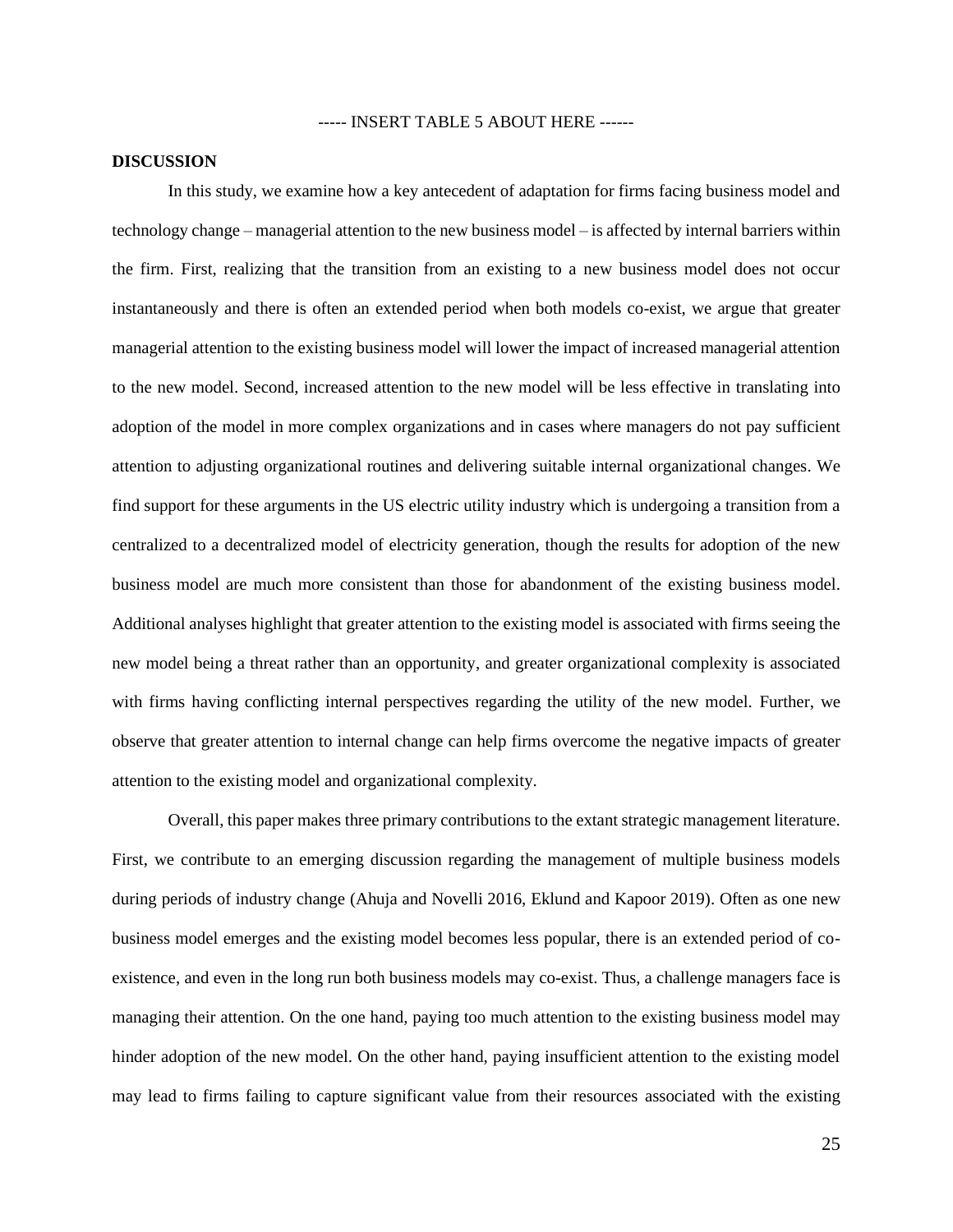business model. Thus, we cannot simply portray firms as uniformly switching from one business model to another. Ultimately, managers must carefully divert their attention away from the existing model and successfully manage the internal complexities required to successfully execute the new model simultaneously with the existing model. Ultimately, one business model is unlikely to fully displace the other with a significant period of co-existence being the most likely outcome.

Second, we draw attention to key internal barriers to firms translating increased managerial attention into adoption of a new business model. We highlight how managing organizational complexity and internal change are both critical to firms' adaptation in response to large scale industry change (Ahuja and Novelli 2016, Kaul 2012). In doing so we provide insight into how firms' organizational structures can shape how effectively they respond to technological change (Eggers and Park 2018). Namely we highlight an organizational dilemma. On the one hand, having multiple subsidiaries can help to diversify away risk with some units actively adopting the new model earlier thereby providing learning benefits. On the other hand, the increased organizational complexity associated with more subsidiaries can hinder adoption of the new model. This is because of both the difficulty in coordinating cross-organizational action and the increased likelihood that the firm will form fault lines such that while some units actively engage in the new model, others may actively resist it.

Finally, we contribute to the discussion on the role and impact of conflict arising from firms having multiple goals (Joseph and Gaba 2020). We highlight that conflict can arise through firms having different attentional lenses (existing versus new business model) and between different units within an organization which may face different internal and external environments. Further, we illustrate that if managers pay attention to managing internal change appropriately these conflicts can be effectively managed to help ensure a firm can adapt to a changing external environment. Thus, firms can face multiple forms of internal conflict when seeking to adapt to a changing external, industry environment. However, recognizing that conflict is likely to arise, firms can limit some of its adverse consequences through actively managing internal change through, for example, limiting direct and indirect adjustment costs such as reorganizing appropriately or ensuring suitable internal capabilities are developed (Helfat and Eisenhardt 2004).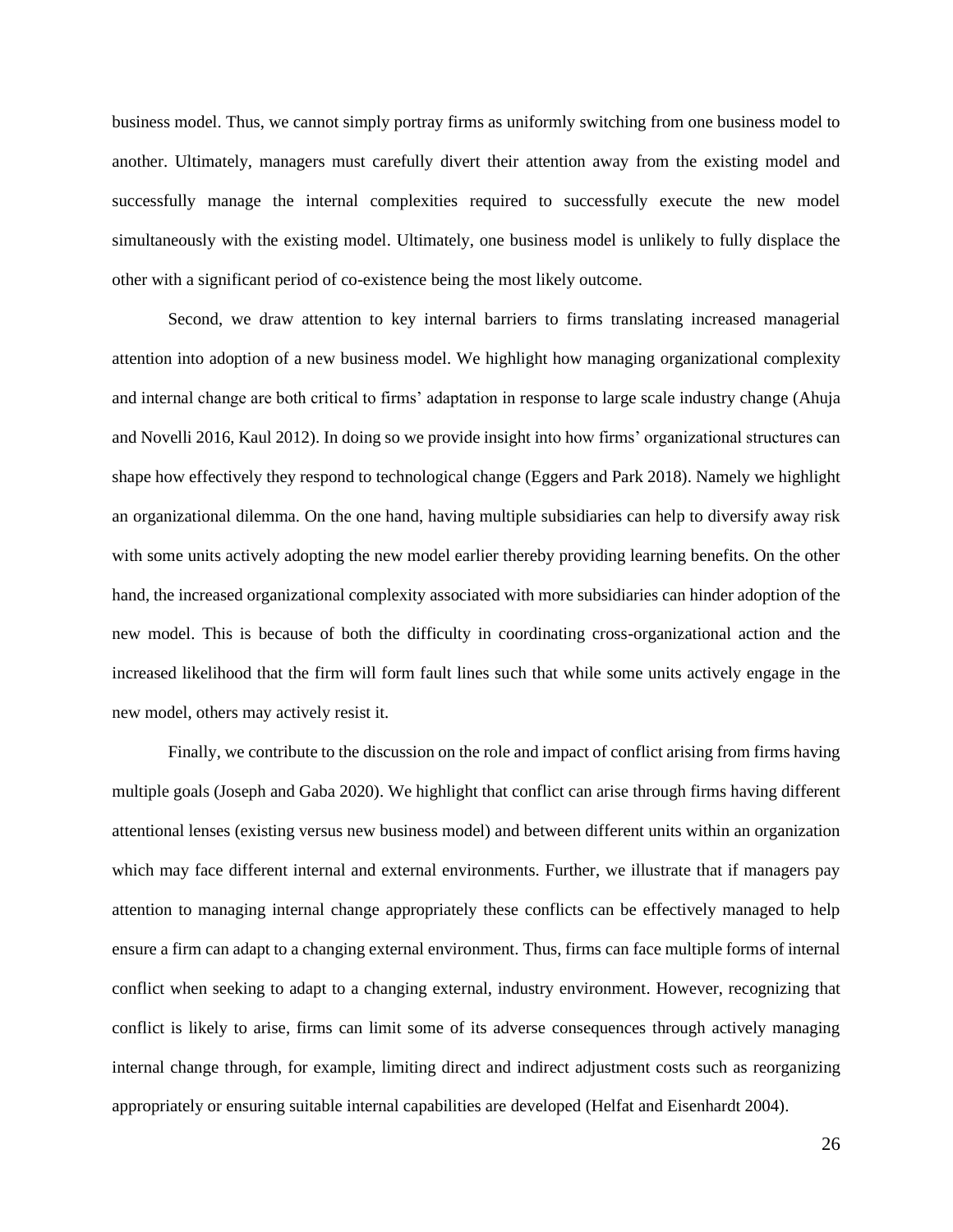As with any study, this study has several limitations than can provide avenues for future research studies. First, our context features cross-market regulatory heterogeneity that may affect generalizability. For example, incumbent electricity utilities may be local monopolies and can halt customer adoption of the new model through unfavorable electricity pricing regimes and can effectively lobby for legislative relief. Future studies could investigate less regulated industries in which incumbent firms may have fewer levers to pull regarding hinderance of adoption of the new business model. Second, our key dependent variable, (*Decentralized Penetration*) captures both actions of the firm and actions of consumers, raising questions about which force reflects our results. We have sought to control for factors affecting consumer incentives to adopt, but again future research would ideally take place in a context with a more direct measure of company adoption. Third, while we raise three different internal barriers to the translation of managerial attention into adoption of a new business model, it is important to note that these factors are not necessarily orthogonal to each other. Future research could consider the interplay across these moderators to better understand the processes by which internal structures and characteristics moderate the effect of managerial attention on business model adoption. Finally, as with many studies examining important managerial decisions our findings are subject to endogeneity. Namely, attention to the new business model may be correlated with an unobserved attribute of the firm such as attitudes to new technology of the senior management team. We attempt to limit the risk of endogeneity bias through a variety of approaches but cannot claim to fully eliminate this risk. Ideally, some form of experiment would be undertaken where attention to a new technology is exogenously determined and manipulated.

Despite these and other limitations, this study helps to illustrate that managerial attention is necessary but not sufficient to facilitate adoption of an associated new business model. We highlight that excessive attention to the existing technology can hinder increasing attention to the new technology translating into adoption of the new model. Even if sufficient attention is dedicated to the new technology, internal organizational complexity and a lack of attention to changing internal routines can lead to increased attention to the new model failing to yield an equivalent increase in adoption of the new business model.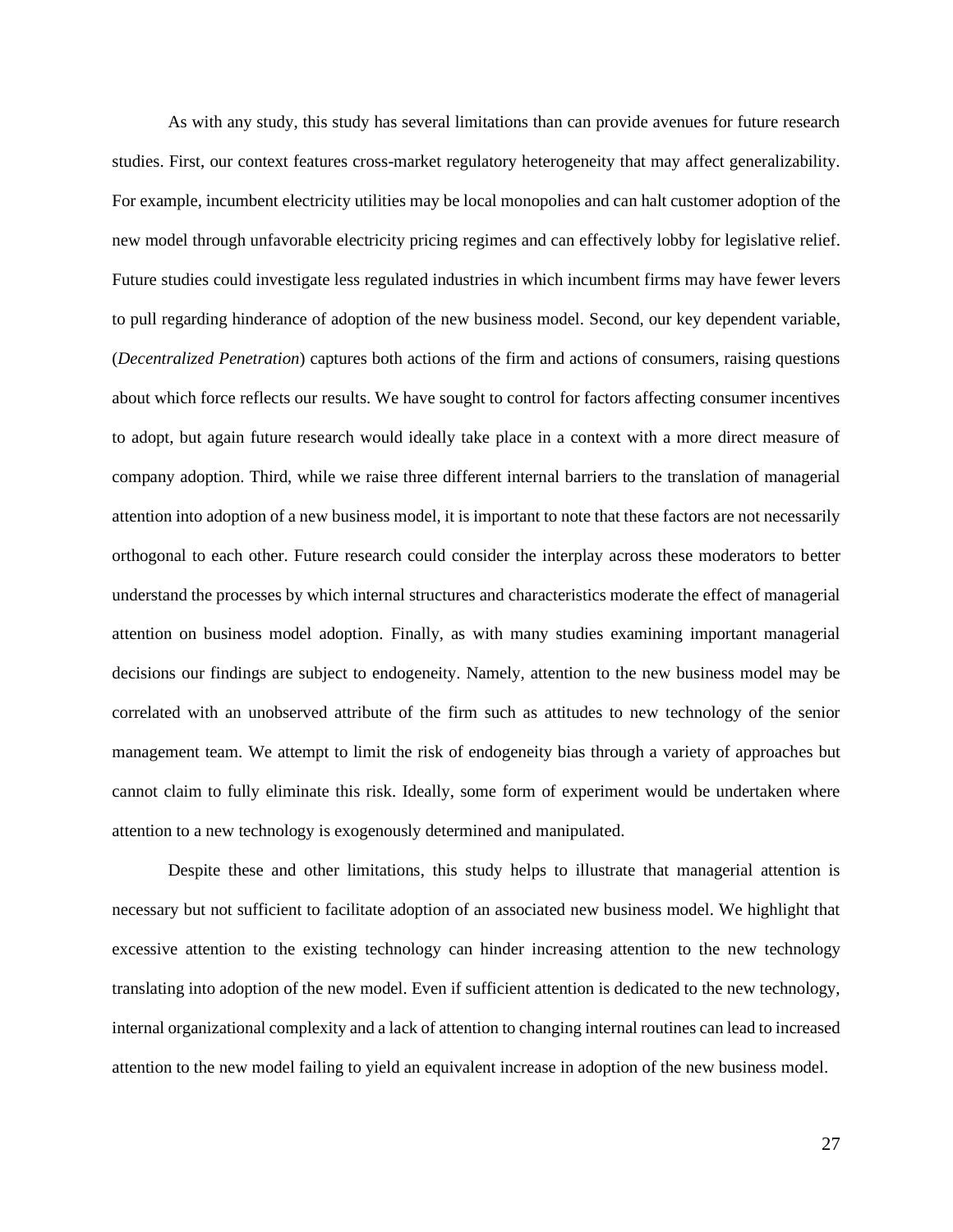#### **REFERENCES**

- Adner R, Levinthal D (2008) Doing versus seeing: acts of exploitation and perceptions of exploration. *Strategic Entrepreneurship Journal* 2(1):43–52.
- Afuah A (2001) Dynamic Boundaries of the Firm: Are Firms Better off Being Vertically Integrated in the Face of a Technological Change? *The Academy of Management Journal* 44(6):1211–1228.
- Ahuja G, Novelli E (2016) Incumbent Responses to an Entrant with a New Business Model: Resource Co-Deployment and Resource Re-Deployment Strategies. *Resource Redeployment and Corporate Strategy*. Advances in Strategic Management. (Emerald Group Publishing Limited), 125–153.
- Argyres N, Bigelow L, Nickerson JA (2015) Dominant designs, innovation shocks, and the follower's dilemma. *Strategic Management Journal* 36(2):216–234.
- Argyres N, Mahoney JT, Nickerson J (2019) Strategic responses to shocks: Comparative adjustment costs, transaction costs, and opportunity costs. *Strategic Management Journal* 40(3):357–376.
- Bardolet D, Fox CR, Lovallo D (2011) Corporate capital allocation: a behavioral perspective. *Strategic Management Journal* 32(13):1465–1483.
- Bardolet D, Lovallo D, Rumelt R (2010) The hand of corporate management in capital allocations: patterns of investment in multi- and single-business firms. *Industrial and Corporate Change* 19(2):591– 612.
- Barr PS (1998) Adapting to Unfamiliar Environmental Events: A Look at the Evolution of Interpretation and Its Role in Strategic Change. *Organization Science* 9(6):644–669.
- Barr PS, Stimpert JL, Huff AS (1992) Cognitive change, strategic action, and organizational renewal. *Strategic Management Journal* 13(S1):15–36.
- Birkinshaw J (2001) Strategies for Managing Internal Competition. *California Management Review* 44(1):21–38.
- Birkinshaw J, Lingblad M (2005) Intrafirm Competition and Charter Evolution in the Multibusiness Firm. *Organization Science* 16(6):674–686.
- Bun MJG, Harrison TD (2019) OLS and IV estimation of regression models including endogenous interaction terms. *Econometric Reviews* 38(7):814–827.
- Burton RM, Obel B (2018) The science of organizational design: fit between structure and coordination. *Journal of Organization Design* 7(1):5.
- Caldecott B, McDaniels J (2014) Financial Dynamics of the Environment: Risks, Impacts, and Barriers to Resilience. *Working Paper, Smith School of Enterprise and the Environment*:57.
- Chen M, Kaul A, Wu B (2019) Adaptation across multiple landscapes: Relatedness, complexity, and the long run effects of coordination in diversified firms. *Strategic Management Journal* 40(11):1791– 1821.
- Cho TS, Hambrick DC (2006) Attention as the Mediator between Top Management Team Characteristics and Strategic Change: The Case of Airline Deregulation. *Organization Science* 17(4):453–469.
- Christensen CM (2006) The Ongoing Process of Building a Theory of Disruption. *Journal of Product Innovation Management* 23(1):39–55.
- Christensen CM, Bower JL (1996) Customer Power, Strategic Investment, and the Failure of Leading Firms. *Strategic Management Journal* 17(3):197–218.
- Cohen WM, Levinthal DA (1990) Absorptive Capacity: A New Perspective on Learning and Innovation. *Administrative Science Quarterly* 35(1):128.
- Cretys J, Guccione L (2015) The Economics of Grid Defection. *Rocky Mountain Institute*. Retrieved (August 19, 2021), https://rmi.org/insight/economics-grid-defection/.
- Cyert RM, March JG (1963) *A Behavioral Theory of the Firm* (Wiley-Blackwell, Hoboken).
- Defeuilley C (2009) Retail competition in electricity markets. *Energy Policy* 37(2):377–386.
- Delmas M, Tokat Y (2005) Deregulation, governance structures, and efficiency: the U.S. electric utility sector. *Strategic Management Journal* 26(5):441–460.
- Dosi G (1982) Technological paradigms and technological trajectories: A suggested interpretation of the determinants and directions of technical change. *Research Policy* 11(3):147–162.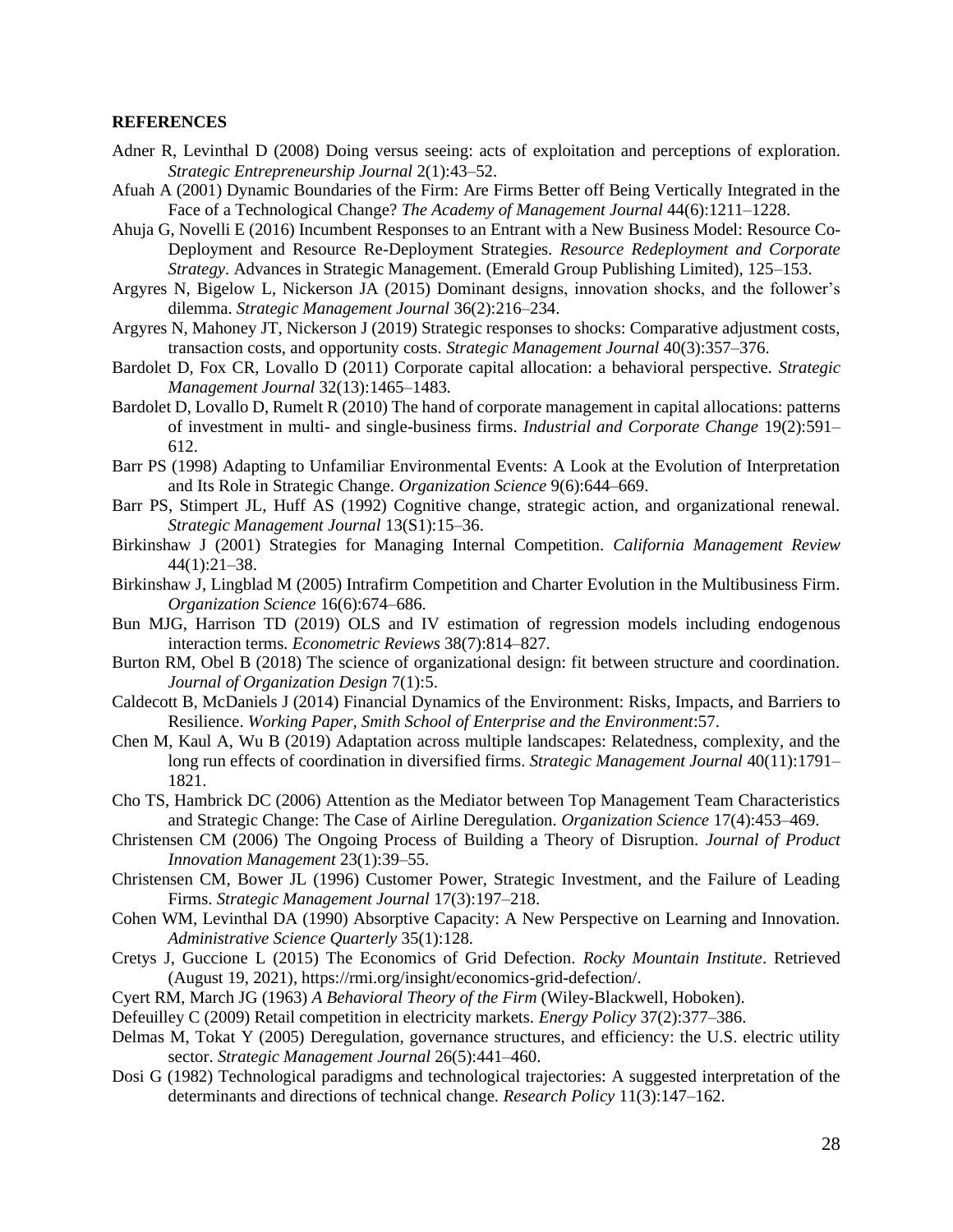- Dutt N, Joseph J (2019) Regulatory Uncertainty, Corporate Structure, and Strategic Agendas: Evidence from the U.S. Renewable Electricity Industry. *AMJ* 62(3):800–827.
- Eggers JP, Kaplan S (2009) Cognition and Renewal: Comparing CEO and Organizational Effects on Incumbent Adaptation to Technical Change. *Organization Science* 20(2):461–477.
- Eggers JP, Park KF (2018) Incumbent Adaptation to Technological Change: The Past, Present, and Future of Research on Heterogeneous Incumbent Response. *ANNALS* 12(1):357–389.
- Eisner AB, Shapira Z (1997) *Attention Allocation and Managerial Decision Making* (Social Science Research Network, Rochester, NY).
- Eklund J, Kapoor R (2019) Pursuing the New While Sustaining the Current: Incumbent Strategies and Firm Value During the Nascent Period of Industry Change. *Organization Science* 30(2):383–404.
- Eklund J, Kapoor R (2021) Mind the Gaps: How Organization Design Shapes the Sourcing of Inventions. *Organization Science*.
- Eklund JC, Mannor MJ (2020) Keep Your Eye on the Ball or on the Field? Exploring the Performance Implications of Executive Strategic Attention. *AMJ*.
- Fabrizio KR (2012) Institutions, Capabilities, and Contracts: Make or Buy in the Electric Utility Industry. *Organization Science* 23(5):1264–1281.
- Foss K (2001) Organizing Technological Interdependencies: a Coordination Perspective on the Firm. *Ind Corp Change* 10(1):151–178.
- Foster RN (1986) *Innovation: The Attacker's Advantage* (Summit Books, New York).
- Gerstner WC, König A, Enders A, Hambrick DC (2013) CEO Narcissism, Audience Engagement, and Organizational Adoption of Technological Discontinuities. *Administrative Science Quarterly* 58(2):257–291.
- Gilbert CG (2005) Unbundling the Structure of Inertia: Resource Versus Routine Rigidity. *AMJ* 48(5):741– 763.
- Hair JF, Anderson RE, Black WC, Babin BJ (1998) *Multivariate Data Analysis* 5th edition. (Printice Hall International, NY).
- Hannan MT, Freeman J (1984) Structural Inertia and Organizational Change. *American Sociological Review* 49(2):149–164.
- Helfat CE, Eisenhardt KM (2004) Inter-temporal economies of scope, organizational modularity, and the dynamics of diversification. *Strategic Management Journal* 25(13):1217–1232.
- Hughes L, Bell J (2006) Compensating customer-generators: a taxonomy describing methods of compensating customer-generators for electricity supplied to the grid. *Energy Policy* 34(13):1532– 1539.
- IEA (2016) *Medium-Term Renewable Energy Market Report* (IEA, Paris).
- Joseph J, Gaba V (2020) Organizational Structure, Information Processing, and Decision-Making: A Retrospective and Road Map for Research. *ANNALS* 14(1):267–302.
- Joseph J, Ocasio W (2012) Architecture, attention, and adaptation in the multibusiness firm: General electric from 1951 to 2001. *Strategic Management Journal* 33(6):633-660.
- Joskow P (2006) Introduction to Electricity Sector Liberalization: Lessons Learned from Cross-Country Studies. Sioshansi FP, Pfaffenberger W, eds. *Electricity Market Reform: An International Perspective*. (Elsevier, Oxford, UK), 1–32.
- Kaplan S (2008) Framing Contests: Strategy Making Under Uncertainty. *Organization Science* 19(5):729– 752.
- Kaplan S, Murray F, Henderson R (2003) Discontinuities and senior management: assessing the role of recognition in pharmaceutical firm response to biotechnology. *Industrial and Corporate Change* 12(2):203–233.
- Kapoor R, Adner R (2012) What Firms Make vs. What They Know: How Firms' Production and Knowledge Boundaries Affect Competitive Advantage in the Face of Technological Change. *Organization Science* 23(5):1227–1248.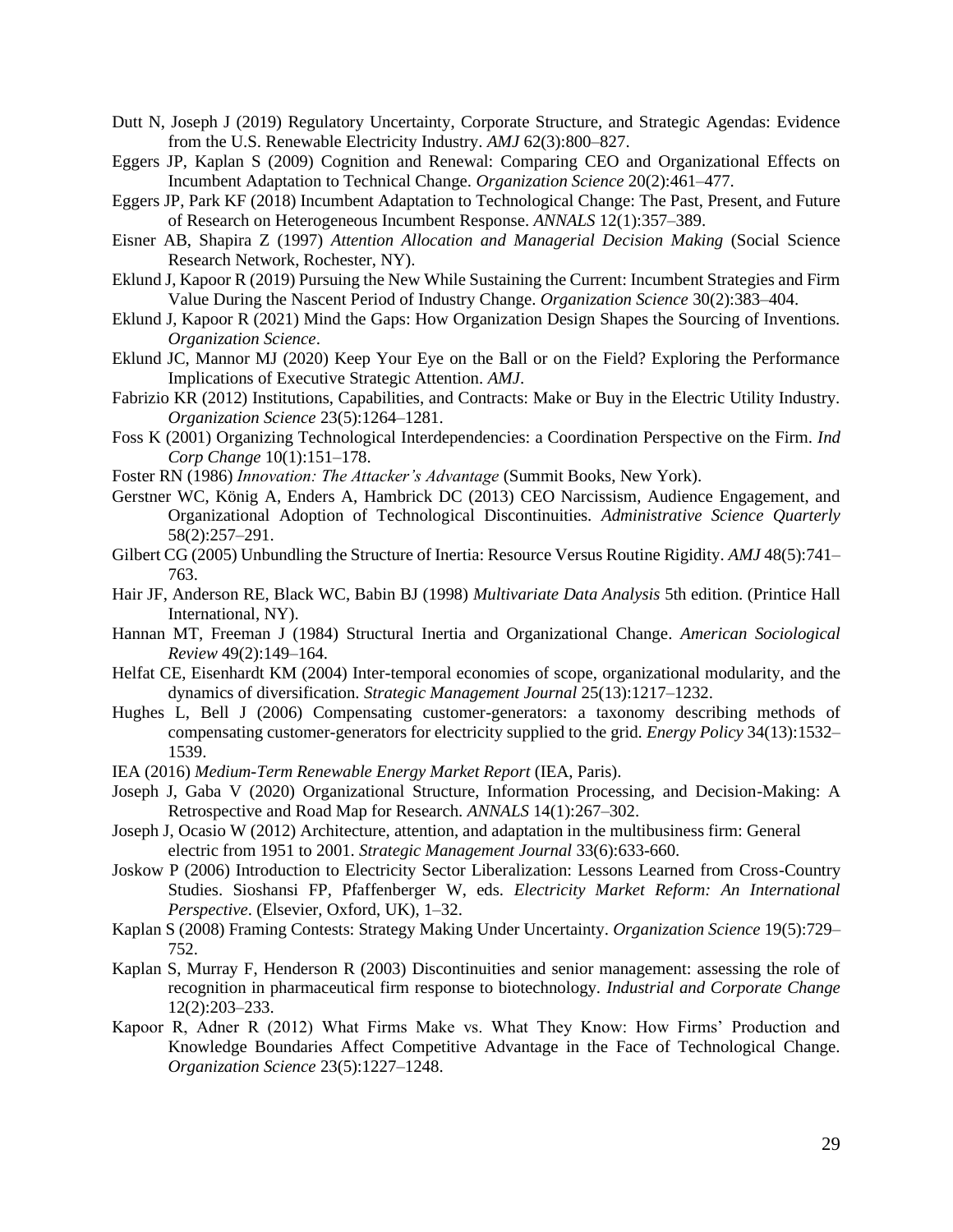- Karim S, Mitchell W (2000) Path-Dependent and Path-Breaking Change: Reconfiguring Business Resources Following Acquisitions in the U.S. Medical Sector, 1978-1995. *Strategic Management Journal* 21(10/11):1061–1081.
- Kaul A (2012) Technology and Corporate Scope: Firm and Rival Innovation as Antecedents of Corporate Transactions. *Strategic Management Journal* 33(4):347–367.
- Lavie D, Stettner U, Tushman ML (2010) Exploration and Exploitation Within and Across Organizations. *The Academy of Management Annals* 4(1):109–155.
- Mannor MJ, Wowak AJ, Bartkus VO, Gomez-Mejia LR (2016) Heavy lies the crown? How job anxiety affects top executive decision making in gain and loss contexts. *Strategic Management Journal* 37(9):1968–1989.
- March JG (1991) Exploration and Exploitation in Organizational Learning. *Organization Science* 2(1):71– 87.
- Massa L, Tucci CL, Afuah A (2017) A Critical Assessment of Business Model Research. *ANNALS* 11(1):73–104.
- McKenny AF, Short JC, Payne GT (2013) Using Computer-Aided Text Analysis to Elevate Constructs: An Illustration Using Psychological Capital. *Organizational Research Methods* 16(1):152–184.
- Nelson RR, Winter SG (1982) *An Evolutionary Theory of Economic Change* (Harvard Business Press, Cambridge, MA).
- Nizalova O, Murtazashvili I (2016) Exogenous Treatment and Endogenous Factors: Vanishing of Omitted Variable Bias on the Interaction Term. *Journal of Econometric Methods* 5(1):71–77.
- Ocasio W (1997) Towards an Attention-Based View of the Firm. *Strategic Management Journal* 18:187– 206.
- Pennebaker JW, Francis ME, Booth RJ (2001) *Linguistic inquiry and word count: LIWC 2001* (Lawrence Erlbaum Associates, Mahway, NJ).
- Petersen MA (2009) Estimating Standard Errors in Finance Panel Data Sets: Comparing Approaches. *The Review of Financial Studies* 22(1):435–480.
- Pfarrer MD, Pollock TG, Rindova VP (2010) A Tale of Two Assets: The Effects of Firm Reputation and Celebrity on Earnings Surprises and Investors' Reactions. *AMJ* 53(5):1131–1152.
- Rawley E (2010) Diversification, coordination costs, and organizational rigidity: evidence from microdata. *Strategic Management Journal* 31(8):873–891.
- Rhee L, Ocasio W, Kim TH (2019) Performance Feedback in Hierarchical Business Groups: The Cross-Level Effects of Cognitive Accessibility on R&D Search Behavior. *Organization Science* 30(1):51–69.
- Richard PJ, Devinney TM, Yip GS, Johnson G (2009) Measuring Organizational Performance: Towards Methodological Best Practice. *Journal of Management* 35(3):718–804.
- Satell G (2014) A Look Back At Why Blockbuster Really Failed And Why It Didn't Have To. *Forbes*. Retrieved (August 11, 2021), https://www.forbes.com/sites/gregsatell/2014/09/05/a-look-back-atwhy-blockbuster-really-failed-and-why-it-didnt-have-to/.
- Shaver JM (2019) Interpreting Interactions in Linear Fixed-Effect Regression Models: When Fixed-Effect Estimates Are No Longer Within-Effects. *Strategy Science* 4(1):25–40.
- Shepherd DA, Mcmullen JS, Ocasio W (2017) Is that an opportunity? An attention model of top managers' opportunity beliefs for strategic action. *Strategic Management Journal* 38(3):626–644.
- Short JC, Broberg JC, Cogliser CC, Brigham KH (2010) Construct Validation Using Computer-Aided Text Analysis (CATA): An Illustration Using Entrepreneurial Orientation. *Organizational Research Methods* 13(2):320–347.
- Siggelkow N, Levinthal DA (2003) Temporarily Divide to Conquer: Centralized, Decentralized, and Reintegrated Organizational Approaches to Exploration and Adaptation. *Organization Science* 14(6):650–669.
- Simon HA (1962) The Architecture of Complexity. *Proceedings of the American Philosophical Society* 106(6):467–482.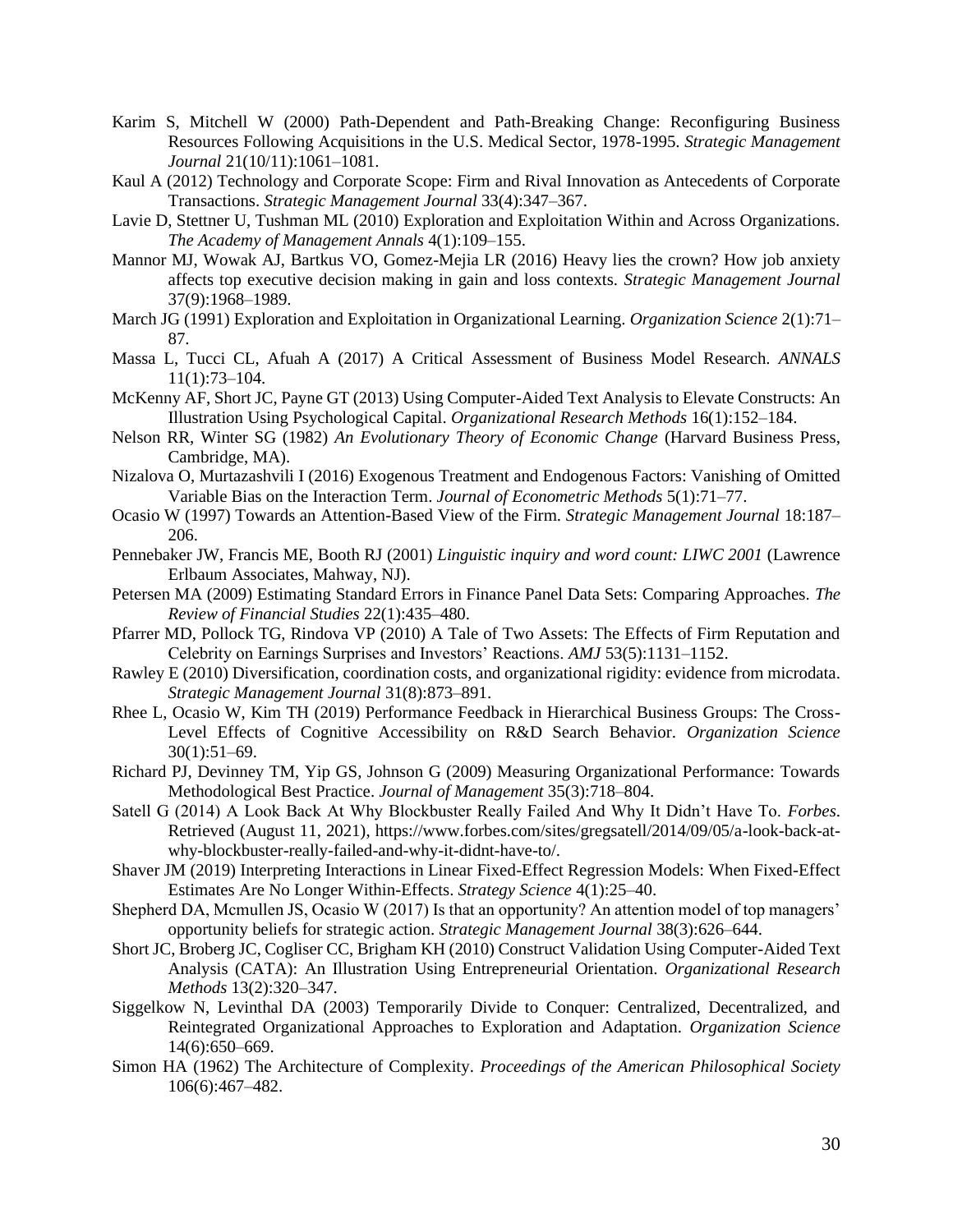- Sirmon DG, Hitt MA, Ireland RD (2007) Managing Firm Resources in Dynamic Environments to Create Value: Looking Inside the Black Box. *AMR* 32(1):273–292.
- Suarez FF, Utterback J, Gruben P von, Kang HY (2018) The hybrid trap: Why most efforts to bridge old and new technology miss the mark. *Sloan Management Review* 59(3):52–57.
- Szulanski G (1996) Exploring internal stickiness: Impediments to the transfer of best practice within the firm. *Strategic Management Journal* 17(S2):27–43.
- Tabuchi H (2017) Rooftop Solar Dims Under Pressure From Utility Lobbyists. *The New York Times* (July 8) https://www.nytimes.com/2017/07/08/climate/rooftop-solar-panels-tax-credits-utilitycompanies-lobbying.html.
- Taylor A, Helfat CE (2009) Organizational Linkages for Surviving Technological Change: Complementary Assets, Middle Management, and Ambidexterity. *Organization Science* 20(4):718–739.
- Teece DJ (1996) Firm organization, industrial structure, and technological innovation. *Journal of Economic Behavior & Organization* 31(2):193–224.
- The Economist (2013) How to lose half a trillion euros. *The Economist* (October 15) https://www.economist.com/briefing/2013/10/15/how-to-lose-half-a-trillion-euros.
- Tripsas M (1997) Surviving Radical Technological Change through Dynamic Capability: Evidence from the Typesetter Industry. *Industrial and Corporate Change* 6(2):341–377.
- Tripsas M, Gavetti G (2000) Capabilities, Cognition, and Inertia: Evidence from Digital Imaging. *Strategic Management Journal* 21:1147–1161.
- Tushman ML, Anderson P (1986) Technological Discontinuities and Organizational Environments. *Administrative Science Quarterly* 31(3):439.
- Wu B, Wan Z, Levinthal DA (2014) Complementary assets as pipes and prisms: Innovation incentives and trajectory choices. *Strategic Management Journal* 35(9):1257–1278.
- Zhou YM (2011) Synergy, coordination costs, and diversification choices. *Strategic Management Journal* 32(6):624–639.
- Zott C, Amit R, Massa L (2011) The Business Model: Recent Developments and Future Research. *Journal of Management* 37(4):1019–1042.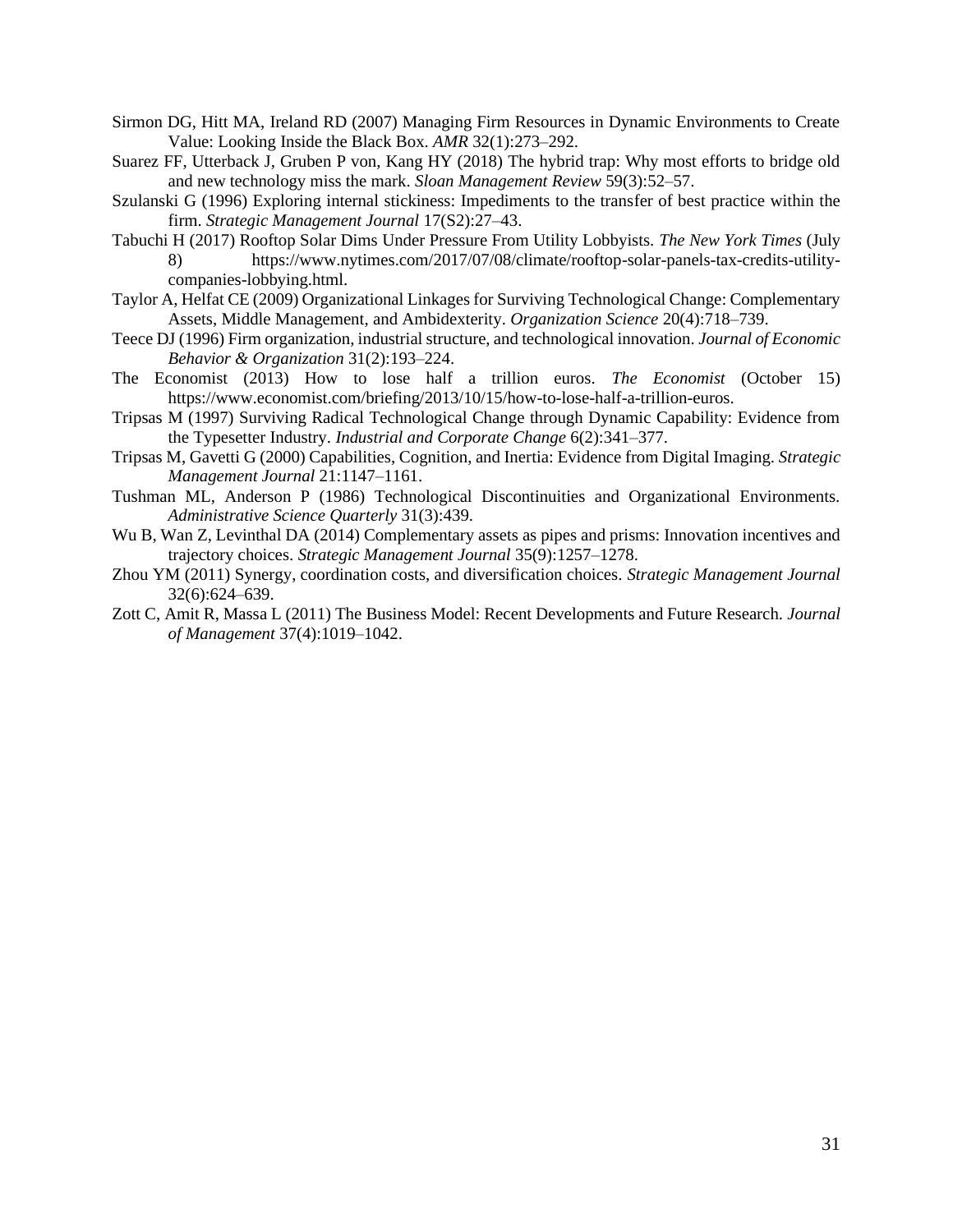## **TABLES AND FIGURES**

## <span id="page-31-0"></span>**Table 1: Description of Control Variables**

|                                         | тарк т. резенрион от соци от у атпарку                                                                                                                                                                                                                                                                                                                                                                                                                                                                                                                         |                                                                                                                                                                 |
|-----------------------------------------|----------------------------------------------------------------------------------------------------------------------------------------------------------------------------------------------------------------------------------------------------------------------------------------------------------------------------------------------------------------------------------------------------------------------------------------------------------------------------------------------------------------------------------------------------------------|-----------------------------------------------------------------------------------------------------------------------------------------------------------------|
| <b>Control Variable</b>                 | <b>Description</b>                                                                                                                                                                                                                                                                                                                                                                                                                                                                                                                                             | Why it is used                                                                                                                                                  |
| 1. Size of firm                         |                                                                                                                                                                                                                                                                                                                                                                                                                                                                                                                                                                |                                                                                                                                                                 |
| <b>Total Customer</b><br><b>Numbers</b> | Total number of customers across all key segments (residential,<br>commercial and industrial) per firm-year in millions.                                                                                                                                                                                                                                                                                                                                                                                                                                       | Larger firms may have more<br>bandwidth and can afford to<br>manage two models simultaneously.                                                                  |
| <b>Total Centralized</b><br>Capacity    | Total centralized electricity generation capacity measured in 1000s<br>MW.                                                                                                                                                                                                                                                                                                                                                                                                                                                                                     | Firms with more centralized<br>capacity are less likely to adopt the<br>new business model.                                                                     |
| 2. Generation asset quality             |                                                                                                                                                                                                                                                                                                                                                                                                                                                                                                                                                                |                                                                                                                                                                 |
| Mean Age                                | The weighted average age of a firm's generation asset base for each                                                                                                                                                                                                                                                                                                                                                                                                                                                                                            | Firms with older generation assets                                                                                                                              |
| Centralized<br>Generation               | firm-year. We weight each generator's age by the generation capacity<br>of that generator, which means that larger generators contribute more<br>to the mean age of a firm's generation portfolio in years.                                                                                                                                                                                                                                                                                                                                                    | may be more likely to depart from<br>the centralized model.                                                                                                     |
| 3. Operational Scope                    |                                                                                                                                                                                                                                                                                                                                                                                                                                                                                                                                                                |                                                                                                                                                                 |
| Percentage<br><b>Electricity Bought</b> | This is the proportion of a firms' electricity in MWHr that is bought<br>wholesale as opposed to being generated internally.                                                                                                                                                                                                                                                                                                                                                                                                                                   | Firms that are less reliant on their<br>own generation of electricity may<br>be more likely to adopt the new,<br>decentralized electricity generation<br>model. |
| New technology<br>attention             | Attention to various forms of new technology not directly related to<br>the decentralized model of electricity generation (e.g., artificial<br>intelligence). We followed a similar process for the development of<br>this variable as the other text-based independent variables. In doing<br>so, we develop a dictionary pertaining to attention to broader new<br>technologies that may not specifically pertain to either business model<br>(New Technology Attention). We then count number of words<br>referring to such technologies in earnings calls. | Firms with greater attention to new<br>technology in general may be more<br>likely to adopt the new<br>decentralized model.                                     |
| Transmission                            | To control for operations in transmission, distribution, wholesale and                                                                                                                                                                                                                                                                                                                                                                                                                                                                                         | Firms in parts of the value chain                                                                                                                               |
| Proportion                              | retail, we developed weighted variables ranging between zero and one,                                                                                                                                                                                                                                                                                                                                                                                                                                                                                          | that may become less relevant with                                                                                                                              |
| Distribution                            | such that zero represents a firm that has no operations in that specific                                                                                                                                                                                                                                                                                                                                                                                                                                                                                       | the new decentralized model (e.g.,                                                                                                                              |
| Proportion                              | part of the value chain and one if all its operations are in that part of                                                                                                                                                                                                                                                                                                                                                                                                                                                                                      | transmission) may be less likely to                                                                                                                             |
| Wholesale                               | the value chain. We weight these variables by sales volume per                                                                                                                                                                                                                                                                                                                                                                                                                                                                                                 | adopt the new model.                                                                                                                                            |
| Proportion                              | subsidiary (millions of MWHr) and whether the subsidiary has                                                                                                                                                                                                                                                                                                                                                                                                                                                                                                   |                                                                                                                                                                 |
| <b>Retail Proportion</b>                | transmission, distribution or retail operations. For example, if a firm                                                                                                                                                                                                                                                                                                                                                                                                                                                                                        |                                                                                                                                                                 |
|                                         | has two subsidiaries A and B with equal sales, with unit A having                                                                                                                                                                                                                                                                                                                                                                                                                                                                                              |                                                                                                                                                                 |
|                                         | operations in transmission and retail and B having operations in                                                                                                                                                                                                                                                                                                                                                                                                                                                                                               |                                                                                                                                                                 |
|                                         | distribution and retail, the values of the three variables are:                                                                                                                                                                                                                                                                                                                                                                                                                                                                                                |                                                                                                                                                                 |
|                                         | Transmission Proportion = $0.5$ , Distribution Proportion = $0.5$ and                                                                                                                                                                                                                                                                                                                                                                                                                                                                                          |                                                                                                                                                                 |
|                                         | Retail Proportion $= 1$ .                                                                                                                                                                                                                                                                                                                                                                                                                                                                                                                                      |                                                                                                                                                                 |
| 4. Firm level financial controls        |                                                                                                                                                                                                                                                                                                                                                                                                                                                                                                                                                                |                                                                                                                                                                 |
| R&D Intensity                           | R&D expenditures divided by revenues (Cohen and Levinthal 1990)                                                                                                                                                                                                                                                                                                                                                                                                                                                                                                | Firms may invest more in R&D<br>focused on the new decentralized<br>model which may aid greater<br>adoption.                                                    |
| <b>ROA</b>                              | Return on Assets (Richard et al. 2009)                                                                                                                                                                                                                                                                                                                                                                                                                                                                                                                         | Higher performing firms may be                                                                                                                                  |
|                                         |                                                                                                                                                                                                                                                                                                                                                                                                                                                                                                                                                                | more able to compete in both the<br>centralized and decentralized                                                                                               |
|                                         |                                                                                                                                                                                                                                                                                                                                                                                                                                                                                                                                                                | models of electricity generation.                                                                                                                               |
| Slack                                   | Ratio of current assets to current liabilities                                                                                                                                                                                                                                                                                                                                                                                                                                                                                                                 | Firms with greater available slack                                                                                                                              |
|                                         |                                                                                                                                                                                                                                                                                                                                                                                                                                                                                                                                                                | resources may utilize them to                                                                                                                                   |
|                                         |                                                                                                                                                                                                                                                                                                                                                                                                                                                                                                                                                                | participate in both the decentralized                                                                                                                           |
|                                         |                                                                                                                                                                                                                                                                                                                                                                                                                                                                                                                                                                | and centralized models (e.g., Nohria                                                                                                                            |
|                                         |                                                                                                                                                                                                                                                                                                                                                                                                                                                                                                                                                                | & Gulati, 1996).                                                                                                                                                |
| 5. Incentives to adopt new model        |                                                                                                                                                                                                                                                                                                                                                                                                                                                                                                                                                                |                                                                                                                                                                 |
| Decentralized                           | Using the DSIRE database we count the number of incentives for                                                                                                                                                                                                                                                                                                                                                                                                                                                                                                 | These regulations, incentives etc.                                                                                                                              |
| Incentives                              | distributed energy sources for each US state-year. To account for                                                                                                                                                                                                                                                                                                                                                                                                                                                                                              | may facilitate or hinder the adoption                                                                                                                           |
|                                         | firms operating across multiple states we develop a weighted average                                                                                                                                                                                                                                                                                                                                                                                                                                                                                           | of the decentralized model thereby                                                                                                                              |
|                                         | of the various incentive measures using the proportion of a firm's                                                                                                                                                                                                                                                                                                                                                                                                                                                                                             | influencing the number of net meter                                                                                                                             |
|                                         | sales volume (in MWHr) within each state of operations. For example,<br>if a company operates in two states each with equal sales volumes, and                                                                                                                                                                                                                                                                                                                                                                                                                 | customers a firm is likely to obtain.                                                                                                                           |
|                                         | state A has 50 incentive schemes and state B has 10 incentive                                                                                                                                                                                                                                                                                                                                                                                                                                                                                                  |                                                                                                                                                                 |
|                                         | schemes, the weighted average is 30 for firm A.                                                                                                                                                                                                                                                                                                                                                                                                                                                                                                                |                                                                                                                                                                 |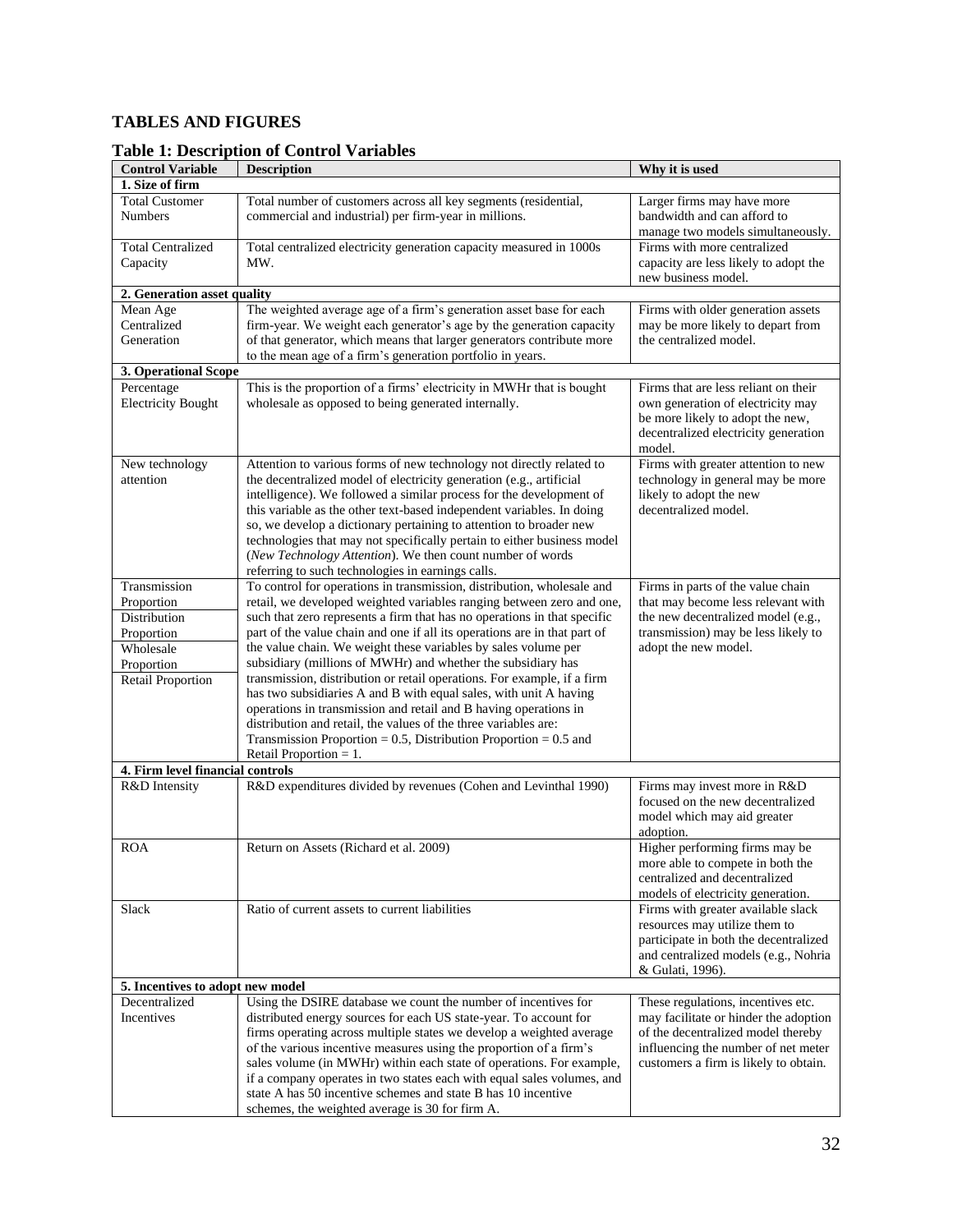# **Table 2: Descriptive Statistics (N=747)**

<span id="page-32-0"></span>

|                                     | <b>MEAN</b> | <b>SD</b> | MIN       | MAX                                                                                                        |                                                                                                                  |                                                                                                                                               |      |             | h.                                                              |      | 8                                    | 10 | 11                  | 13        | 14 | 15 | 16           |             | 18 | 19   |
|-------------------------------------|-------------|-----------|-----------|------------------------------------------------------------------------------------------------------------|------------------------------------------------------------------------------------------------------------------|-----------------------------------------------------------------------------------------------------------------------------------------------|------|-------------|-----------------------------------------------------------------|------|--------------------------------------|----|---------------------|-----------|----|----|--------------|-------------|----|------|
| 1. Decentralized Penetration        | 0.433       | .267      | 0.000     | 12.553                                                                                                     | 1.00                                                                                                             |                                                                                                                                               |      |             |                                                                 |      |                                      |    |                     |           |    |    |              |             |    |      |
| 2. Centralized Capacity Addition    | $-0.783$    | 2.751     | $-21.266$ | 7.828                                                                                                      | $-0.05$ 1.00                                                                                                     |                                                                                                                                               |      |             |                                                                 |      |                                      |    |                     |           |    |    |              |             |    |      |
| 3. Decentralized Attention          | $-0.122$    | 0.879     | $-0.612$  | 7.032                                                                                                      |                                                                                                                  | $0.26 - 0.14$ 1.00                                                                                                                            |      |             |                                                                 |      |                                      |    |                     |           |    |    |              |             |    |      |
| 4. Internal Org. Orient. Strategies | $-0.114$    | 0.888     | $-1.809$  | 5.581                                                                                                      |                                                                                                                  | $0.19 - 0.15$ $0.05$ $1.00$                                                                                                                   |      |             |                                                                 |      |                                      |    |                     |           |    |    |              |             |    |      |
| 5. Centralized Attention            | 0.188       | 0.892     | $-1.656$  | 3.838                                                                                                      | $-0.07 - 0.07 - 0.04 - 0.02$ 1.00                                                                                |                                                                                                                                               |      |             |                                                                 |      |                                      |    |                     |           |    |    |              |             |    |      |
| 6. Subsidiary Count                 | 5.450       | 7.782     | 1.000     | 57.000                                                                                                     | $-0.10 - 0.35$ 0.05                                                                                              |                                                                                                                                               | 0.10 | $0.04$ 1.00 |                                                                 |      |                                      |    |                     |           |    |    |              |             |    |      |
| 7. Total Customer Numbers           | l.741       | 2.006     | 0.000     | 10.372 0.14 -0.44 0.02 0.17                                                                                |                                                                                                                  |                                                                                                                                               |      | 0.01        | 0.52                                                            | 1.00 |                                      |    |                     |           |    |    |              |             |    |      |
| 8. Total Centralized Capacity       | 10.131      | 12.864    | 0.001     | 66.510 -0.10 -0.50 -0.00 0.10 -0.02 0.58 0.69 1.00                                                         |                                                                                                                  |                                                                                                                                               |      |             |                                                                 |      |                                      |    |                     |           |    |    |              |             |    |      |
| 9. Mean Age Centralized Generation  | 29.799      | 11.029    | 0.000     | 76.139                                                                                                     | $-0.06 - 0.05 - 0.01 - 0.05 - 0.07 - 0.03 - 0.09$                                                                |                                                                                                                                               |      |             |                                                                 |      | 0.02 1.00                            |    |                     |           |    |    |              |             |    |      |
| 10. Percentage Electricity Bought   | 0.305       | 0.136     | 0.000     | 0.508                                                                                                      | 0.11                                                                                                             | $0.05 - 0.01$ $0.06$ $0.11$ $0.04$ $0.12 - 0.20$ $0.09$ $1.00$                                                                                |      |             |                                                                 |      |                                      |    |                     |           |    |    |              |             |    |      |
| 11. New Technology Attention        | $-0.091$    | 0.767     | $-1.702$  | 6.519                                                                                                      |                                                                                                                  | $0.09 - 0.12$ $0.13 - 0.01 - 0.06$ $0.14$ $0.10$ $0.05$ $0.05$ $0.04$ $1.00$                                                                  |      |             |                                                                 |      |                                      |    |                     |           |    |    |              |             |    |      |
| 12. Transmission Proportion         | 0.797       | 0.359     | 0.000     | 1.000                                                                                                      | 0.15                                                                                                             | $-0.04 - 0.10 - 0.10$ $0.04 - 0.10$ $0.09$                                                                                                    |      |             |                                                                 |      | $0.12$ $0.16$ $-0.17$ $-0.03$ $1.00$ |    |                     |           |    |    |              |             |    |      |
| 13. Distribution Proportion         | 0.892       | 0.257     | 0.000     | 1.000                                                                                                      | 0.12                                                                                                             | 0.03                                                                                                                                          |      |             | $-0.14 - 0.11$ 0.10 $-0.15$ 0.04 0.07 0.20 $-0.26$ $-0.11$ 0.59 |      |                                      |    |                     | -1.00     |    |    |              |             |    |      |
| 14. Wholesale Proportion            | 0.646       | 0.429     | 0.000     | 1.000                                                                                                      |                                                                                                                  | $-0.04 - 0.02 - 0.02 - 0.08 - 0.05 - 0.08 - 0.01 - 0.05 - 0.09$                                                                               |      |             |                                                                 |      |                                      |    | $-0.39 - 0.17$ 0.24 | 0.38 1.00 |    |    |              |             |    |      |
| 15. Retail Proportion               | 0.206       | 0.347     | 0.000     | 1.000                                                                                                      | 0.01                                                                                                             | $0.00\quad 0.07\quad 0.00\quad 0.04\quad 0.03\quad 0.12\quad -0.09\quad -0.02\quad 0.32\quad 0.02\quad -0.35\quad -0.35\quad -0.03\quad 1.00$ |      |             |                                                                 |      |                                      |    |                     |           |    |    |              |             |    |      |
| 16. R&D Intensity                   | 0.001       | 0.009     | 0.000     | 0.162                                                                                                      |                                                                                                                  | $-0.03$ $0.03$ $0.16$ $0.01$ $-0.19$ $-0.03$ $-0.08$ $-0.08$ $-0.25$ $-0.21$ $0.28$ $-0.22$ $-0.22$ $-0.15$ $-0.05$ $1.00$                    |      |             |                                                                 |      |                                      |    |                     |           |    |    |              |             |    |      |
| 17. ROA                             | 0.025       | 0.034     | $-0.235$  | 0.618                                                                                                      | $-0.07$ 0.06 $-0.11$ $-0.08$ 0.05 $-0.03$ $-0.03$ 0.03 0.08 0.06 $-0.07$ 0.09 0.14 0.05 0.01                     |                                                                                                                                               |      |             |                                                                 |      |                                      |    |                     |           |    |    | $-0.21$ 1.00 |             |    |      |
| 18. Slack                           | 0.998       | 0.410     | 0.221     | 3.386                                                                                                      | $-0.23$ 0.15 $-0.06$ $-0.07$ $-0.17$ $-0.06$ $-0.23$ $-0.17$ 0.15 0.07 0.02 $-0.17$ $-0.14$ $-0.11$ $-0.02$ 0.05 |                                                                                                                                               |      |             |                                                                 |      |                                      |    |                     |           |    |    |              | $0.08$ 1.00 |    |      |
| 19. Decentralized Incentives        | 6.729       | 4.282     | 0.100     | 22.400 0.14 0.13 -0.02 -0.03 -0.12 -0.13 0.13 -0.15 -0.12 0.12 -0.10 -0.06 -0.04 0.14 0.22 0.07 -0.05 0.13 |                                                                                                                  |                                                                                                                                               |      |             |                                                                 |      |                                      |    |                     |           |    |    |              |             |    | 1.00 |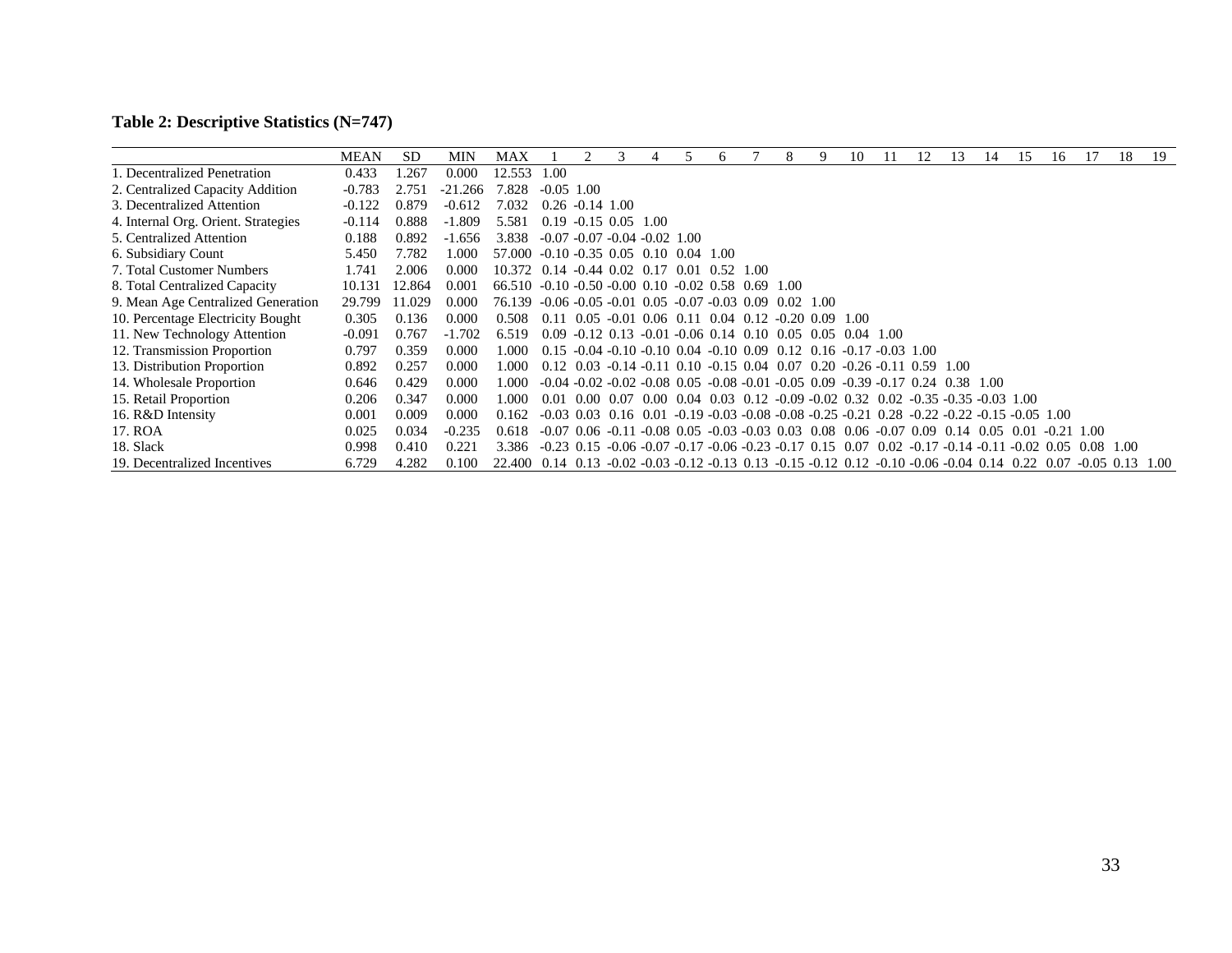| <b>DV</b> = Decentralized Penetration             | $\mathbf{1}$ | $\sqrt{2}$  | 3            | $\overline{4}$ | 5           | $\sqrt{6}$ |
|---------------------------------------------------|--------------|-------------|--------------|----------------|-------------|------------|
| Decentralized Attention x Centralized Attention   |              |             | $-0.346**$   |                |             | $-0.279**$ |
|                                                   |              |             | (0.109)      |                |             | (0.080)    |
| Decentralized Attention x Subsidiary Count        |              |             |              | $-0.031*$      |             | $-0.025*$  |
|                                                   |              |             |              | (0.013)        |             | (0.010)    |
| Decentralized Attention x Internal Organizational |              |             |              |                | $0.130*$    | $0.138***$ |
| <b>Orientated Strategies</b>                      |              |             |              |                |             |            |
|                                                   |              |             |              |                | (0.058)     | (0.052)    |
|                                                   |              |             |              |                |             |            |
| <b>Decentralized Attention</b>                    |              | 0.233       | $0.271*$     | $0.439*$       | 0.245       | $0.438**$  |
|                                                   |              | (0.168)     | (0.127)      | (0.176)        | (0.159)     | (0.098)    |
| <b>Centralized Attention</b>                      |              | $-0.192+$   | $-0.204*$    | $-0.174+$      | $-0.194+$   | $-0.190*$  |
|                                                   |              | (0.106)     | (0.098)      | (0.099)        | (0.104)     | (0.091)    |
| <b>Subsidiary Count</b>                           |              | $0.025+$    | $0.026*$     | $-0.000$       | $0.024+$    | 0.004      |
|                                                   |              | (0.014)     | (0.013)      | (0.013)        | (0.013)     | (0.011)    |
| <b>Internal Organization Attention</b>            |              | 0.135       | 0.135        | 0.138          | 0.171       | $0.176+$   |
|                                                   |              | (0.104)     | (0.103)      | (0.104)        | (0.106)     | (0.106)    |
| <b>Total Customer Numbers</b>                     | $-0.006$     | $-0.057$    | $-0.042$     | 0.010          | $-0.055$    | 0.009      |
|                                                   | (0.086)      | (0.095)     | (0.079)      | (0.083)        | (0.093)     | (0.073)    |
| <b>Total Centralized Capacity</b>                 | $-0.001$     | $-0.002$    | 0.001        | $-0.002$       | $-0.000$    | 0.002      |
|                                                   | (0.019)      | (0.015)     | (0.014)      | (0.016)        | (0.015)     | (0.015)    |
| Mean Age Centralized Generation                   | 0.011        | 0.008       | 0.005        | 0.007          | 0.009       | 0.006      |
|                                                   | (0.011)      | (0.009)     | (0.009)      | (0.009)        | (0.010)     | (0.009)    |
| Percentage Electricity Bought                     | 0.116        | 0.122       | 0.029        | 0.378          | 0.118       | 0.246      |
|                                                   | (1.100)      | (1.350)     | (1.271)      | (1.245)        | (1.315)     | (1.165)    |
| New Technology Attention                          | 0.098        | 0.046       | 0.032        | 0.004          | 0.056       | 0.011      |
|                                                   | (0.104)      | (0.105)     | (0.105)      | (0.103)        | (0.107)     | (0.103)    |
| <b>Transmission Proportion</b>                    | 0.190        | 0.126       | 0.120        | 0.050          | 0.086       | 0.019      |
|                                                   | (0.665)      | (0.621)     | (0.629)      | (0.630)        | (0.633)     | (0.641)    |
| <b>Distribution Proportion</b>                    | $-0.704$     | $-0.580$    | $-0.601$     | $-0.569$       | $-0.564$    | $-0.572$   |
|                                                   | (0.720)      | (0.676)     | (0.668)      | (0.651)        | (0.667)     | (0.640)    |
| <b>Wholesale Proportion</b>                       | 0.041        | $-0.043$    | $-0.071$     | $-0.008$       | $-0.024$    | $-0.017$   |
|                                                   | (0.340)      | (0.363)     | (0.358)      | (0.343)        | (0.359)     | (0.336)    |
| <b>Retail Proportion</b>                          | $-1.728*$    | $-1.700*$   | $-1.810*$    | $-1.681*$      | $-1.704*$   | $-1.777*$  |
|                                                   | (0.739)      | (0.765)     | (0.739)      | (0.734)        | (0.763)     | (0.716)    |
| R&D Intensity                                     | 1.539        | 4.593       | 13.431       | 7.002          | 3.553       | 12.516     |
|                                                   | (3.682)      | (9.167)     | (17.790)     | (11.956)       | (9.224)     | (18.378)   |
| <b>ROA</b>                                        | $-1.571$     | $-1.559$    | $-1.452$     | $-1.810$       | $-1.477$    | $-1.584$   |
|                                                   | (1.695)      | (1.510)     | (1.334)      | (1.557)        | (1.495)     | (1.371)    |
| Slack                                             | 0.019        | $-0.047$    | $-0.035$     | $-0.016$       | $-0.052$    | $-0.018$   |
|                                                   | (0.144)      | (0.137)     | (0.130)      | (0.134)        | (0.136)     | (0.129)    |
| <b>Decentralized Incentives</b>                   | $-0.171+$    | $-0.161$    | $-0.172^{+}$ | $-0.174+$      | $-0.157$    | $-0.177+$  |
|                                                   | (0.101)      | (0.097)     | (0.094)      | (0.096)        | (0.096)     | (0.093)    |
|                                                   |              |             |              |                |             |            |
| Year Fixed Effects                                | Y            | Y           | Y            | Y              | Y           | Y          |
| Firm Fixed Effects                                | $\mathbf Y$  | $\mathbf Y$ | $\mathbf Y$  | Y              | $\mathbf Y$ | Y          |
| $\boldsymbol{N}$<br>$R^2$                         | 744          | 744         | 744          | 744            | 744         | 744        |
|                                                   | 0.641        | 0.667       | 0.694        | 0.687          | 0.669       | 0.708      |

# <span id="page-33-0"></span>**Table 3: Main OLS analyses examining Hypotheses 1 – 3 for adoption of new model**

Standard errors in parentheses;  $+p < 0.1$ ,  $p < 0.05$ ,  $p < 0.01$ 

Drop in observations from 747 to 744 is due to the use of firm fixed effects i.e. presence of singletons.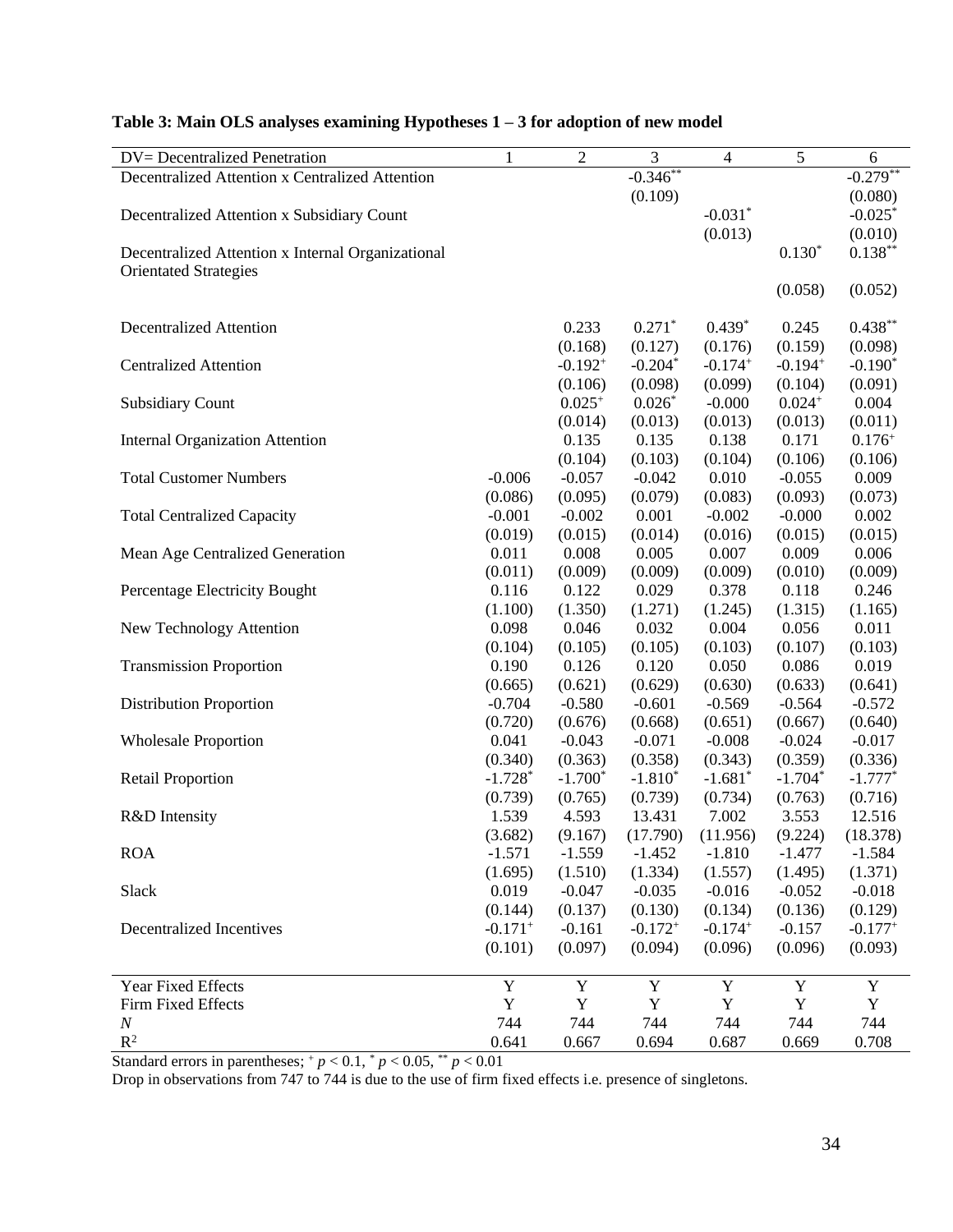| DV= Centralized Capacity Addition                 | $\mathbf{1}$ | $\sqrt{2}$  | 3          | $\overline{4}$ | 5          | $\epsilon$ |
|---------------------------------------------------|--------------|-------------|------------|----------------|------------|------------|
| Decentralized Attention x Centralized Attention   |              |             | 0.041      |                |            | 0.081      |
|                                                   |              |             | (0.144)    |                |            | (0.127)    |
| Decentralized Attention x Subsidiary Count        |              |             |            | $-0.019+$      |            | $-0.019$   |
|                                                   |              |             |            | (0.010)        |            | (0.012)    |
| Decentralized Attention x Internal Organizational |              |             |            |                | $-0.257+$  | $-0.234+$  |
| <b>Orientated Strategies</b>                      |              |             |            |                |            |            |
|                                                   |              |             |            |                | (0.138)    | (0.139)    |
|                                                   |              |             |            |                |            |            |
| <b>Decentralized Attention</b>                    |              | $-0.058$    | $-0.062$   | 0.065          | $-0.081$   | 0.039      |
|                                                   |              | (0.111)     | (0.112)    | (0.093)        | (0.125)    | (0.118)    |
| <b>Centralized Attention</b>                      |              | $-0.266$    | $-0.264$   | $-0.255$       | $-0.261$   | $-0.248$   |
|                                                   |              | (0.178)     | (0.181)    | (0.175)        | (0.174)    | (0.174)    |
|                                                   |              | $0.226***$  | $0.226**$  | $0.211**$      | $0.230**$  | $0.213***$ |
| <b>Subsidiary Count</b>                           |              |             |            |                |            |            |
|                                                   |              | (0.057)     | (0.057)    | (0.063)        | (0.055)    | (0.062)    |
| <b>Internal Organization Attention</b>            |              | 0.003       | 0.003      | 0.005          | $-0.069$   | $-0.061$   |
|                                                   |              | (0.144)     | (0.144)    | (0.145)        | (0.156)    | (0.157)    |
| <b>Total Customer Numbers</b>                     | $-0.933$     | $-1.431***$ | $-1.432**$ | $-1.391**$     | $-1.434**$ | $-1.396**$ |
|                                                   | (0.659)      | (0.369)     | (0.370)    | (0.373)        | (0.364)    | (0.366)    |
| <b>Total Centralized Capacity</b>                 | $-0.329*$    | $-0.347**$  | $-0.347**$ | $-0.347**$     | $-0.350**$ | $-0.350**$ |
|                                                   | (0.129)      | (0.104)     | (0.104)    | (0.106)        | (0.104)    | (0.105)    |
| Mean Age Centralized Generation                   | 0.005        | 0.004       | 0.005      | 0.004          | 0.002      | 0.003      |
|                                                   | (0.017)      | (0.015)     | (0.014)    | (0.015)        | (0.015)    | (0.014)    |
| Percentage Electricity Bought                     | $-3.946+$    | $-3.773$    | $-3.762$   | $-3.619$       | $-3.766$   | $-3.587$   |
|                                                   | (2.279)      | (2.373)     | (2.362)    | (2.468)        | (2.316)    | (2.405)    |
| New Technology Attention                          | 0.049        | $-0.086$    | $-0.084$   | $-0.111$       | $-0.104$   | $-0.125$   |
|                                                   | (0.202)      | (0.187)     | (0.187)    | (0.186)        | (0.192)    | (0.190)    |
| <b>Transmission Proportion</b>                    | $-0.564$     | $-0.415$    | $-0.415$   | $-0.461$       | $-0.336$   | $-0.389$   |
|                                                   | (0.761)      | (0.717)     | (0.719)    | (0.691)        | (0.718)    | (0.695)    |
| <b>Distribution Proportion</b>                    | $-1.068$     | $-0.472$    | $-0.470$   | $-0.466$       | $-0.503$   | $-0.489$   |
|                                                   | (1.447)      | (1.238)     | (1.237)    | (1.243)        | (1.217)    | (1.221)    |
| <b>Wholesale Proportion</b>                       | 0.678        | 0.294       | 0.297      | 0.315          | 0.255      | 0.287      |
|                                                   | (0.937)      | (0.676)     | (0.677)    | (0.686)        | (0.675)    | (0.688)    |
| <b>Retail Proportion</b>                          | 0.144        | $-0.181$    | $-0.168$   | $-0.169$       | $-0.174$   | $-0.137$   |
|                                                   | (0.676)      | (0.577)     | (0.574)    | (0.568)        | (0.572)    | (0.554)    |
| R&D Intensity                                     | $-0.096$     | $-0.777$    | $-1.824$   | 0.663          | 1.283      | 0.510      |
|                                                   |              |             |            |                |            |            |
|                                                   | (7.225)      | (5.510)     | (6.872)    | (4.027)        | (5.855)    | (6.448)    |
| <b>ROA</b>                                        | $-1.622$     | $-0.391$    | $-0.404$   | $-0.541$       | $-0.552$   | $-0.717$   |
|                                                   | (1.685)      | (1.580)     | (1.589)    | (1.566)        | (1.561)    | (1.572)    |
| Slack                                             | 0.212        | 0.020       | 0.019      | 0.039          | 0.030      | 0.045      |
|                                                   | (0.282)      | (0.232)     | (0.229)    | (0.233)        | (0.229)    | (0.225)    |
| Decentralized Incentives                          | $-0.071$     | $-0.036$    | $-0.034$   | $-0.043$       | $-0.042$   | $-0.047$   |
|                                                   | (0.094)      | (0.081)     | (0.083)    | (0.082)        | (0.079)    | (0.081)    |
| Year Fixed Effects                                | Y            | Y           | Y          | Y              | Y          | Y          |
| Firm Fixed Effects                                | $\mathbf Y$  | $\mathbf Y$ | Y          | Y              | Y          | Y          |
| $\boldsymbol{N}$                                  | 744          | 744         | 744        | 744            | 744        | 744        |
| $R^2$                                             | 0.655        | 0.688       | 0.688      | 0.689          | 0.690      | 0.691      |

## <span id="page-34-0"></span>**Table 4: Main OLS analyses examining Hypotheses 1 – 3 for investment in existing model**

Standard errors in parentheses;  $p < 0.1$ ,  $p < 0.05$ ,  $p < 0.01$ 

Drop in observations from 747 to 744 is due to the use of firm fixed effects i.e. presence of singletons.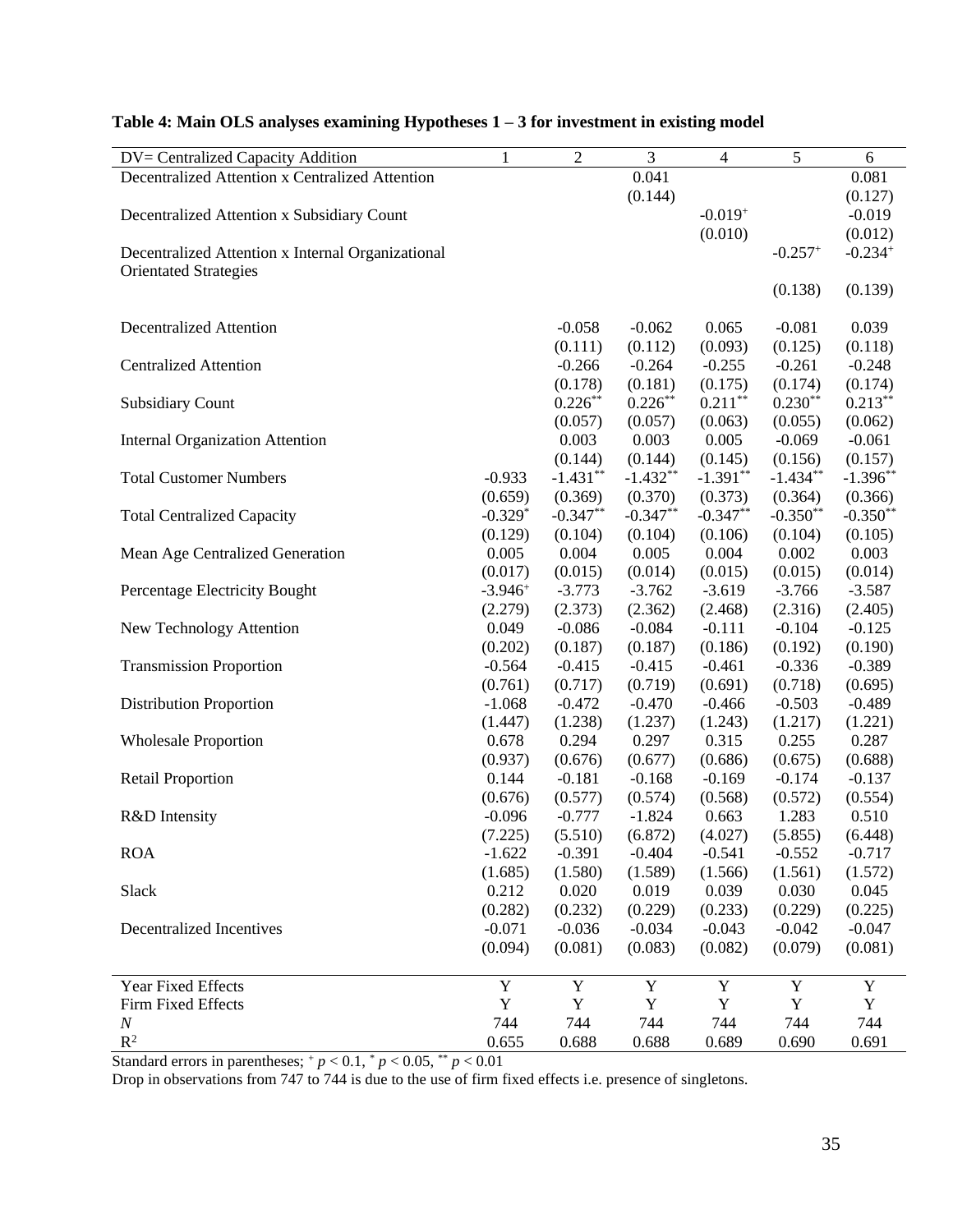<span id="page-35-0"></span>**Table 5: Triple interaction analysis examining whether greater attention to internal change can make up for greater organizational complexity and attention to the centralized model to further enhance the translation of attention to the decentralized model into greater adoption of the decentralized model.**

| Hyp.           | <b>DV</b> = Decentralized Pen.<br><b>Interaction Term</b> |                                    | <b>Internal Organizational Orientated</b><br><b>Strategies</b> | Wald test p-value comparing<br>coefficients |
|----------------|-----------------------------------------------------------|------------------------------------|----------------------------------------------------------------|---------------------------------------------|
|                |                                                           | <b>Top Decile</b>                  | <b>Bottom 9 Deciles</b>                                        |                                             |
|                | Decentralized Attention x<br>Centralized Attention        | 0.710<br>$SE = 0.425$<br>$p=0.112$ | $-0.361$<br>$SE = 0.103$<br>$p=0.001$                          | 0.001                                       |
| $\overline{2}$ | Decentralized Attention x<br>Subsidiary Count             | 0.096<br>$SE = 0.034$<br>$p=0.013$ | $-0.030$<br>$SE = 0.013$<br>$p=0.026$                          | 0.000                                       |

**Figure 1: Variation of dependent variables over time**

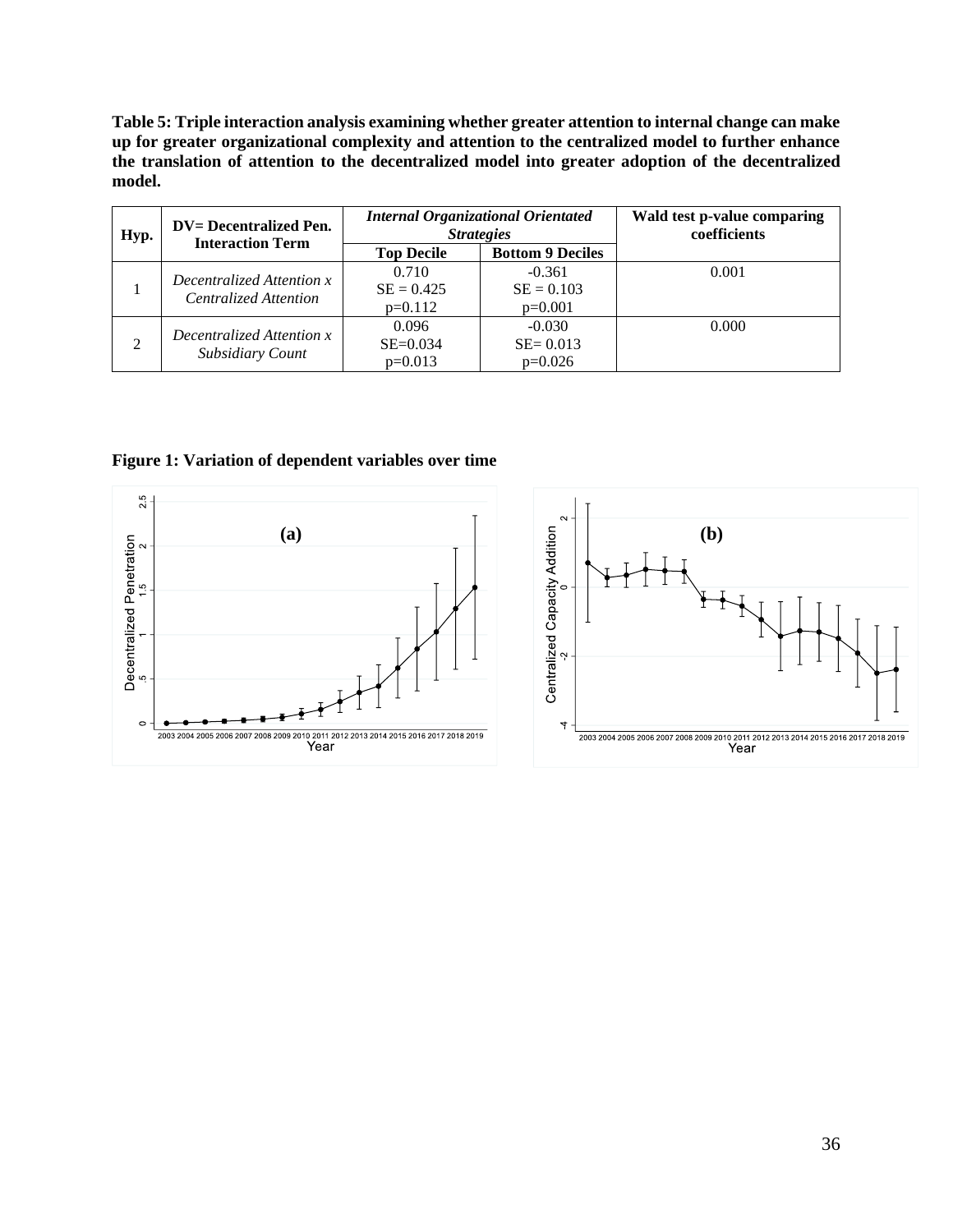**Figure 2: Variation of attention variables over time (a)** *Decentralized Attention;* **(b)** *Centralized Attention;* **(c)** *Internal Organizational Orientated Strategies*

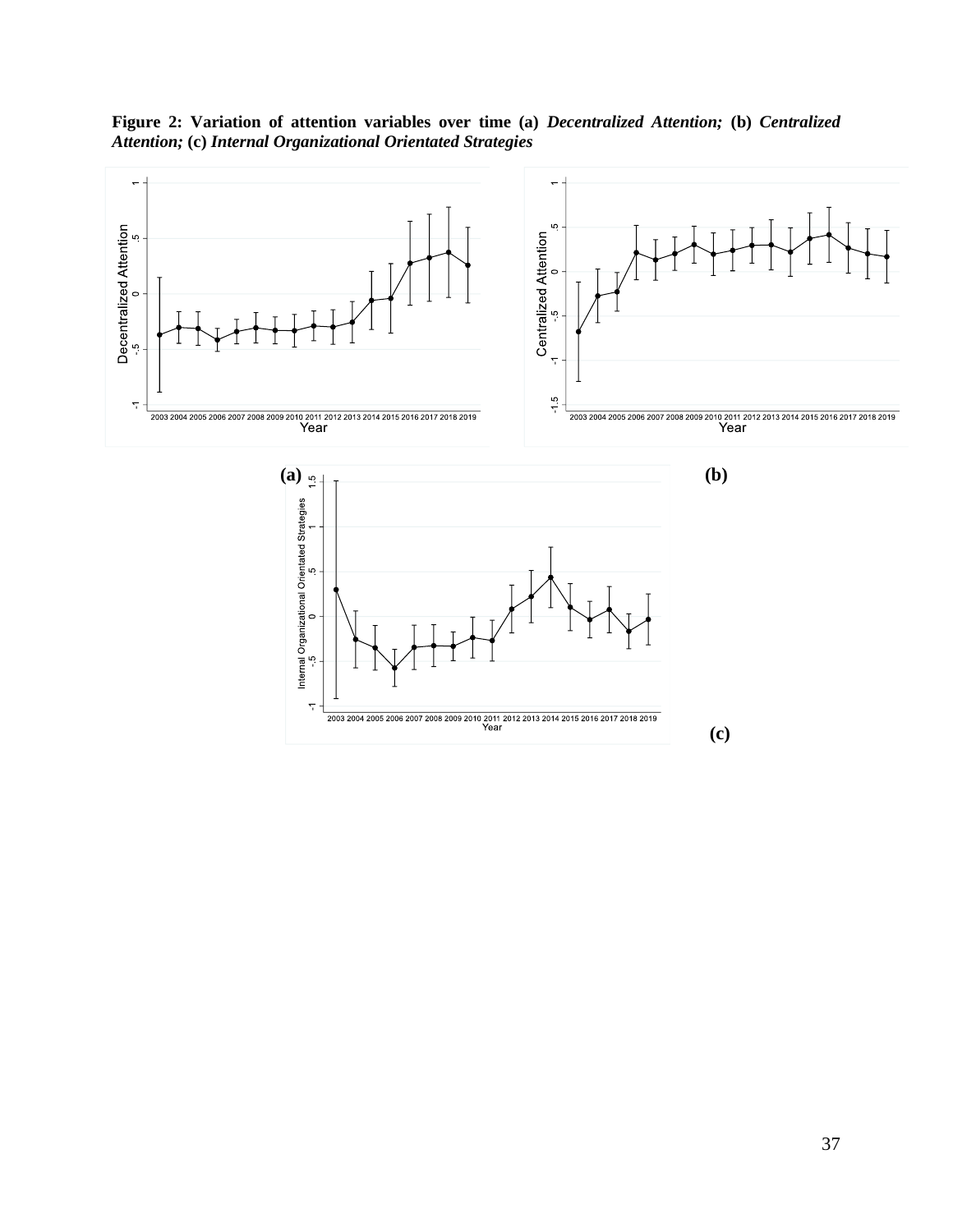<span id="page-37-0"></span>**Figure 3: Interaction Charts when the dependent variable is** *Decentralized Penetration***, and the independent variable is** *Decentralized Attention***. Moderators are (a)** *Centralized Attention***; (b)**  *Subsidiary Count***; (c)** *Internal Organizational Orientated Strategies***. Low = 10th percentile, High = 90th percentile.**



 $-6 - 5 - 4 - 3 - 2 - 1$  0  $1$  .2 .3 .4 5 6 7 8 9 1 1.11.21.31.41.51.6 Decentralized Attention  $--- - - -$  Low Int. Org. Orient. Strat.  $---$  High Int. Org. Orient. Strat.

 $\circ$